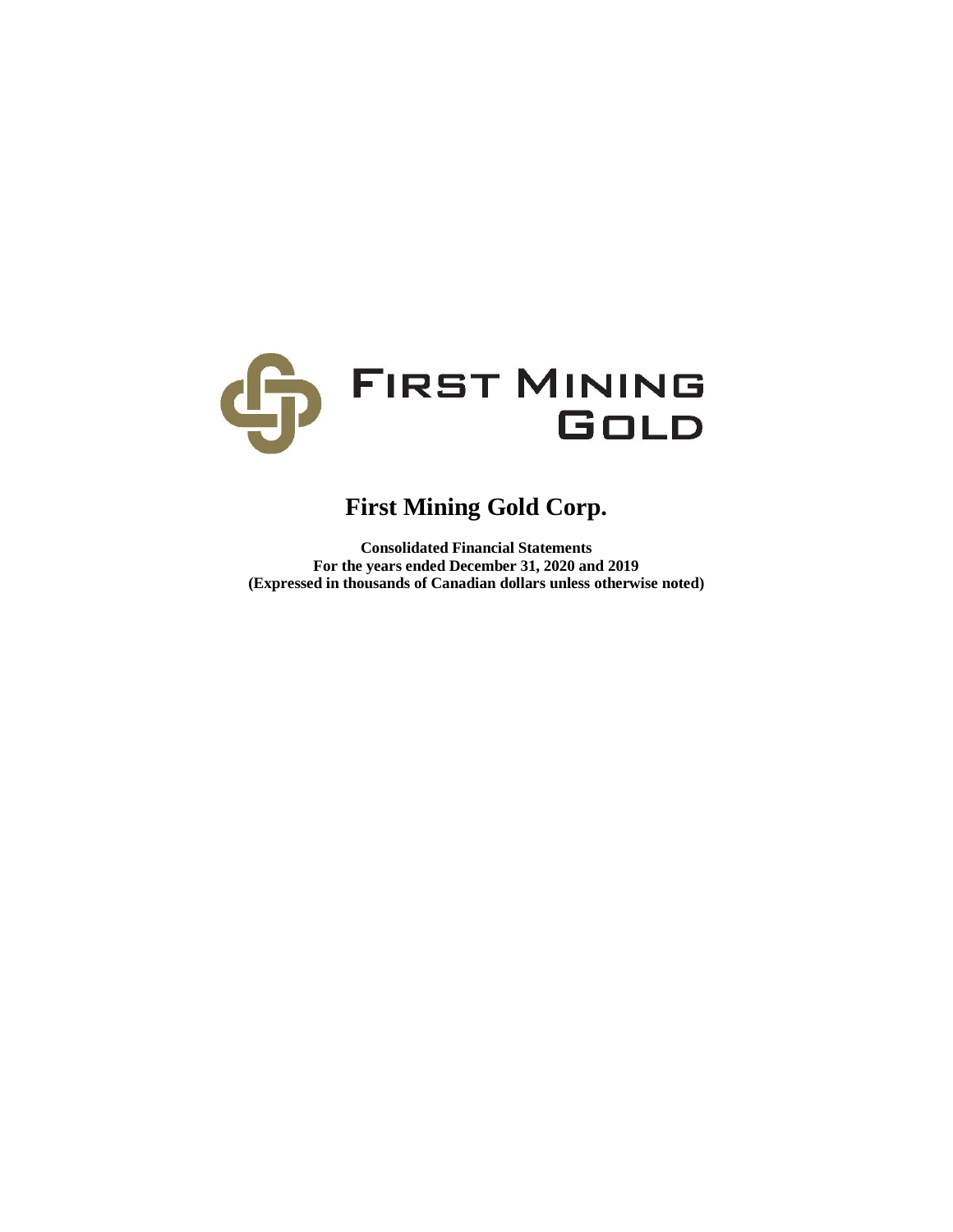

# Report of Independent Registered Public Accounting Firm

To the Shareholders and Board of Directors of First Mining Gold Corp.

# **Opinion on the Financial Statements**

We have audited the accompanying consolidated statements of financial position of First Mining Gold Corp. and its subsidiaries (together, the Company) as of December 31, 2020 and 2019, and the related consolidated statements of net loss and comprehensive income (loss), cash flows and changes in equity for the years then ended, including the related notes (collectively referred to as the consolidated financial statements). In our opinion, the consolidated financial statements present fairly, in all material respects, the financial position of the Company as of December 31, 2020 and 2019, and its financial performance and its cash flows for the years then ended in conformity with International Financial Reporting Standards as issued by the International Accounting Standards Board.

# **Basis for Opinion**

These consolidated financial statements are the responsibility of the Company's management. Our responsibility is to express an opinion on the Company's consolidated financial statements based on our audits. We are a public accounting firm registered with the Public Company Accounting Oversight Board (United States) (PCAOB) and are required to be independent with respect to the Company in accordance with the U.S. federal securities laws and the applicable rules and regulations of the Securities and Exchange Commission and the PCAOB.

We conducted our audits of these consolidated financial statements in accordance with the standards of the PCAOB. Those standards require that we plan and perform the audit to obtain reasonable assurance about whether the consolidated financial statements are free of material misstatement, whether due to error or fraud.

Our audits included performing procedures to assess the risks of material misstatement of the consolidated financial statements, whether due to error or fraud, and performing procedures that respond to those risks. Such procedures included examining, on a test basis, evidence regarding the amounts and disclosures in the consolidated financial statements. Our audits also included evaluating the accounting principles used and significant estimates made by management, as well as evaluating the overall presentation of the consolidated financial statements. We believe that our audits provide a reasonable basis for our opinion.

# **/s/PricewaterhouseCoopers LLP**

Chartered Professional Accountants

Vancouver, Canada March 25, 2021

We have served as the Company's auditor since 2017.

PricewaterhouseCoopers LLP

PricewaterhouseCoopers Place, 250 Howe Street, Suite 1400, Vancouver, British Columbia, Canada V6C 3S7 T: +1 604 806 7000, F: +1 604 806 7806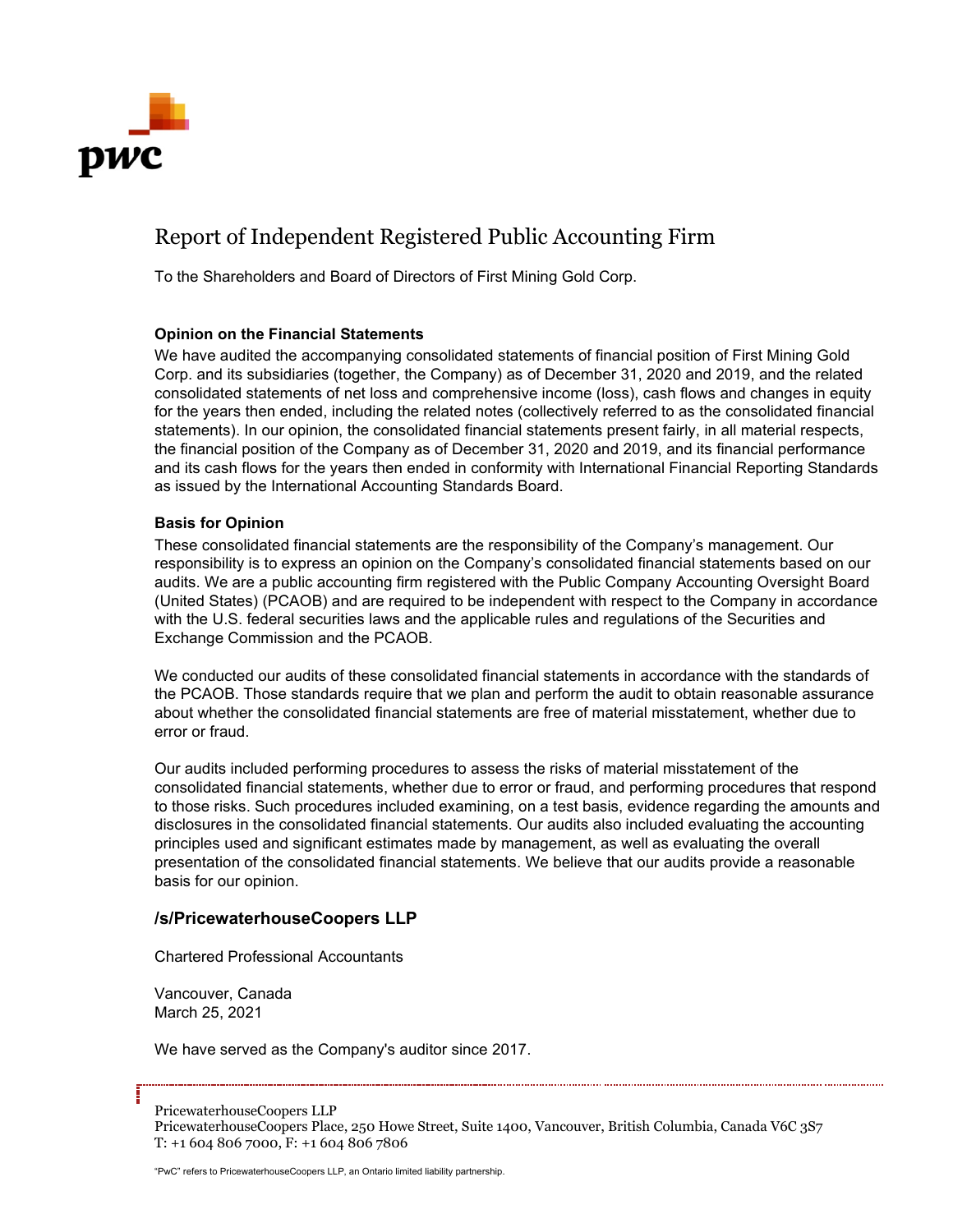## **FIRST MINING GOLD CORP.**  CONSOLIDATED STATEMENTS OF FINANCIAL POSITION AS AT DECEMBER 31, 2020 AND DECEMBER 31, 2019 (Expressed in thousands of Canadian dollars unless otherwise noted)

|                                                                  | December 31,<br>2020 | December 31,<br>2019 |
|------------------------------------------------------------------|----------------------|----------------------|
| <b>ASSETS</b>                                                    |                      |                      |
| Current                                                          |                      |                      |
| Cash and cash equivalents                                        | \$<br>28,901         | \$<br>5,902          |
| Investments (Note 7)                                             | 18,425               | 1,775                |
| Prepaid expenses, accounts and other receivables (Note 6)        | 2,700                | 652                  |
| <b>Total current assets</b>                                      | 50,026               | 8,329                |
| <b>Non-current</b>                                               |                      |                      |
| Mineral properties (Note 8)                                      | 179,429              | 252,815              |
| Investment in Treasury Metals Inc. (Note 4)                      | 63,812               |                      |
| Mineral property investments (Note 9)                            | 6,726                | 5,398                |
| Property and equipment                                           | 570                  | 608                  |
| Other assets                                                     | 650                  | 870                  |
| <b>Total non-current assets</b>                                  | 251,187              | 259,691              |
| <b>TOTAL ASSETS</b>                                              | \$<br>301,213        | \$<br>268,020        |
| <b>LIABILITIES</b>                                               |                      |                      |
| <b>Current</b>                                                   |                      |                      |
| Accounts payable and accrued liabilities (Note 11)               | \$<br>2,013          | \$<br>1,398          |
| Flow-through share premium liability (Note 14)                   |                      | 341                  |
| Current portion of lease liability (Note 10)                     | 112                  | 94                   |
| Current portion of environmental reclamation provision (Note 12) | 250                  | 716                  |
| Option - PC Gold (Note 8(a))                                     | 4,410                |                      |
| Obligation to distribute investments (Note 4)                    | 34,040               |                      |
| <b>Total current liabilities</b>                                 | 40,825               | 2,549                |
| Non-current                                                      |                      |                      |
| Silver Stream derivative liability (Note 5)                      | 13,260               |                      |
| Lease liability (Note 10)                                        | 442                  | 554                  |
| Environmental reclamation provision (Note 12)                    | 3,133                | 1,639                |
| Deferred tax liabilities (Note 17)                               |                      | 946                  |
| <b>Total non-current liabilities</b>                             | 16,835               | 3,139                |
| <b>TOTAL LIABILITIES</b>                                         | 57,660               | 5,688                |
| <b>SHAREHOLDERS' EQUITY</b>                                      |                      |                      |
| Share capital (Note 13)                                          | 317,167              | 282,666              |
| Warrant and share-based payment reserve (Note 13)                | 44,648               | 33,330               |
| Accumulated other comprehensive loss                             | (1, 392)             | (3,649)              |
| Accumulated deficit                                              | (116, 870)           | (50, 015)            |
| Total shareholders' equity                                       | 243,553              | 262,332              |
| TOTAL LIABILITIES AND SHAREHOLDERS' EQUITY                       | \$<br>301,213        | \$<br>268,020        |

Subsequent events (Note 22)

The consolidated financial statements were approved by the Board of Directors:

Signed: "Keith Neumeyer", Director Signed: "Raymond Polman", Director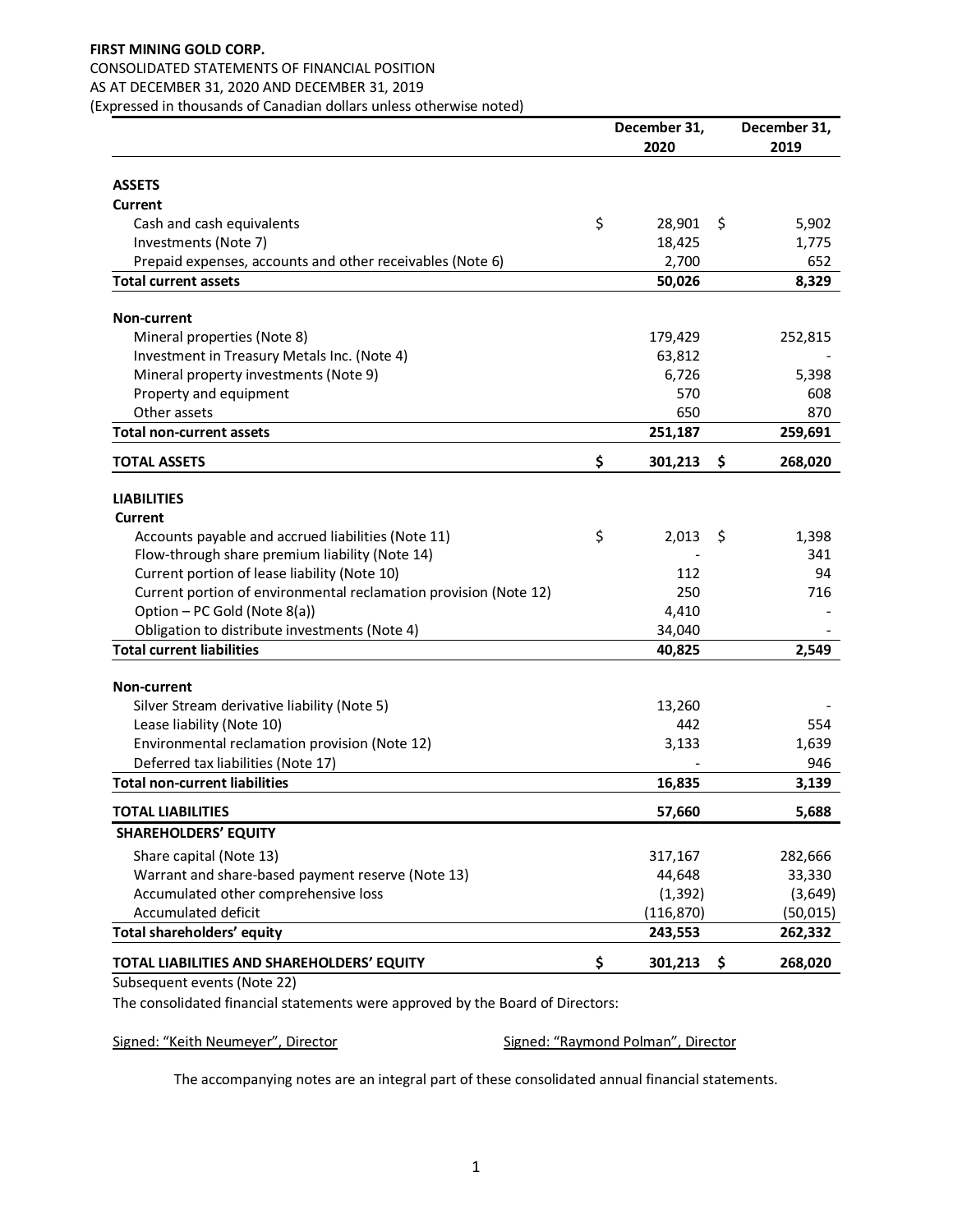## CONSOLIDATED STATEMENTS OF CASH FLOWS

# FOR THE YEARS ENDED DECEMBER 31, 2020 AND 2019

(Expressed in thousands of Canadian dollars unless otherwise noted)

|                                                                | Year ended December 31, |               |     |          |
|----------------------------------------------------------------|-------------------------|---------------|-----|----------|
|                                                                |                         | 2020          |     | 2019     |
| Cash flows from operating activities                           |                         |               |     |          |
| Net loss for the year                                          | \$                      | $(32,815)$ \$ |     | (6,959)  |
| Adjustments for:                                               |                         |               |     |          |
| Impairment of non-current assets (Note 4)                      |                         | 24,870        |     | 341      |
| Share-based payments (Note 13(h))                              |                         | 958           |     | 1,596    |
| Depreciation                                                   |                         | 305           |     | 171      |
| Fair value loss on Silver Stream derivative liability (Note 5) |                         | 5,882         |     |          |
| Investments fair value gain (Note 7)                           |                         | (765)         |     |          |
| Unrealized foreign exchange gain                               |                         | (404)         |     |          |
| Loss on disposal of subsidiaries (Notes 4, 8(b))               |                         | 296           |     |          |
| Other expenses                                                 |                         | 129           |     | 6        |
| Deferred income tax (recovery) expense                         |                         | (1,587)       |     | 516      |
| Equity income from investment in Treasury Metals (Note 4)      |                         | (1, 446)      |     |          |
| Operating cash flows before movements in working capital       |                         | (4,577)       |     | (4, 329) |
| Changes in non-cash working capital items:                     |                         |               |     |          |
| Increase in accounts and other receivables                     |                         | (59)          |     | (242)    |
| Decrease (increase) in prepaid expenditures                    |                         | 9             |     | (87)     |
| Increase in accounts payables and accrued liabilities          |                         | 405           |     | 458      |
| Total cash used in operating activities                        |                         | (4, 222)      |     | (4, 200) |
| Cash flows from investing activities                           |                         |               |     |          |
| Mineral property expenditures (Notes 4, 8)                     |                         | (17, 629)     |     | (6,031)  |
| Proceeds from sale of investments                              |                         | 4,937         |     | 1,758    |
| Property and equipment purchases                               |                         | (272)         |     | (123)    |
| Option payments and expenditures recovered (Note 8)            |                         | 148           |     | 83       |
| Total cash used in investing activities                        |                         | (12, 816)     |     | (4, 313) |
| Cash flows from financing activities                           |                         |               |     |          |
| Net proceeds from bought deal financing (Note 13(c))           |                         | 26,677        |     |          |
| Net proceeds from private placements (Note 13(e))              |                         | 9,124         |     | 9,258    |
| Net proceeds from First Majestic Silver Corp. (Note 5)         |                         | 3,263         |     |          |
| Proceeds from exercise of warrants and stock options           |                         | 1,296         |     | 43       |
| Net proceeds from ATM program (Note 13(d))                     |                         | 125           |     |          |
| Repayment of lease liability                                   |                         | (94)          |     |          |
| Finance costs paid                                             |                         | (56)          |     |          |
| Total cash provided by financing activities                    |                         | 40,335        |     | 9,301    |
| Foreign exchange effect on cash                                |                         | (298)         |     | (1)      |
| Change in cash and cash equivalents                            |                         | 22,999        |     | 787      |
| Cash and cash equivalents, beginning                           |                         | 5,902         |     | 5,115    |
| Cash and cash equivalents, ending                              | \$                      | 28,901        | \$, | 5,902    |
| Cash                                                           | \$                      | 16,857        | \$  | 5,858    |
| Term deposits                                                  |                         | 12,044        |     | 44       |
| Cash and cash equivalents, ending                              | \$                      | 28,901 \$     |     | 5,902    |

Supplemental cash flow information (Note 19)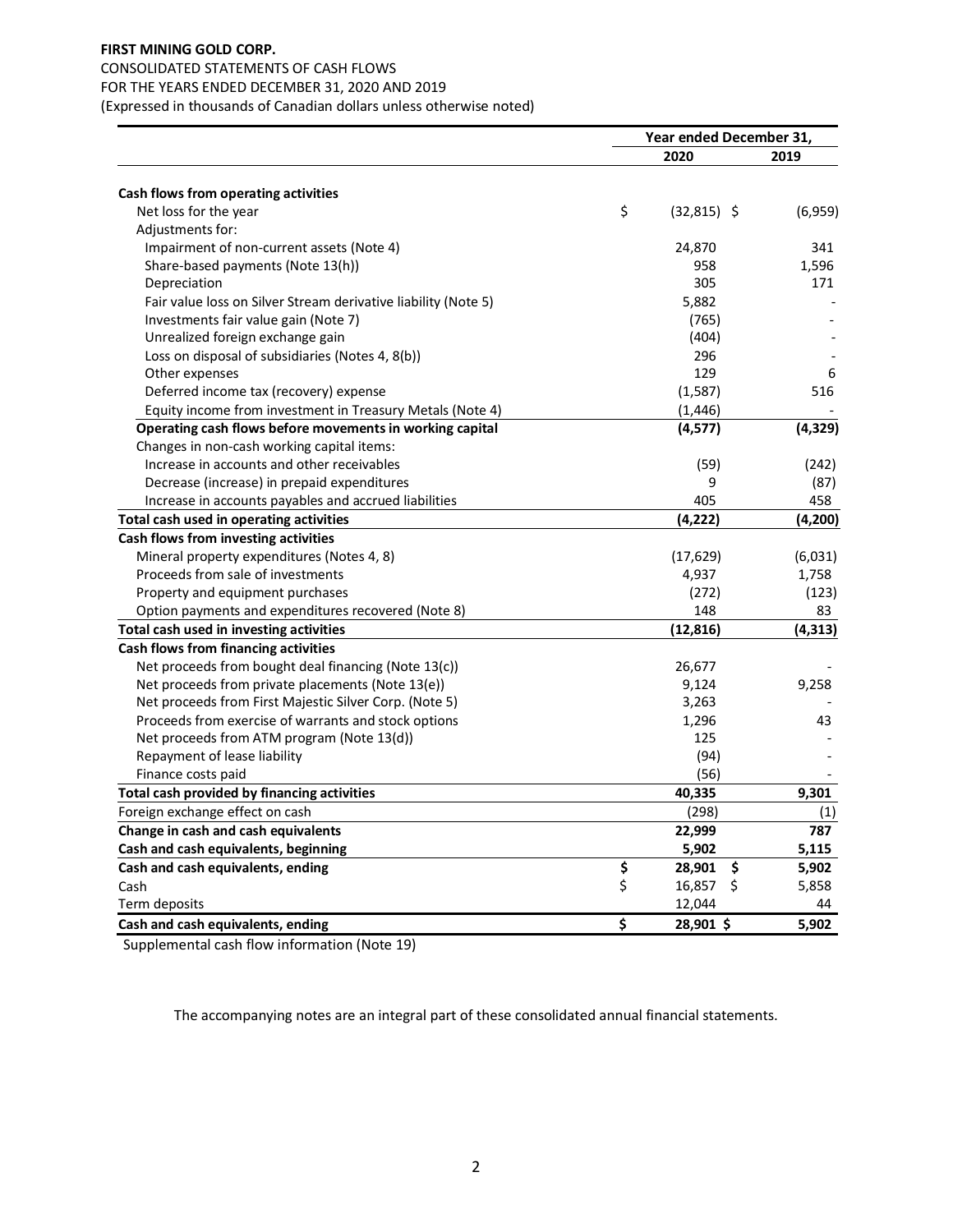# **FIRST MINING GOLD CORP.**  CONSOLIDATED STATEMENTS OF NET LOSS AND COMPREHENSIVE INCOME (LOSS) FOR THE YEARS ENDED DECEMBER 31, 2020 AND 2019

(Expressed in thousands of Canadian dollars, except share and per share amounts)

|                                                                     | Year ended December 31, |             |    |             |
|---------------------------------------------------------------------|-------------------------|-------------|----|-------------|
|                                                                     |                         | 2020        |    | 2019        |
| <b>OPERATING EXPENSES (Note 15)</b>                                 |                         |             |    |             |
| General and administration                                          | \$                      | 3,573       | \$ | 3,414       |
| Exploration and evaluation                                          |                         | 812         |    | 1,124       |
| Investor relations and marketing communications                     |                         | 1,111       |    | 1,177       |
| Corporate development and due diligence                             |                         | 468         |    | 517         |
| Impairment of non-current assets (Note 4)                           |                         | 24,870      |    | 341         |
| Loss from operational activities                                    |                         | (30, 834)   |    | (6, 573)    |
| <b>OTHER ITEMS</b>                                                  |                         |             |    |             |
| Change in fair value on Silver Stream derivative liability (Note 5) |                         | (5,882)     |    |             |
| Investments fair value gain (Note 7)                                |                         | 765         |    |             |
| Foreign exchange gain (loss)                                        |                         | 329         |    | (4)         |
| Loss on disposal of subsidiaries (Note 8(b))                        |                         | (296)       |    |             |
| Interest and other income                                           |                         | 184         |    | 212         |
| Other expenses                                                      |                         | (114)       |    | (78)        |
| Loss before income taxes and equity income                          | \$                      | (35, 848)   | S  | (6, 443)    |
| Deferred income tax recovery (expense) (Notes 14, 17)               |                         | 1,587       |    | (516)       |
| Equity income from investment in Treasury Metals (Note 4)           |                         | 1,446       |    |             |
| Net loss for the year                                               | \$                      | (32, 815)   | \$ | (6,959)     |
| OTHER COMPREHENSIVE INCOME (LOSS)                                   |                         |             |    |             |
| Items that will not be reclassified to net income or (loss):        |                         |             |    |             |
| Investments fair value gain (Note 7)                                |                         | 1,611       |    | 705         |
| Mineral property investments fair value gain (Note 9)               |                         | 1,329       |    | 981         |
| Items that may be reclassified to net (loss) or income:             |                         |             |    |             |
| Currency translation adjustment                                     |                         | (10)        |    | (43)        |
| Recycling of currency translation adjustment on disposal of foreign |                         |             |    |             |
| subsidiaries (Note 8(b))                                            |                         | (673)       |    |             |
| Other comprehensive income                                          |                         | 2,257       |    | 1,643       |
| Net loss and comprehensive income for the year                      | \$                      | (30, 558)   | \$ | (5, 316)    |
| Basic and diluted loss per share (in dollars)                       | \$                      | (0.05)      | \$ | (0.01)      |
| Weighted average number of shares                                   |                         |             |    |             |
| outstanding - Basic and Diluted                                     |                         | 644,940,126 |    | 574,872,959 |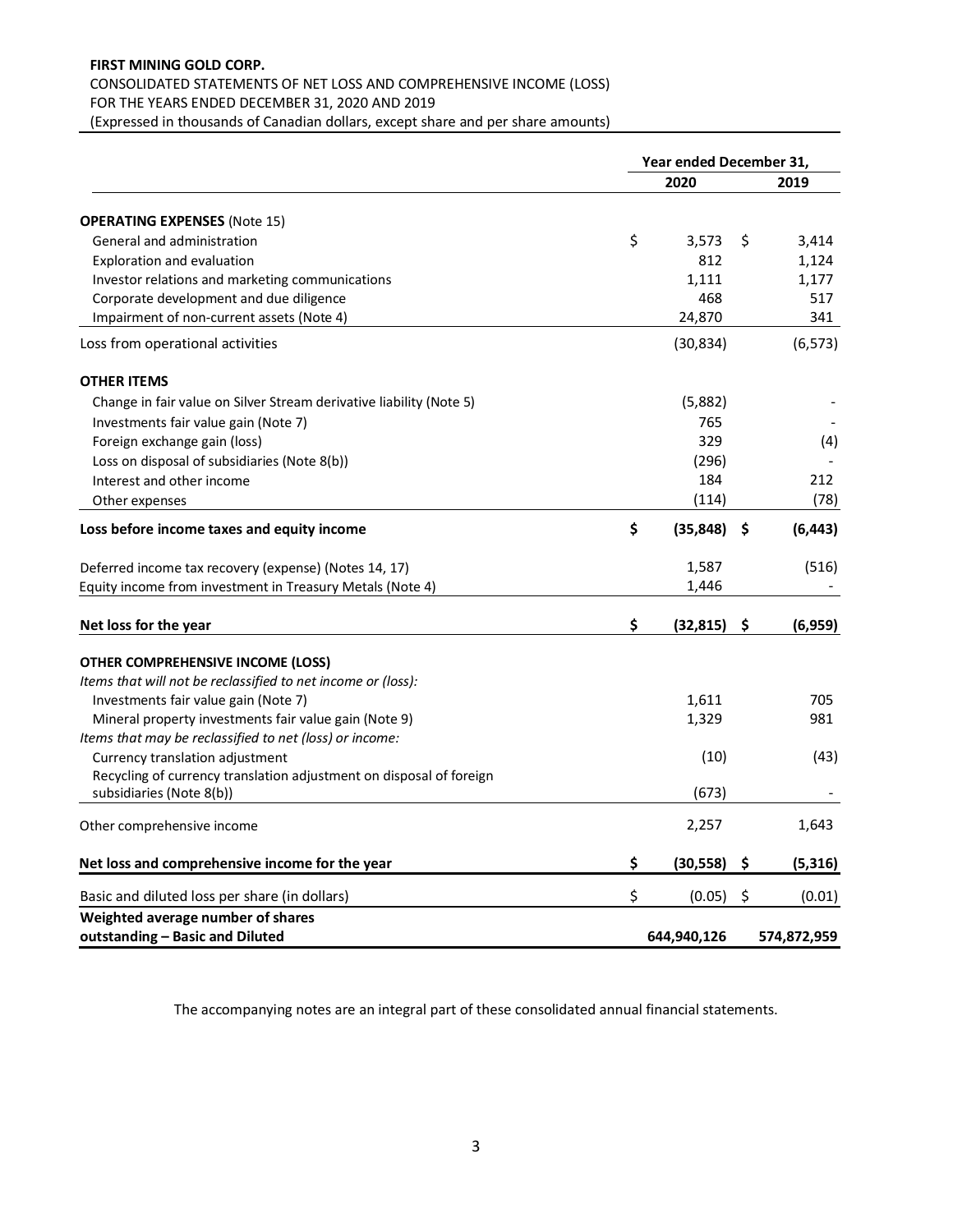# CONSOLIDATED STATEMENTS OF CHANGES IN EQUITY

FOR THE YEARS ENDED DECEMBER 31, 2020 AND 2019

(Expressed in thousands of Canadian dollars, except share and per share amounts)

|                                                                                                      | Number of<br>common<br>shares | Share<br>capital | Warrant<br>reserve       | Share-based<br>payment<br>reserve | Accumulated<br>other<br>comprehensive<br>income (loss) | Accumulated<br>deficit | Total     |
|------------------------------------------------------------------------------------------------------|-------------------------------|------------------|--------------------------|-----------------------------------|--------------------------------------------------------|------------------------|-----------|
|                                                                                                      |                               |                  |                          |                                   |                                                        |                        |           |
| Balance as at December 31, 2018                                                                      | 558,316,916 \$                | 275,068 \$       | 13,600 \$                | 16,630 \$                         | $(5,292)$ \$                                           | $(43,056)$ \$          | 256,950   |
| Proceeds from private placements (Note 13(b))                                                        | 33,095,772                    | 8,392            | 1,018                    |                                   |                                                        |                        | 9,410     |
| Flow-through share premium liability (Note 13(b))                                                    |                               | (771)            |                          |                                   |                                                        |                        | (771)     |
| Shares issuance costs (Note 13(c))                                                                   | 370,250                       | (131)            | (21)                     |                                   |                                                        |                        | (152)     |
| Exercise of warrants (Note 13(c))                                                                    | 214,200                       | 108              | (65)                     |                                   |                                                        |                        | 43        |
| Share-based payments                                                                                 |                               |                  |                          | 2,168                             |                                                        |                        | 2,168     |
| Net loss for the year                                                                                |                               |                  |                          |                                   |                                                        | (6,959)                | (6,959)   |
| Other comprehensive income                                                                           |                               |                  | $\overline{\phantom{a}}$ | $\overline{\phantom{a}}$          | 1,643                                                  |                        | 1,643     |
| Balance as at December 31, 2019                                                                      | 591,997,138 \$                | 282,666 \$       | 14,532 \$                | 18,798\$                          | $(3,649)$ \$                                           | $(50,015)$ \$          | 262,332   |
|                                                                                                      |                               |                  |                          |                                   |                                                        |                        |           |
| Balance as at December 31, 2019                                                                      | 591,997,138 \$                | 282,666 \$       | 14,532 \$                | 18,798 \$                         | $(3,649)$ \$                                           | $(50,015)$ \$          | 262,332   |
| Proceeds from bought deal financing (Note 13(b))<br>Bought deal financing share issuance costs (Note | 57,500,000                    | 25,339           | 3,411                    |                                   |                                                        |                        | 28,750    |
| 13(b)                                                                                                |                               | (1,821)          | (252)                    |                                   |                                                        |                        | (2,073)   |
| Proceeds from private placements (Note 13(b))                                                        | 40,198,095                    | 8,160            | 1,122                    |                                   |                                                        |                        | 9,282     |
| Flow-through share premium liability (Note 13(b))                                                    |                               | (300)            |                          |                                   |                                                        |                        | (300)     |
| Private placements share issuance costs (Note 13(b))                                                 |                               | (136)            | (22)                     |                                   |                                                        |                        | (158)     |
| At-the-market distributions (Note 13(b))                                                             | 532,000                       | 125              |                          |                                   |                                                        |                        | 125       |
| Exercise of options (Note 13(d))                                                                     | 3,717,500                     | 1,817            |                          | (606)                             |                                                        |                        | 1,211     |
| Exercise of warrants (Note 13(c))<br>Shares issued in connection with 2016 mineral                   | 247,500                       | 98               | (13)                     |                                   |                                                        |                        | 85        |
| property acquisition<br>Shares issued on acquisition of the East Cedartree                           | 24,220                        | 4                |                          |                                   |                                                        |                        | 4         |
| claims (Note 8(c))                                                                                   | 3,000,000                     | 1,215            |                          |                                   |                                                        |                        | 1,215     |
| Warrants issued to First Majestic Silver Corp. (Note 5)                                              |                               |                  | 6,278                    |                                   |                                                        |                        | 6,278     |
| Share-based payments                                                                                 |                               |                  |                          | 1,400                             |                                                        |                        | 1,400     |
| Obligation to distribute investments                                                                 |                               |                  |                          |                                   |                                                        | (34,040)               | (34,040)  |
| Net loss for the year                                                                                |                               |                  |                          |                                   |                                                        | (32, 815)              | (32, 815) |
| Other comprehensive income                                                                           |                               |                  |                          |                                   | 2,257                                                  |                        | 2,257     |
| Balance as at December 31, 2020                                                                      | 697,216,453 \$                | 317,167 \$       | 25,056 \$                | 19,592 \$                         | $(1,392)$ \$                                           | $(116, 870)$ \$        | 243,553   |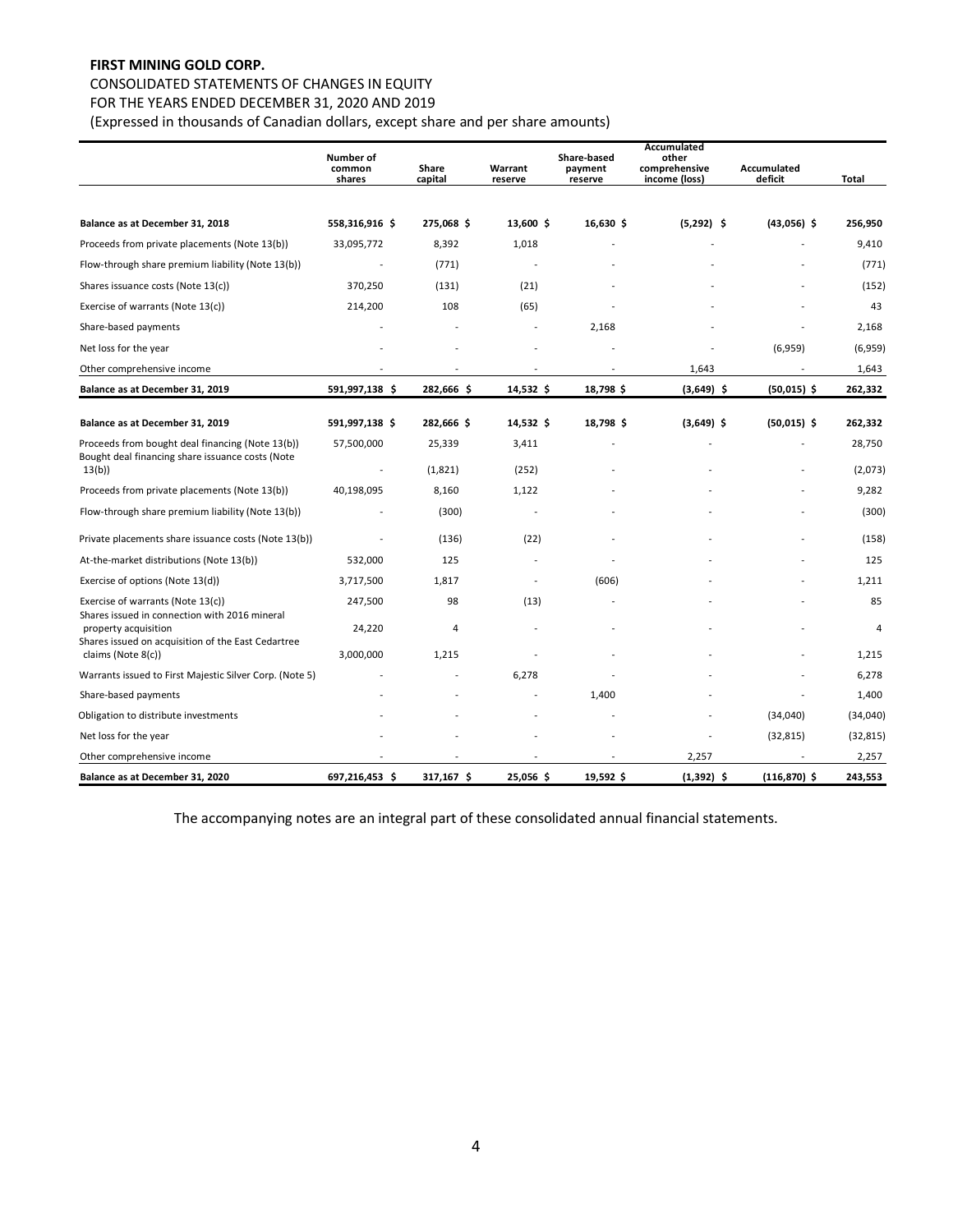## **1. NATURE OF OPERATIONS**

First Mining Gold Corp. (the "Company" or "First Mining") is a public company which is listed on the Toronto Stock Exchange (the "TSX") under the symbol "FF", on the OTCQX under the symbol "FFMGF", and on the Frankfurt Stock Exchange under the symbol "FMG". The Company's head office and principal address is Suite 2070 – 1188 West Georgia Street, Vancouver, British Columbia, Canada, V6E 4A2.

First Mining was incorporated on April 4, 2005. The Company changed its name to First Mining Gold Corp. in January 2018.

First Mining is a Canadian gold company focused on the permitting and development of the Springpole Gold Project in northwestern Ontario. The Company also holds a significant equity investment in Treasury Metals Inc. ("Treasury Metals") (TSX: TML) (Note 4) which is advancing the Goliath-Goldlund gold complex in Ontario towards a construction decision. First Mining's portfolio of gold projects in eastern Canada also includes Pickle Crow (being advanced in partnership with Auteco Minerals Ltd. ("Auteco") (ASX: AUT)), Cameron, Hope Brook, Duparquet, Duquesne, and Pitt.

In March 2020, the World Health Organization declared a global pandemic related to the virus known as COVID-19. As the Company does not have production activities, the ability to fund ongoing exploration is affected by the availability of financing. Due to market uncertainty arising from the impacts of COVID-19 the Company may be restricted in its ability to raise additional funding. The impact of COVID-19 on the Company over time is not determinable; however, its effects may have a material impact on the Company's financial position, results of operations and cash flows in future periods.

## **2. BASIS OF PRESENTATION**

These consolidated annual financial statements have been prepared in accordance with International Financial Reporting Standards as issued by the International Accounting Standards Board ("IFRS"), effective for the Company's reporting for the year ended December 31, 2020.

These consolidated financial statements have been prepared on a historical cost basis, except for financial instruments classified as fair value through profit and loss or fair value through other comprehensive income (loss), which are stated at their fair value. The consolidated annual financial statements are presented in thousands of Canadian dollars, unless otherwise noted, and tabular amounts are expressed in thousands of Canadian dollars.

The functional currency of the Company and its Canadian subsidiaries is the Canadian dollar while the functional currency of the Company's non-Canadian subsidiaries is the US dollar.

The accounts of subsidiaries are prepared for the same reporting period as the parent company, using consistent accounting policies. Inter-company transactions, balances and unrealized gains or losses on transactions are eliminated. The following table highlights the Company's material subsidiaries with their projects: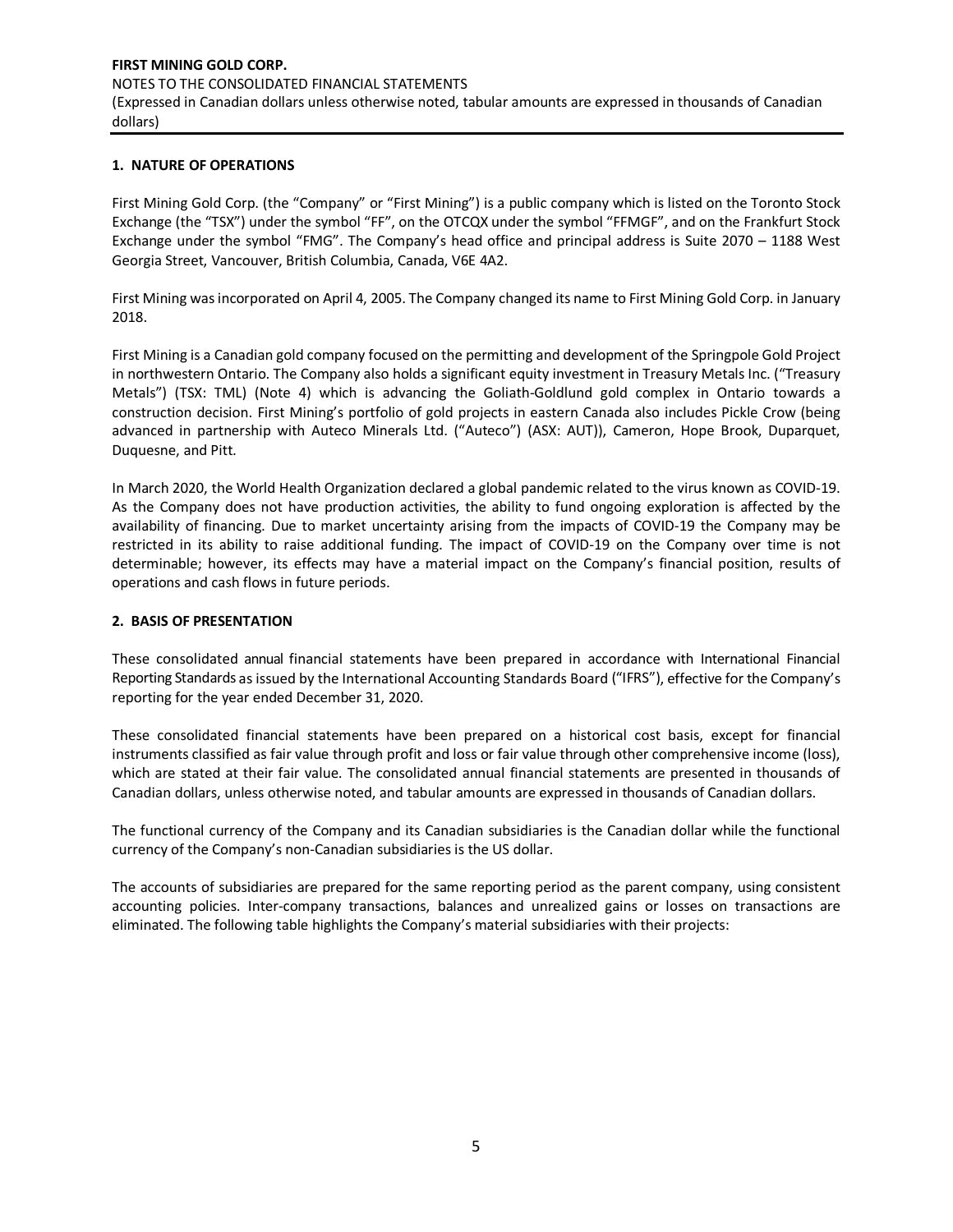NOTES TO THE CONSOLIDATED FINANCIAL STATEMENTS

(Expressed in Canadian dollars unless otherwise noted, tabular amounts are expressed in thousands of Canadian dollars)

| Name of the<br>subsidiary             | Ownership<br>Percentage | Project                                                                                                                                  | Location                        |
|---------------------------------------|-------------------------|------------------------------------------------------------------------------------------------------------------------------------------|---------------------------------|
| <b>Gold Canyon Resources</b><br>Inc.  | 100%                    | Springpole Gold Project ("Springpole")                                                                                                   | Northwestern Ontario,<br>Canada |
| Coastal Gold Corp.                    | 100%                    | Hope Brook Gold Project ("Hope Brook")                                                                                                   | Newfoundland, Canada            |
| Cameron Gold<br>Operations Ltd.       | 100%                    | Cameron Gold Project ("Cameron")                                                                                                         | Northwestern Ontario,<br>Canada |
| PC Gold Inc.                          | 100%                    | Pickle Crow Gold Project ("Pickle Crow") (Note 8(a))                                                                                     | Northwestern Ontario,<br>Canada |
| <b>Clifton Star Resources</b><br>Inc. | 100%                    | Duquesne Gold Project ("Duquesne")<br>10% indirect interest in the Duparquet Gold Project<br>("Duparquet")<br>Pitt Gold Project ("Pitt") | Québec, Canada                  |

## **2. BASIS OF PRESENTATION (Continued)**

These consolidated financial statements were approved by the Board of Directors on March 22, 2021.

## **3. ACCOUNTING POLICIES**

These consolidated annual financial statements have been prepared using the following accounting policies:

## **a) Financial Instruments**

## **(i) Classification**

The Company classifies its financial instruments in the following categories: at fair value through profit and loss ("FVTPL"), at fair value through other comprehensive income (loss) ("FVTOCI") or at amortized cost. The Company determines the classification of financial assets at initial recognition. The classification of debt instruments is driven by the Company's business model for managing the financial assets and their contractual cash flow characteristics. Equity instruments that are held for trading are classified as FVTPL. For other equity instruments, at the time of acquisition the Company can make an irrevocable election (on an instrument-by-instrument basis) to designate them as at FVTOCI. Financial liabilities are measured at amortized cost, unless they are required to be measured at FVTPL (such as instruments held for trading or derivatives) or the Company has opted to measure them at FVTPL.

#### **(ii) Measurement**

## Financial assets at FVTOCI

Elected investments in equity instruments at FVTOCI are initially recognized at fair value plus transaction costs. Subsequently they are measured at fair value, with gains and losses recognized in other comprehensive income (loss).

## Financial assets and liabilities at amortized cost

Financial assets and liabilities at amortized cost are initially recognized at fair value plus or minus transaction costs, respectively, and subsequently carried at amortized cost less any impairment.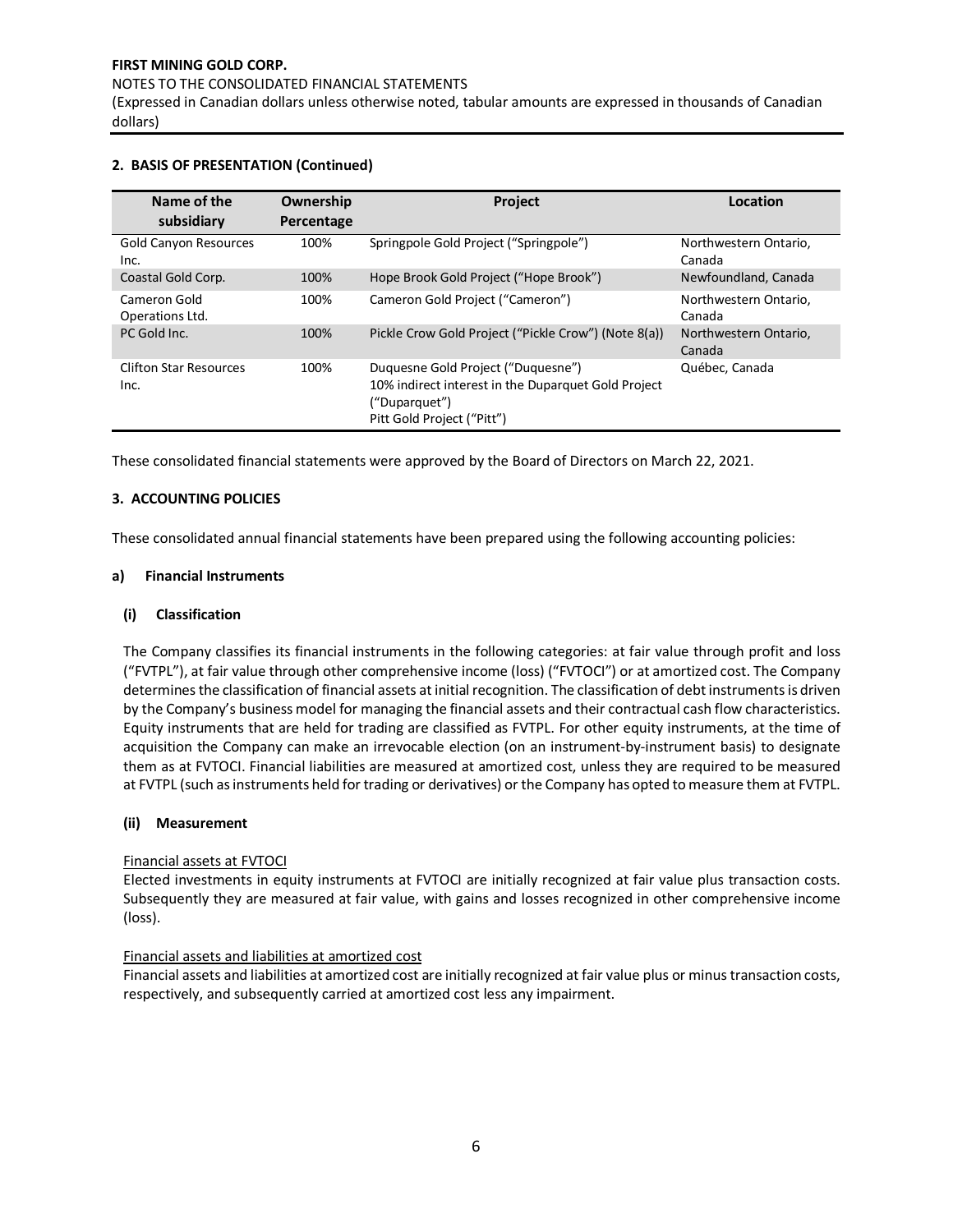#### NOTES TO THE CONSOLIDATED FINANCIAL STATEMENTS

(Expressed in Canadian dollars unless otherwise noted, tabular amounts are expressed in thousands of Canadian dollars)

## **3. ACCOUNTING POLICIES (Continued)**

## Financial assets and liabilities at FVTPL

Financial assets and liabilities carried at FVTPL are initially recorded at fair value and transaction costs are expensed in the consolidated statements of net (loss) income. Realized and unrealized gains and losses arising from changes in the fair value of the financial assets and liabilities held at FVTPL are included in the consolidated statements of net (loss) income in the period in which they arise. Where management elected to recognize a financial liability at FVTPL, any changes associated with the Company's own credit risk will be recognized in other comprehensive income (loss).

## **(iii) Impairment of financial assets at amortized cost**

The Company recognizes a loss allowance for expected credit losses on financial assets that are measured at amortized cost.

At each reporting date, the Company measures the loss allowance for a financial asset at an amount equal to the lifetime expected credit losses if the credit risk on the financial asset has increased significantly since initial recognition. If at the reporting date, the credit risk on the financial asset has not increased significantly since initial recognition, the Company measures the loss allowance for the financial asset at an amount equal to the twelve month expected credit losses. The Company recognizes in the consolidated statements of net (loss) income, as an impairment gain or loss, the amount of expected credit losses (or reversal) that is required to adjust the loss allowance at the reporting date to the amount that is required to be recognized.

# **(iv) Derecognition**

## Financial assets

The Company derecognizes financial assets only when the contractual rights to cash flows from the financial assets expire, or when it transfers the financial assets and substantially all of the associated risks and rewards of ownership to another entity. Gains and losses on derecognition are generally recognized in the consolidated statements of net (loss) income. However, gains and losses on derecognition of financial assets classified as FVTOCI remain within accumulated other comprehensive income (loss).

## Financial liabilities

The Company derecognizes financial liabilities only when its obligations under the financial liabilities are discharged, cancelled or expired. Generally, the difference between the carrying amount of the financial liability derecognized and the consideration paid and payable, including any non-cash assets transferred or liabilities assumed, is recognized in the consolidated statements of net (loss) income.

## **b) Cash and Cash Equivalents**

Cash and cash equivalents include cash and short-term deposits that are readily convertible to known amounts of cash and which are subject to an insignificant risk of changes in value. The carrying amounts of cash and cash equivalents approximate fair value due to the short-term maturities of these instruments.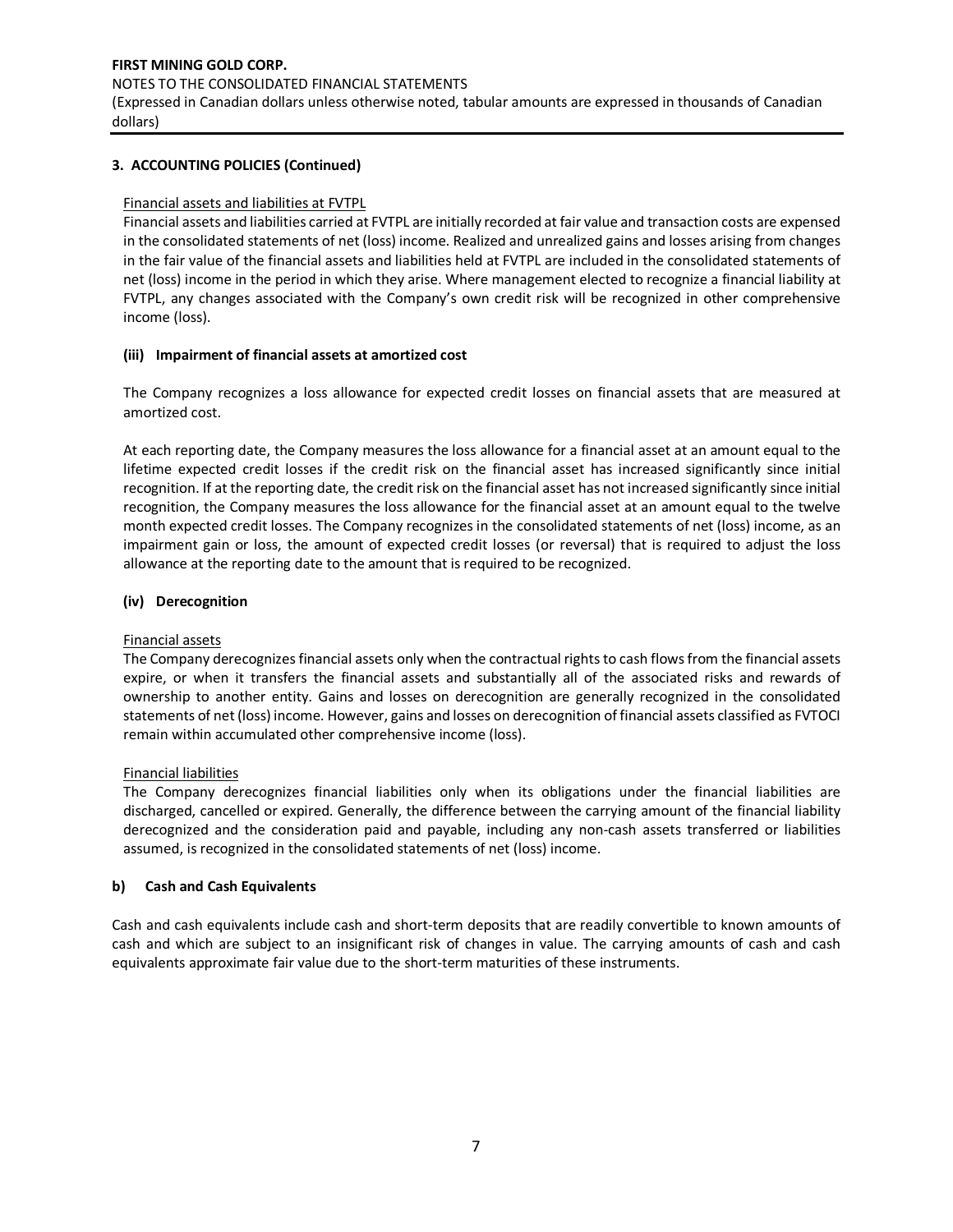## **FIRST MINING GOLD CORP.**  NOTES TO THE CONSOLIDATED FINANCIAL STATEMENTS (Expressed in Canadian dollars unless otherwise noted, tabular amounts are expressed in thousands of Canadian dollars)

# **3. ACCOUNTING POLICIES (Continued)**

## **c) Mineral Properties**

Once the legal right to explore a property has been acquired, costs directly related to exploration and evaluation expenditures are recognized and capitalized, in addition to the acquisition costs. These direct expenditures include such costs as mineral concession taxes, option payments, wages and salaries, surveying, geological consulting and laboratory costs, field supplies, travel and administration. Costs not directly attributable to exploration and evaluation activities, including general administrative overhead costs, are expensed in the period in which they are incurred.

The Company may occasionally enter into option or royalty arrangements, whereby the Company will transfer part of its mineral properties, as consideration, for an agreement by the transferee to meet certain exploration and evaluation expenditures which would have otherwise been undertaken by the Company. Any cash consideration received from the agreement is credited against the costs previously capitalized to the mineral interest given up by the Company, with any excess cash accounted for as a gain on disposal.

The Company assesses exploration and evaluation assets for impairment when facts and circumstances suggest that the carrying amount of an asset may exceed its recoverable amount. The recoverable amount is the higher of the asset's fair value less costs to sell and value in use.

Once the technical feasibility and commercial viability of extracting a mineral resource has been determined, the property is considered to be a mine under development and is classified as 'mines under construction'. Exploration and evaluation assets are also tested for impairment before the assets are transferred to mineral properties and mine development costs.

## **d) Impairment of Non-Financial Assets**

Mineral properties are subject to impairment tests whenever events or changes in circumstances indicate that their carrying amount may not be recoverable. Where the carrying value of an asset exceeds its recoverable amount, which is the higher of value in use and fair value less costs to sell, the asset is written down accordingly. An impairment loss is charged to profit or loss.

For the purposes of assessing impairment, assets are grouped at the lowest levels for which there are largely independent cash flows (cash-generating units). As a result, some assets may be tested individually for impairment and some are tested at a cash-generating unit level.

Impairment reviews for the Company's exploration and evaluation stage mineral properties are carried out on a property by property basis, with each property representing a single cash generating unit. An impairment review for an exploration and evaluation asset is undertaken when indicators of impairment arise, but typically when one of the following circumstances apply:

- The right to explore the area has expired or will expire in the near future with no expectation of renewal;
- Substantive expenditure on further exploration for and evaluation of mineral resources in the area is neither planned nor budgeted;
- No commercially viable deposits have been discovered, and the decision had been made to discontinue exploration in the area; and
- Sufficient work has been performed to indicate that the carrying amount of the expenditure carried as an asset will not be fully recovered.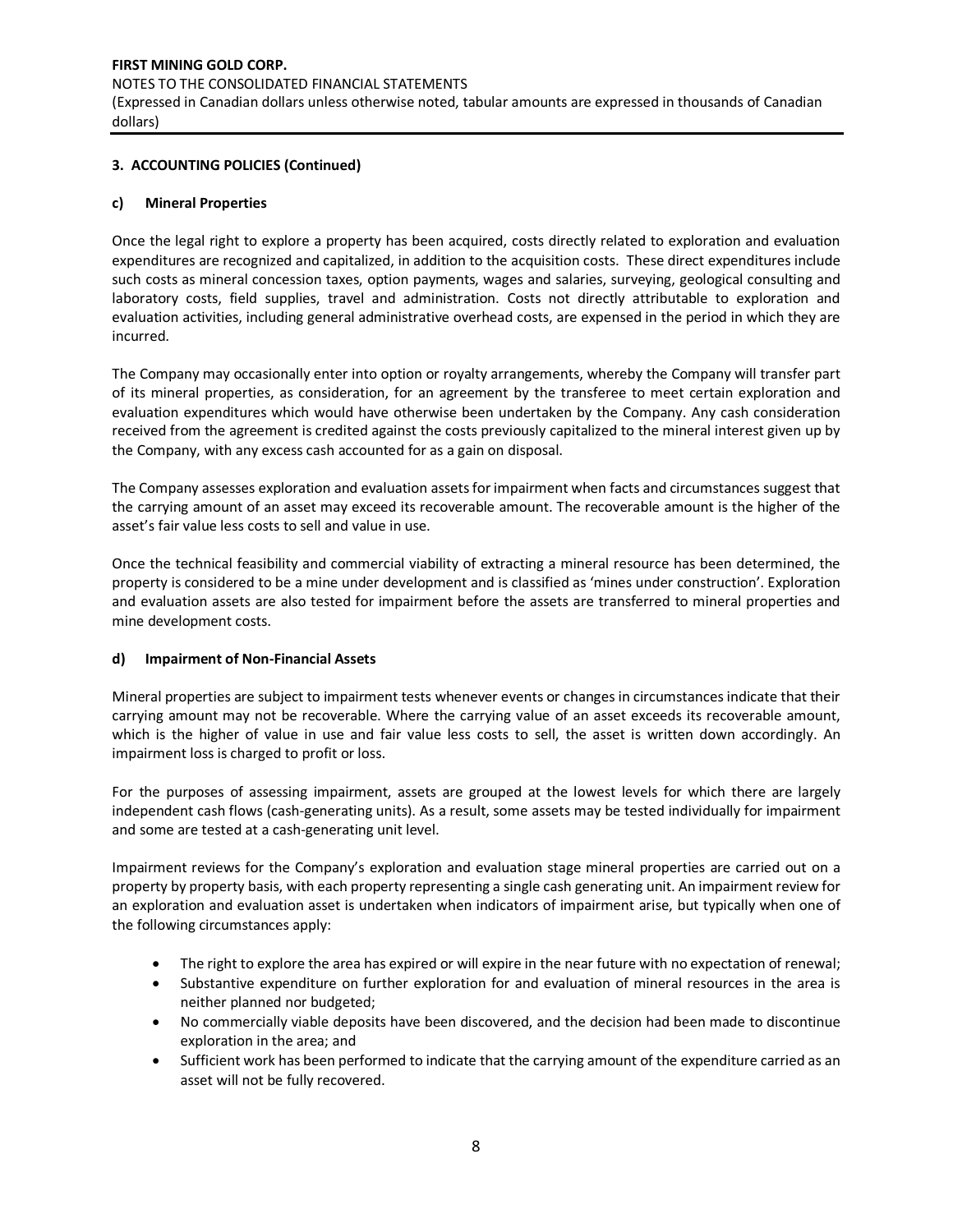## **3. ACCOUNTING POLICIES (Continued)**

## **e) Property and Equipment**

Property and equipment are recorded at cost less accumulated depreciation and accumulated impairment losses. The initial cost of an asset comprises its purchase price or construction cost, any costs directly attributable to bringing the asset into operation and, where applicable, the initial estimation of any asset retirement obligation. The purchase price or construction cost is the aggregate amount paid and the fair value of any other consideration given to acquire the asset.

Depreciation is recognized in profit or loss on a straight-line basis over the following estimated useful lives:

| <b>Buildings</b>        | 10 years |
|-------------------------|----------|
| Machinery and equipment | 5 years  |
| Furniture and fixtures  | 5 years  |
| Vehicles                | 5 years  |
| Computer equipment      | 3 years  |
| Computer software       | 1 year   |

Depreciation methods, useful lives and residual values are reviewed at each financial year-end and adjusted if appropriate.

## **f) Environmental Reclamation Provision**

The Company is subject to various government laws and regulations relating to environmental disturbances caused by exploration and evaluation activities. The present value of the estimated costs of legal and constructive obligations required to restore the exploration sites is recognized in the year in which the obligation is incurred. The nature of the reclamation activities includes restoration and revegetation of the affected exploration sites.

When a liability is recognized, the present value of the estimated costs (discounted using a risk-free rate) is capitalized by increasing the carrying amount of the related exploration property. Over time, the discounted liability is increased for the changes in present value based on current market discount rates and liability specific risks.

Additional environment disturbances or changes in reclamation costs will be recognized as additions to the corresponding assets and reclamation provision in the year in which they occur.

## **g) Income Taxes**

Income tax expense comprises current and deferred tax. Current tax and deferred tax are recognized in net income except to the extent that it relates to a business combination or items recognized directly in equity or in other comprehensive loss.

Current income taxes are recognized for the estimated income taxes payable or receivable on taxable income or loss for the current year and any adjustment to income taxes payable in respect of previous years. Current income taxes are determined using tax rates and tax laws that have been enacted or substantively enacted by the year-end date.

Deferred tax assets and liabilities are recognized where the carrying amount of an asset or liability differs from its tax base, except for taxable temporary differences arising on the initial recognition of goodwill and temporary differences arising on the initial recognition of an asset or liability in a transaction which is not a business combination and at the time of the transaction affects neither accounting nor taxable profit or loss.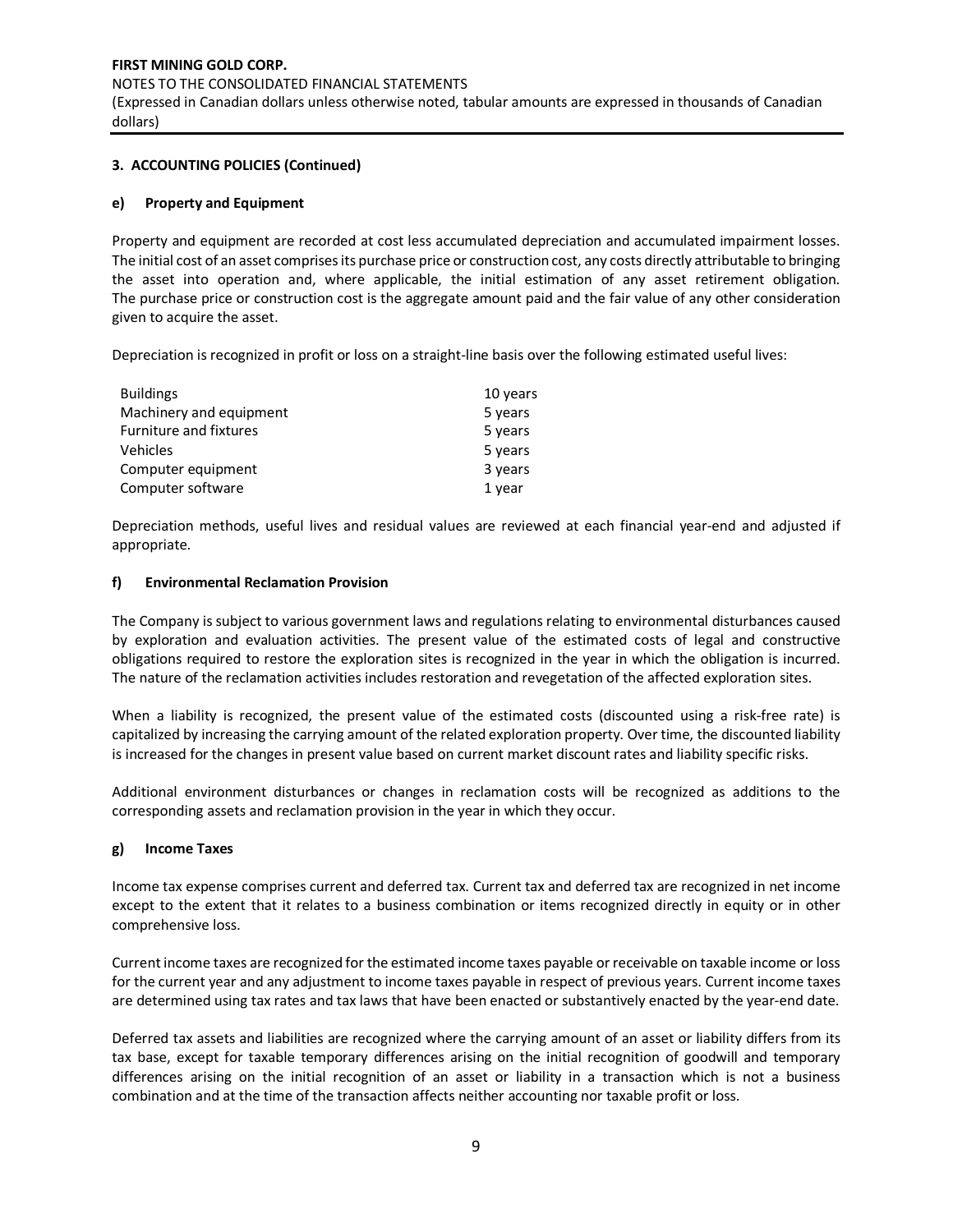## **3. ACCOUNTING POLICIES (Continued)**

Recognition of deferred tax assets for unused tax losses, tax credits and deductible temporary differences is restricted to those instances where it is probable that future taxable profit will be available against which the deferred tax asset can be utilized. At the end of each reporting year the Company reassesses unrecognized deferred tax assets. The Company recognizes a previously unrecognized deferred tax asset to the extent that it has become probable that future taxable profit will allow the deferred tax asset to be recovered.

# **h) Share Capital**

Equity instruments are contracts that give a residual interest in the net assets of the Company. Financial instruments issued by the Company are classified as equity only to the extent that they do not meet the definition of a financial liability or financial asset. The Company's common shares are classified as equity instruments.

Incremental costs directly attributable to the issue of new shares or options are shown in equity as a deduction, net of tax, from the proceeds.

Consideration received from financingsinvolving units consisting of common shares and warrants is allocated to the share capital and the warrant reserve accounts using the relative fair value method. As prescribed by this method, the consideration is allocated to the value of share capital and warrant reserve on a pro rata basis. The share capital is valued at the closing share price of the Company on the completion date of the private placement and the warrant reserve is valued using the Black-Scholes option pricing model.

## **i) Flow-Through Units and Shares**

The Company may, from time to time, issue flow-through common shares or units to finance a portion of its Canadian exploration programs. Pursuant to the terms of the flow-through share agreements and the *Income Tax Act* (Canada) (the "ITA"), these equity instruments transfer the tax deductibility of qualifying resource expenditures to investors.

Upon the issuance of a flow-through share, the Company bifurcates the flow-through share into i) fair value of capital stock issued, based on market price at time of issuance, and ii) the residual as a flow-through share premium, which is recognized as a liability. Upon the issuance of a flow-through unit, the Company bifurcates the flow-through unit into i) relative fair value of capital stock issued, ii) relative fair value of a warrant, and iii) the residual as a flowthrough share premium, which is recognized as a liability.

Upon incurring qualifying expenses, the Company derecognizes the flow-through share premium liability and recognizes a credit to deferred tax expense (recovery). Proceeds received from the issuance of flow-through shares are to be used for Canadian resource property exploration expenditures within a certain time period as prescribed by the Government of Canada's flow-through regulations, as contained in the ITA. The portion of the proceeds received but not yet expended at the end of the Company's relevant reporting period is disclosed separately in the notes to the financial statements as flow-through expenditure commitments (Note 14). The Company is also subject to Part XII.6 of the ITA, which imposes a tax on flow-through proceeds renounced under the "Look-back Rule", in accordance with the Government of Canada's flow-through regulations. When applicable, this tax is accrued until paid.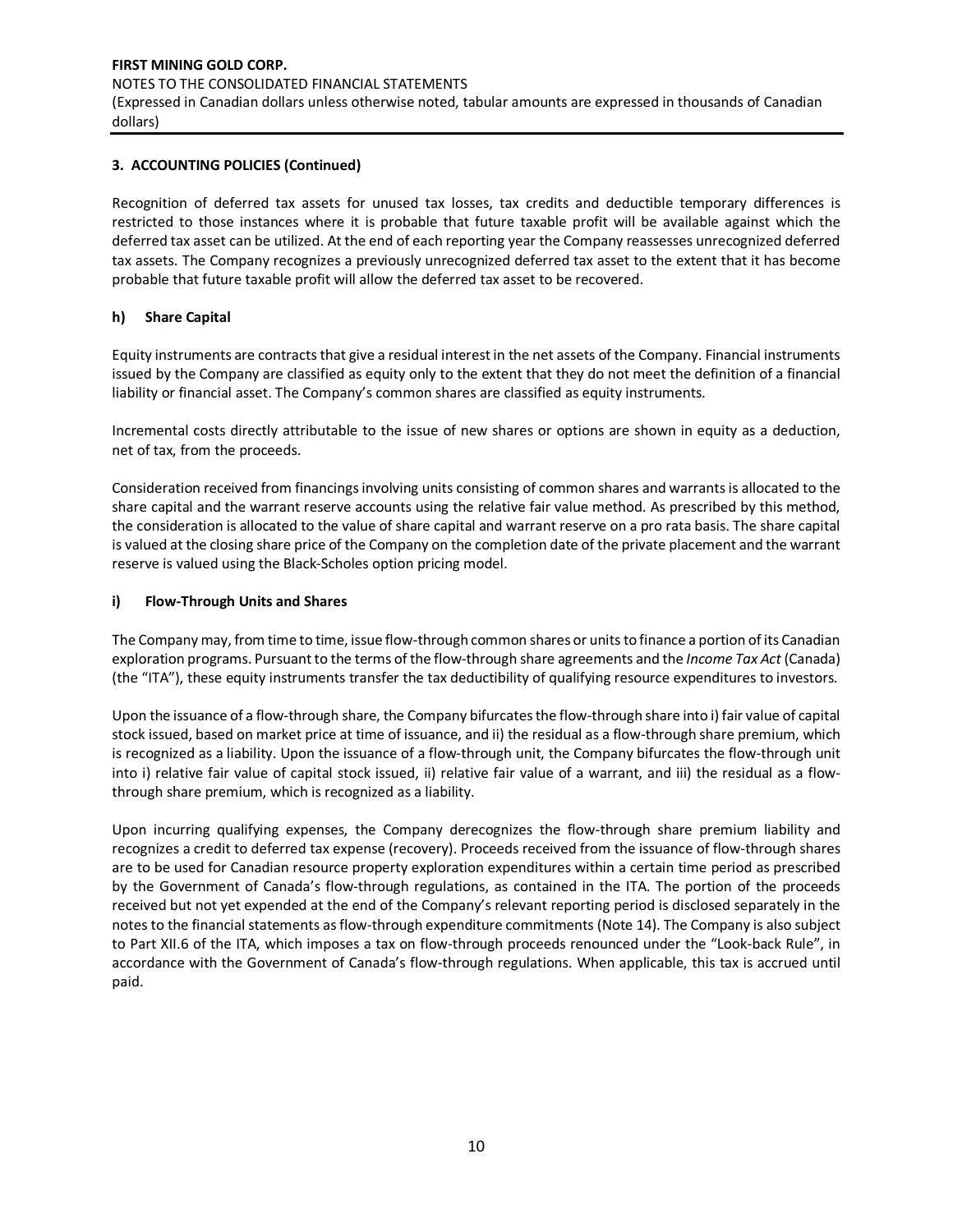## **FIRST MINING GOLD CORP.**  NOTES TO THE CONSOLIDATED FINANCIAL STATEMENTS (Expressed in Canadian dollars unless otherwise noted, tabular amounts are expressed in thousands of Canadian dollars)

# **3. ACCOUNTING POLICIES (Continued)**

## **j) Loss per Share**

Basic loss per share is calculated by dividing the net loss for the year by the weighted average number of shares outstanding during the year. Diluted loss per share is calculated using the treasury stock method. Under the treasury stock method, the weighted average number of shares outstanding used in the calculation of diluted income or loss per share assumes that the deemed proceeds received from the exercise of stock options, share purchase warrants and their equivalents would be used to repurchase common shares of the Company at the average market price during the year, if they are determined to have a dilutive effect. In periods when the Company has generated a net loss, stock options and share purchase warrants are not included in the computation of diluted loss per share as they are anti-dilutive.

## **k) Share-based Payments**

Where equity-settled share options are granted to employees, the fair value of the options at the date of grant, measured using the Black-Scholes option pricing model, is charged to the statement of comprehensive loss or capitalized to mineral properties over the vesting period using the graded vesting method. Performance vesting conditions are taken into account by adjusting the number of equity instruments expected to vest at each reporting date so that, ultimately, the cumulative amount recognized over the vesting period is based on the number of options that eventually vest. Charges for options that are forfeited before vesting are reversed from share-based payment reserve.

Where equity-settled share options are granted to non-employees, they are measured at the fair value of the goods or services received. However, if the value of goods or services received in exchange for the options cannot be reliably estimated, the options are measured using the Black-Scholes option pricing model.

All equity-settled share-based payments are reflected in share-based payment reserve, until exercised. Upon exercise, shares are issued from treasury and the amount reflected in share-based payment reserve is credited to share capital, together with any consideration received.

## **l) Leases**

The Company recognizes a right-of-use asset and a corresponding lease liability with respect to all lease arrangements in which it is the lessee, except for short-term leases (defined as leases with a lease term of 12 months or less) and leases of low value assets. For new leases, a right-of-use asset is initially measured at the amount of the liability plus any initial direct costs. After lease commencement, the lessee shall measure the right-of-use asset at cost less accumulated depreciation and accumulated impairment.

## **m) Segment Reporting**

Operating segments are reported in a manner consistent with the internal reporting provided to the chief operating decision-maker. The chief operating decision-maker is responsible for allocating resources and assessing performance of the operating segment.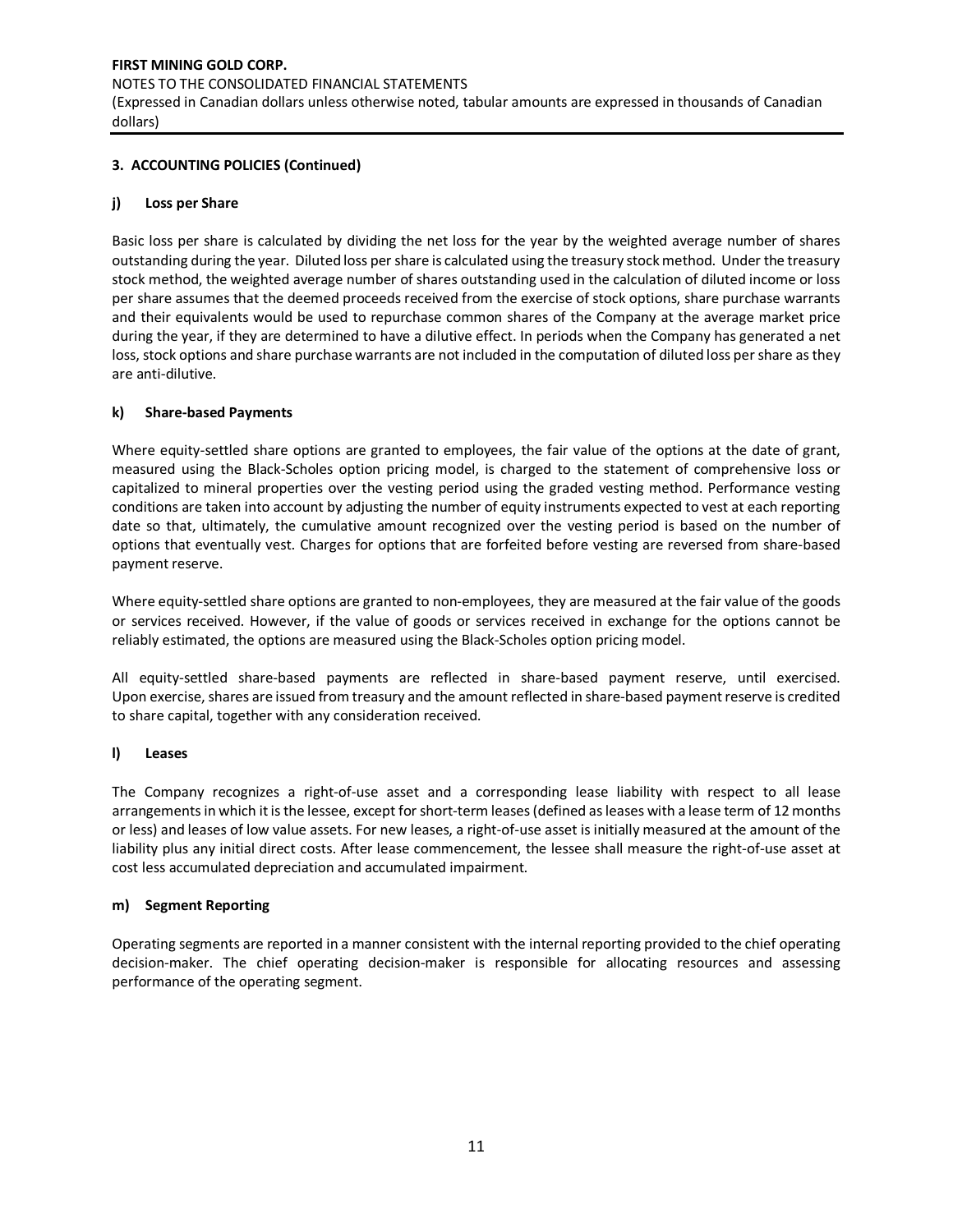## **3. ACCOUNTING POLICIES (Continued)**

## **n) Investment in associate**

An associate is an entity over which the Company has significant influence, and which is neither a subsidiary nor a joint arrangement.

The Company has significant influence over an entity when it has the power to participate in the financial and operating policy decisions of the associate but does not have control or joint control.

The Company's investment in the common shares of Treasury Metals (Note 4) has been treated as an investment in associate and accounted for using the equity method.

Under the equity method, the Company's investment in the common shares of the associate is initially recognized at cost and subsequently increased or decreased to recognize the Company's share of net income and losses of the associate, after any adjustments necessary to give effect to uniform accounting policies, any other movement in the associate's reserves, and for impairment losses after the initial recognition date. The Company's share of income and losses of the associate is recognized in net income during the period.

Dividends and repayment of capital received from an associate are accounted for as a reduction in the carrying amount of the Company's investment.

At the end of each reporting period, the Company assesses whether there is any objective evidence that an investment in an associate is impaired. Objective evidence includes observable data indicating there is a measurable decrease in the estimated future cash flows of the investee's operations. A significant or prolonged decline in the fair value of an equity investment below its cost is also objective evidence of impairment. When there is objective evidence that an investment is impaired, the carrying amount of such investment is compared to its recoverable amount, being the higher of its fair value less costs of disposal and value-in-use. If the recoverable amount of an investment is less than its carrying amount, the carrying amount is reduced to its recoverable amount and an impairment loss, being the excess of carrying amount over the recoverable amount, is recognized in the period in which the relevant circumstances are identified. When an impairment loss reverses in a subsequent period, the carrying amount of the investment is increased to the revised estimate of recoverable amount to the extent that the increased carrying amount does not exceed the carrying amount that would have been determined had an impairment loss not been previously recognized. A reversal of an impairment loss is recognized in net income in the period in which the reversal occurs.

## **o) Accounting Policy Judgements and Estimation Uncertainty**

The Company's management makes judgments in its process of applying the Company's accounting policies in the preparation of its consolidated financial statements. In addition, the preparation of the financial data requires the Company's management to make estimates of the impacts of uncertain future events on the carrying amounts of the Company's assets and liabilities at the end of the reporting period, and the reported amounts of revenues and expenses during the reporting period. Actual results may differ from those estimates as the estimation process is inherently uncertain. Estimates are reviewed on an ongoing basis based on historical experience and other factors that are considered relevant under the circumstances. Revisions to estimates and the resulting impacts on the carrying amounts of the Company's assets and liabilities are accounted for prospectively.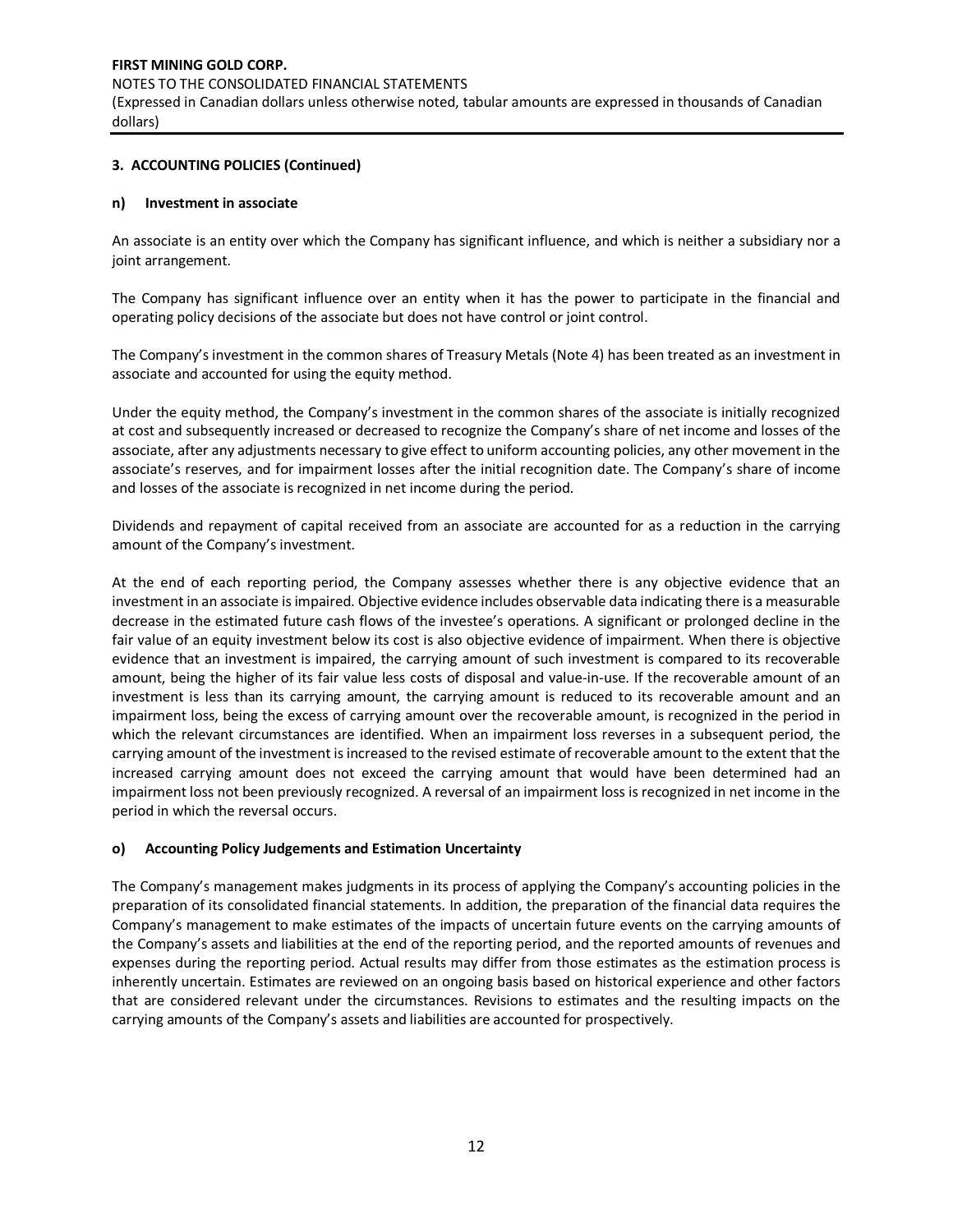# **FIRST MINING GOLD CORP.**  NOTES TO THE CONSOLIDATED FINANCIAL STATEMENTS (Expressed in Canadian dollars unless otherwise noted, tabular amounts are expressed in thousands of Canadian

dollars)

## **3. ACCOUNTING POLICIES (Continued)**

The following discusses accounting policy judgments and the sources of estimation uncertainty:

#### **(i) Accounting Policy Judgements**

#### **Mineral Property Impairment Indicators**

In accordance with the Company's accounting policy for its mineral properties, exploration and evaluation expenditures on mineral properties are capitalized. There is no certainty that the expenditures made by the Company in the exploration of its property interests will result in discoveries of commercial quantities of minerals. The Company applies judgment to determine whether indicators of impairment exist for these capitalized costs.

Management uses several criteria in making this assessment, including the period for which the Company has the right to explore, expected renewals of exploration rights, whether substantive expenditures on further exploration and evaluation of mineral properties are budgeted, and evaluation of the results of exploration and evaluation activities up to the reporting date.

#### **Impairment of Investment in Associate**

With respect to its investment in associate, the Company is required to make estimates and judgments about future events and circumstances and whether the carrying amount of the asset exceeds its recoverable amount. Recoverability depends on various factors, including the identification of economic recoverability of reserves at Treasury Metals' exploration properties, the ability of Treasury Metals to obtain the necessary financing to complete the development, and future profitable production or proceeds from the disposition of the Treasury Metals shares themselves. The publicly quoted share price of Treasury Metals is also a source of objective evidence about the recoverable amount of the equity investment.

#### **Milestone Payments per Treasury Share Purchase Agreement**

The Company applied judgment in the determination of whether to recognize the contingent milestone payments in accordance with the Treasury Share Purchase Agreement (defined in Note 4). In management's judgment, there is uncertainty of these milestones being reached. Management considered the expected length of time that may pass before this uncertainty is resolved, as well as the fact that achievement of the milestones is outside of the Company's control. Therefore, the milestone payments have not been recognized as assets as at December 31, 2020.

#### **(ii) Estimation Uncertainty**

#### **Determining Amount and Timing of Reclamation Provisions**

A reclamation provision represents the present value of estimated future costs for the reclamation of the Company's mineral properties. These estimates include assumptions as to the future activities, cost of services, timing of the reclamation work to be performed, inflation rates and interest rates. The actual cost to reclaim a mine or exploration property may vary from the estimated amounts because there are uncertainties with respect to the extent of required future remediation activities, as studies are currently ongoing, and uncertainties in factors used to estimate the cost and potential changes in regulations or laws governing the reclamation of a mineral property. Management periodically reviews the reclamation requirements and adjusts the liability as new information becomes available and will assess the impact of new regulations and laws as they are enacted.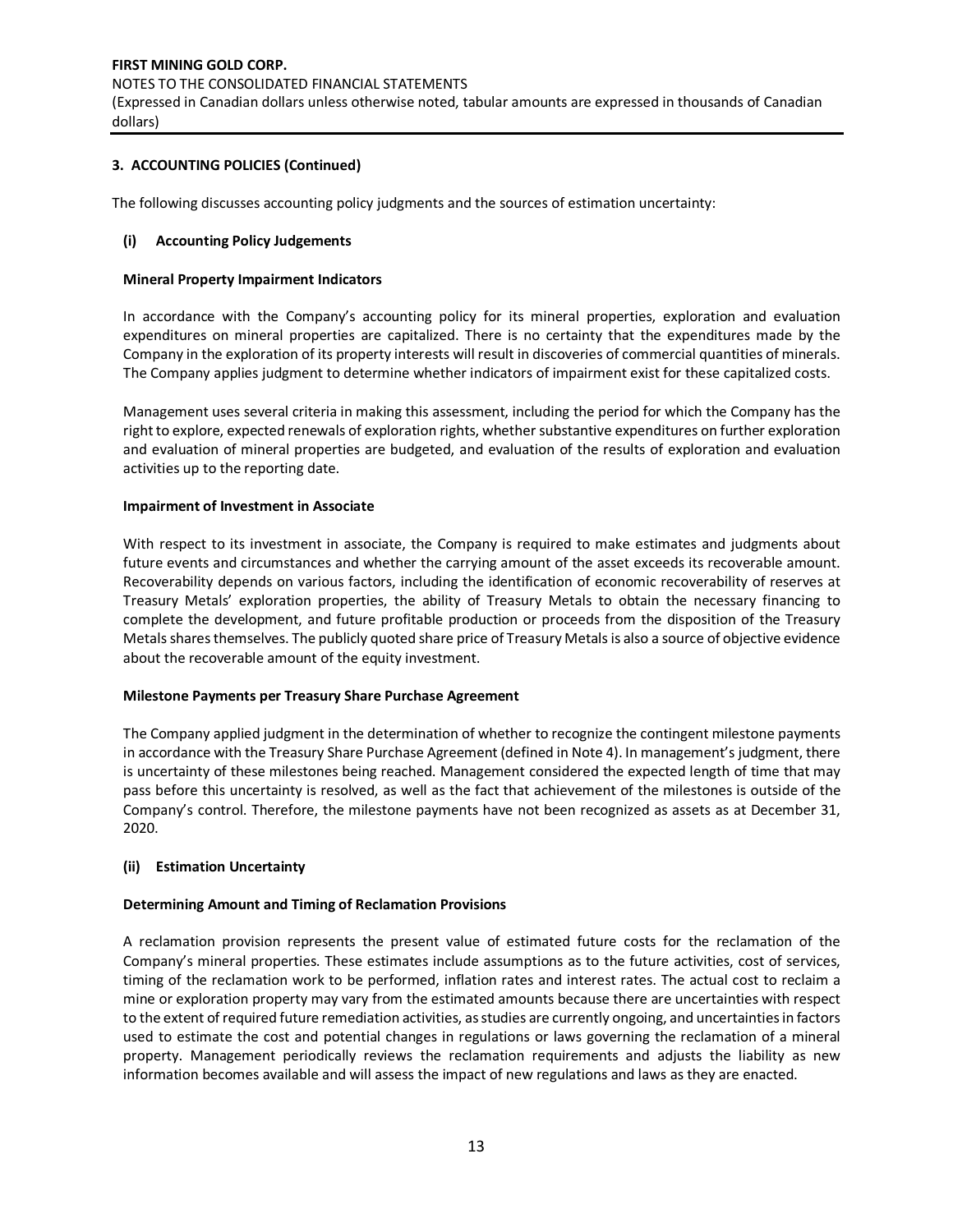#### NOTES TO THE CONSOLIDATED FINANCIAL STATEMENTS

(Expressed in Canadian dollars unless otherwise noted, tabular amounts are expressed in thousands of Canadian dollars)

# **3. ACCOUNTING POLICIES (Continued)**

## **Valuation of Mineral Property Investments**

The Company makes estimates and assumptions that affect the carrying value of its mineral property investments, which are comprised of equity interests in the shares of private companies. These financial assets are designated as fair value through other comprehensive income (loss), and management needs to determine the fair value as at each period end. As there is no observable market data which can be used to determine this fair value, management uses property specific and market-based information to determine whether a significant change in the fair value of these investments has occurred. Changes to the property specific and market-based variables could result in the fair value being less than or greater than the amount recorded.

## **Fair Value of Silver Stream Derivative Liability**

The determination of the fair value of the Silver Stream is an area of significant estimation uncertainty. The fair value is calculated by utilising a Monte Carlo simulation valuation model. A Monte Carlo valuation model relies on random sampling and is often used when modeling cash flows with many inputs and where there is significant uncertainty in the future value of inputs and where the movement of the inputs can be independent of each other. The key inputs used in the Silver Stream fair value calculation are further disclosed in Note 5. Changes in the inputs to the valuation model may result in material changes in the fair value of the silver stream derivative liability and the amount of fair value gains or losses recognized in the statement of net loss and comprehensive loss in future periods.

# **Fair Value of Treasury Metals Warrants**

The Company made assumptions when estimating the fair value of its warrants held in Treasury Metals, as described in Note 4. The fair value of the warrants at the date of grant and at subsequent reporting dates is measured using the Black-Scholes pricing model. Changes in the input assumptions can significantly affect the fair value estimate.

# **Fair Value of the Option – PC Gold**

The Company has made assumptions when estimating the fair value of this option liability which arises under the terms of the Earn-In Agreement described in Note 8(a). As there is no observable market data which can be used to determine the fair value of the Option – PC Gold liability, management uses property specific and market-based information to determine whether a significant change in the fair value of the option liability has occurred. The specific assumptions made are disclosed in Note 8(a). Changes in these assumptions can significantly affect the fair value estimate.

# **p) Accounting Standards Issued but Not Yet Applied**

There are no IFRS or International Financial Reporting Interpretations Committee interpretations that are not yet effective that would be expected to have a material impact on the Company's consolidated financial statements.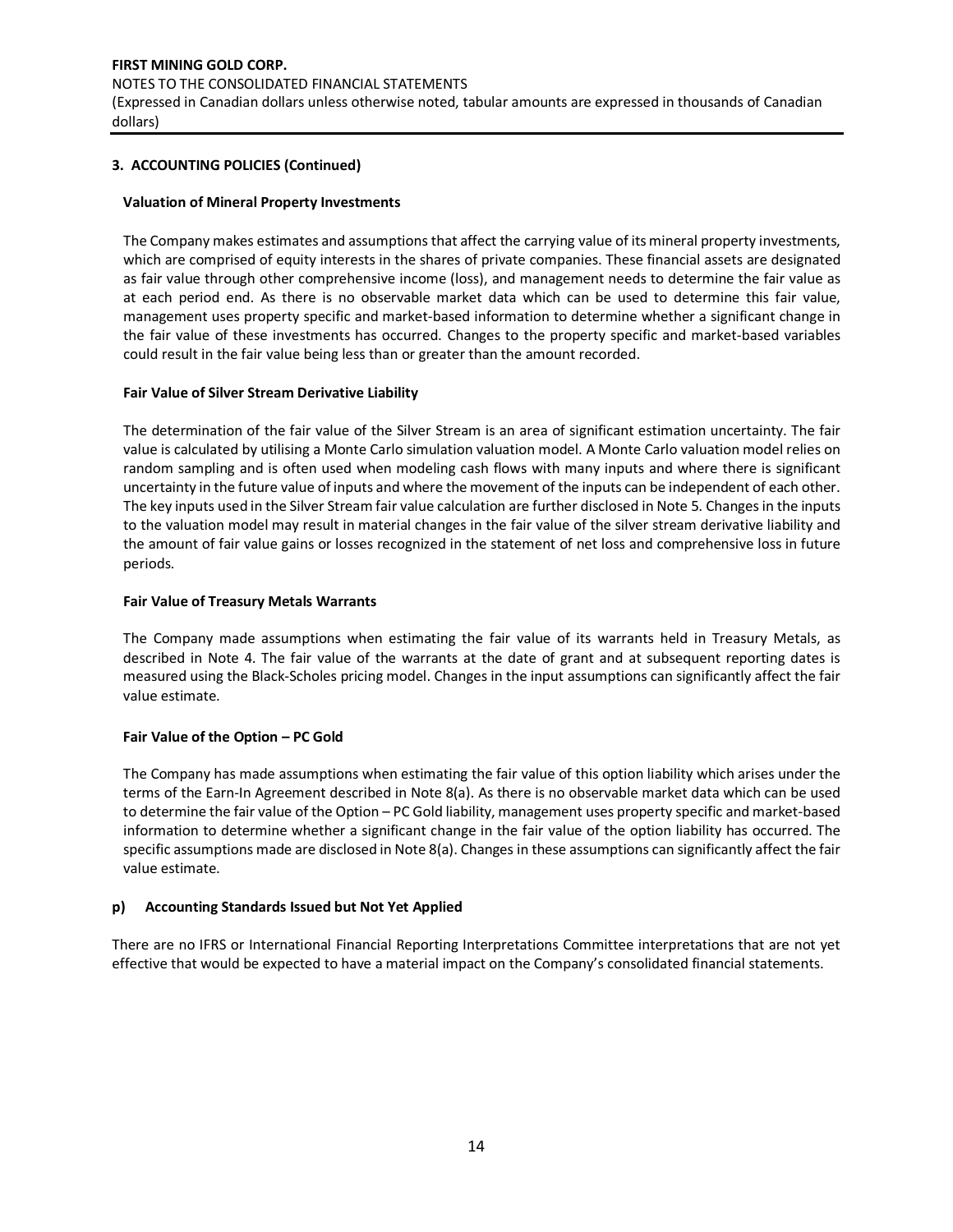NOTES TO THE CONSOLIDATED FINANCIAL STATEMENTS

(Expressed in Canadian dollars unless otherwise noted, tabular amounts are expressed in thousands of Canadian dollars)

## **4. INVESTMENT IN TREASURY METALS**

## **a) Treasury Share Purchase Agreement Overview**

On August 7, 2020, First Mining completed its transaction with Treasury Metals under a share purchase agreement (the "Treasury Share Purchase Agreement"), pursuant to which Treasury Metals agreed to acquire all of the issued and outstanding shares of Tamaka Gold Corporation, a previously wholly-owned subsidiary of the Company, and 100% owner of the Goldlund Project. Under the terms of the Treasury Share Purchase Agreement, First Mining received total consideration of \$91,521,000 which was comprised of (i) 43.33 million common shares (postconsolidation) of Treasury Metals ("Treasury Metals Shares"); (ii) 11.67 million common share purchase warrants (post-consolidation) of Treasury Metals ("Treasury Metals Warrants") with an exercise price of \$1.50 for a 3-year term; (iii) a retained 1.5% Net Smelter Returns ("NSR") royalty on Goldlund (0.5% of which can be bought back by Treasury Metals for \$5 million in cash); and (iv) the right to certain contingent milestone payments totaling \$5 million, payable in cash on certain key advancements at Goldlund which have not been recorded as at December 31, 2020.

## **b) Initial Recognition of Consideration Received**

The components of the consideration received in connection with the sale of Tamaka comprised the following:

- \$78,000,000 for 43.33 million Treasury Metals Shares (the "Share Consideration");
- \$9,812,000 for 11.67 million Treasury Metals Warrants (the "Warrant Consideration") Note 7; and
- \$3,709,000 for the retained 1.5% NSR (the "NSR Consideration") Note 8.  **\$91,521,000**

#### **Share Consideration**

The Company applies equity accounting for the investment in the Treasury Metals Shares. The fair value of the Treasury Metals Shares at closing of \$78,000,000 was determined using the quoted price of Treasury Metals common shares on August 7, 2020. Upon closing of the transaction, First Mining held approximately 40% (December 31, 2019 - nil) of Treasury Metals common shares (on an undiluted basis) and has nominated three individuals to its Board of Directors. The Company has concluded it has significant influence over Treasury Metals. The Company is accounting for its investment using the equity method until such time as it no longer has significant influence.

#### **Warrant Consideration**

The warrants of Treasury Metals have been accounted for as FVTPL. The Company uses the Black-Scholes option pricing model to calculate the fair value of the warrants held in Treasury Metals both as at August 7, 2020 and on an ongoing basis. The Company used the following assumptions:

|                           | <b>August 7, 2020</b> | December 31, 2020 |
|---------------------------|-----------------------|-------------------|
| Risk-free interest rate   | 0.23%                 | 0.20%             |
| Expected life (years)     | 3.00 years            | 2.60 years        |
| Expected volatility $(1)$ | 62.44%                | 64.42%            |
| Expected dividend yield   | Nil                   | Nil               |

(1) The computation of expected volatility was based on Treasury Metals' historical price volatility, over a period which approximates the expected life of the warrant.

As at December 31, 2020, the fair value of the warrants decreased to \$5,772,000 which resulted in a loss of \$4,040,000 for the period between August 7, 2020 to December 31, 2020. The loss is recorded within the investments fair value gain (loss) in the statement of net loss and comprehensive income (loss).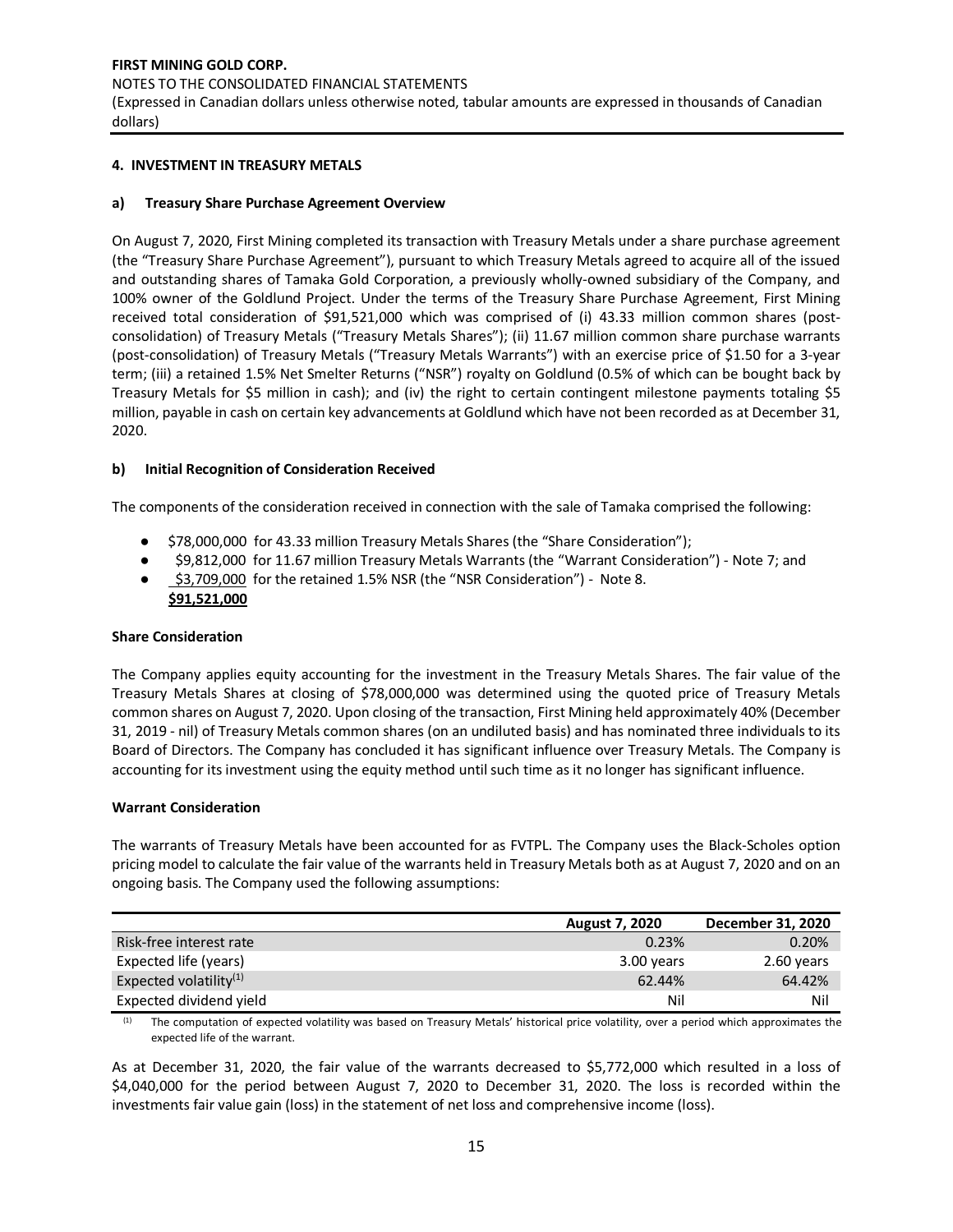## **4. INVESTMENT IN TREASURY METALS (Continued)**

#### **NSR Consideration**

The 1.5% NSR royalty on Goldlund was measured at a fair value of \$3,709,000 and is included as part of "Others" in "Mineral Properties" (Note 8).

#### **c) Equity Accounting Method for Investment in Treasury Metals and Impairment**

As at December 31, 2020 the fair market value of the Company's investment in common shares of Treasury Metals was \$58,500,000, based on the quoted market price. Due to the significant decline in fair value of the Treasury Metals Shares at September 30, 2020 the Company recorded an impairment of the investment in Treasury Metals amounting to \$15,634,000. This impairment was recorded within the impairment of non-current assets in the statement of net loss and comprehensive income (loss). It was determined that there was no additional impairment as at December 31, 2020.

|                                                     | <b>Investment in Treasury</b><br><b>Metals</b> |
|-----------------------------------------------------|------------------------------------------------|
| Balance, December 31, 2019                          |                                                |
| Acquisition – Initial Recognition on August 7, 2020 | 78,000                                         |
| Equity income (August 7, 2020 to December 31, 2020) | 1,446                                          |
| Impairment of Investment in Treasury Metals Inc.    | (15, 634)                                      |
| (recorded on September 30, 2020)                    |                                                |
| Balance, December 31, 2020                          | 63,812                                         |

Treasury Metals Summarized Statements of Total Comprehensive Loss and Financial Position

A summary of Treasury Metals' consolidated statement of other comprehensive loss during year ended December 31, 2020 is as follows:

|                                 | Year ended<br>December 31, 2020 |          |
|---------------------------------|---------------------------------|----------|
| Loss before income taxes        |                                 | (6, 181) |
| Deferred income tax recovery    |                                 | 3,425    |
| Net loss for the year           |                                 | (2,756)  |
| Other comprehensive income      |                                 | 43       |
| <b>Total comprehensive loss</b> |                                 | (2, 713) |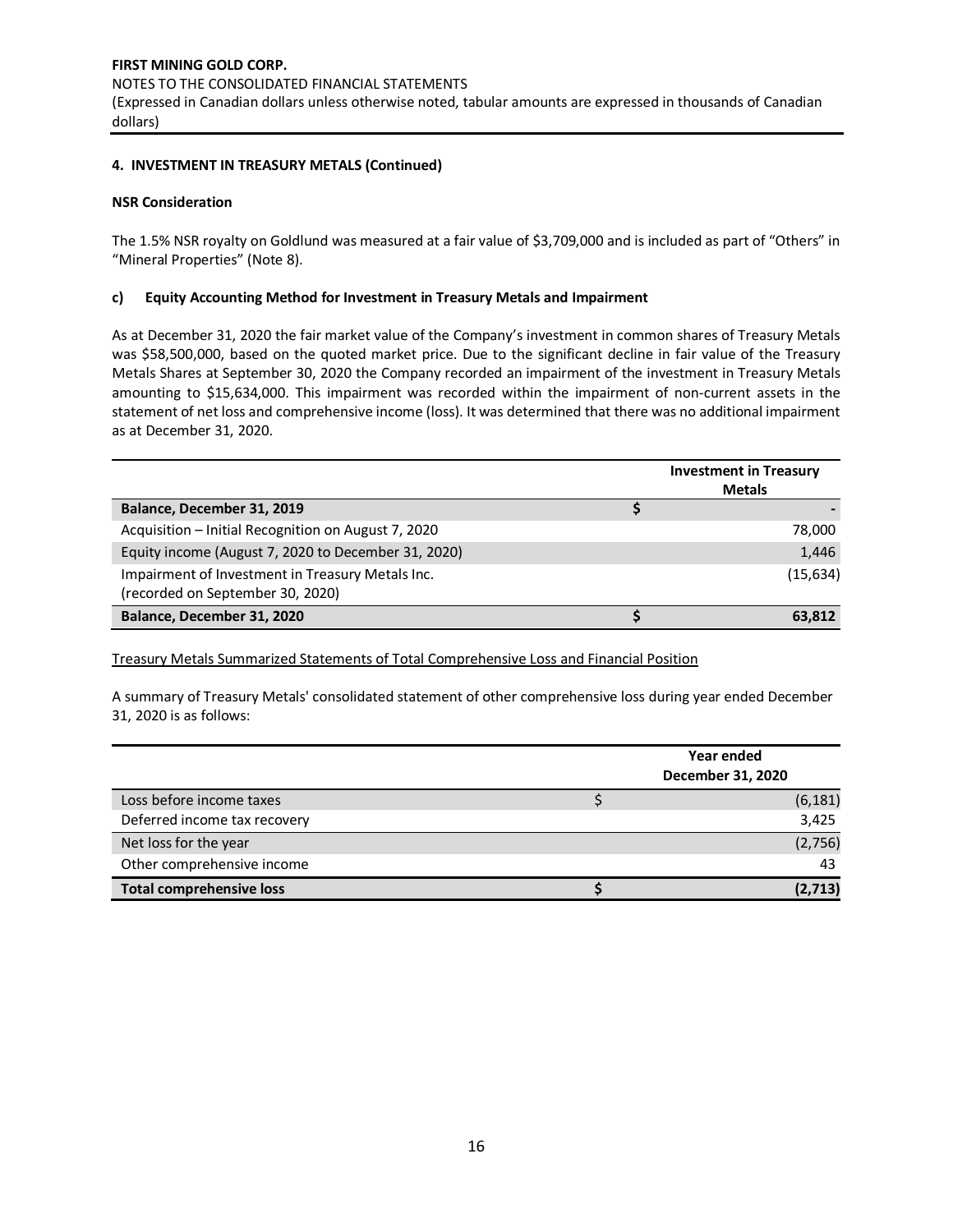## **4. INVESTMENT IN TREASURY METALS (Continued)**

The assets and liabilities of Treasury Metals are summarized in the following table and the December 31, 2020 numbers are taken from Treasury Metals' consolidated financial statements as at December 31, 2020.

|                            | December 31, 2020 |  |
|----------------------------|-------------------|--|
| Current assets             | 6,179             |  |
| Non-current assets         | 176,710           |  |
|                            | 182,889           |  |
| <b>Current liabilities</b> | 4,877             |  |
| Non-current liabilities    | 4,959             |  |
|                            | 9,837             |  |
| <b>Net assets</b>          | 173,053           |  |

Reconciliation of Treasury Metal's Net Assets to First Mining's Carrying value as at December 31, 2020

| Balance, December 31, 2019                                  |           |
|-------------------------------------------------------------|-----------|
| Initial Recognition on August 7, 2020                       | 167,238   |
| Equity income (August 7, 2020 to December 31, 2020)         | 3,717     |
| Other increase in equity of Treasury Metals                 | 2,098     |
| Balance, December 31, 2020                                  | 173,053   |
| First Mining's share of net assets                          | 66,591    |
| Incremental fair value of Goldlund-Goliath mineral property | 12,855    |
| Impairment of investment in Treasury Metals                 | (15, 634) |
| <b>Carrying value</b>                                       | 63,812    |

## **d) Goldlund Mineral Property Impairment**

During the year ended December 31, 2020, prior to the disposition, the Company recorded an impairment of the Goldlund project amounting to \$9,236,000 (2019 - \$nil), based on the fair value of the consideration received under the Treasury Share Purchase Agreement.

Reconciliation of Income Statement Expense: Impairment of Non-Current Assets

|                                                               | Year ended December 31, 2020 |        |  |
|---------------------------------------------------------------|------------------------------|--------|--|
| Mineral Property impairment                                   |                              | 9,236  |  |
| Impairment of Investment in Treasury Metals (Equity Interest) |                              | 15.634 |  |
| Total expense for the year                                    |                              | 24,870 |  |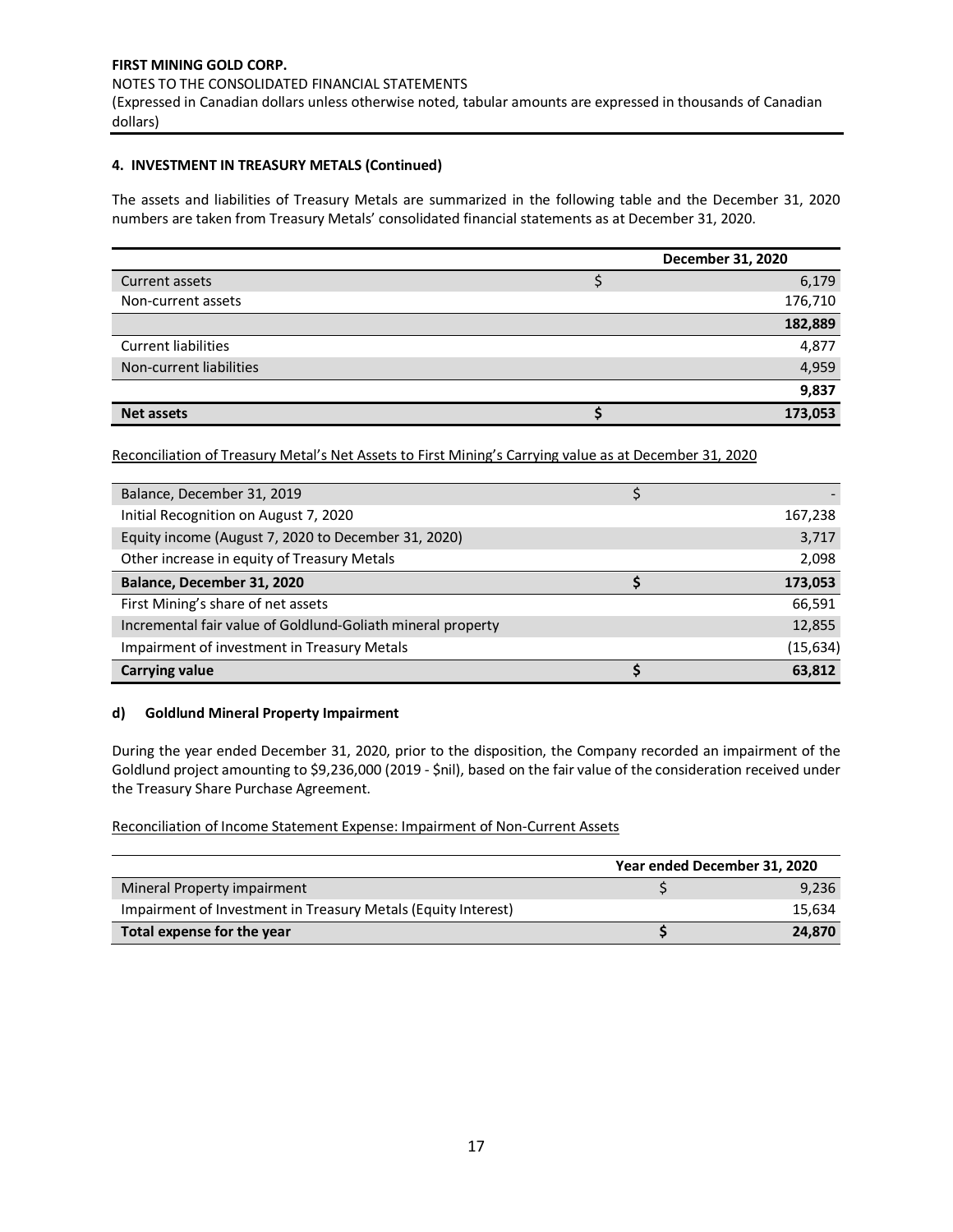# **FIRST MINING GOLD CORP.**  NOTES TO THE CONSOLIDATED FINANCIAL STATEMENTS (Expressed in Canadian dollars unless otherwise noted, tabular amounts are expressed in thousands of Canadian dollars)

## **4. INVESTMENT IN TREASURY METALS (Continued)**

## **e) Obligation to Distribute Investments**

In accordance with the terms of a Shareholders Agreement signed in connection with the transaction, First Mining is required to distribute approximately 20.92 million Treasury Metals Shares and all of the Treasury Metals Warrants to its shareholders (the "Distribution") within 12 months of closing of the transaction. Following the Distribution, First Mining will retain approximately 22.41 million Treasury Metals Shares, leaving the Company with a 19.9% interest. As at December 31, 2020, the Company recognized a liability for the Distribution of \$34,040,000. The liability was recorded with a corresponding entry to accumulated deficit as it represents a distribution to shareholders.

## **5. SILVER STREAM DERIVATIVE LIABILITY**

## **a) Silver Purchase Agreement Overview**

On June 10, 2020, the Company entered into a silver purchase agreement (the "Silver Purchase Agreement") with First Majestic Silver Corp. ("First Majestic"), which closed on July 2, 2020. Under the terms of the Silver Purchase Agreement, First Majestic agreed to pay First Mining total consideration of US\$22.5 million, in three tranches, for the right to purchase 50% of the payable silver produced from the Springpole Gold Project over the life of the project (the "Silver Stream") and also received 30 million common share purchase warrants of First Mining. Each share purchase warrant entitles First Majestic to purchase one common share of First Mining at an exercise price of \$0.40 for a period of five years.

Upon receipt of its share of silver production, First Majestic will make ongoing cash payments to First Mining for each ounce of silver delivered in an amount equal to 33% of the lesser of the average spot price of silver for the applicable calendar quarter, and the spot price of silver at the time of delivery (the "Silver Cash Price"), subject to a price cap of US\$7.50 per ounce of silver (the "Price Cap"). The Price Cap is subject to annual inflation escalation of 2%, beginning at the start of the third year after commencement of production at the project.

First Mining has the right to repurchase 50% of the Silver Stream for US\$22.5 million at any time prior to the commencement of production at Springpole (the "Buy-Back Right").

## **b) Consideration Received and Future Silver Stream Terms**

Per the Silver Purchase Agreement, First Majestic paid US\$10 million to First Mining on the July 2, 2020 closing date, with US\$2.5 million paid in cash and the remaining US\$7.5 million paid in 805,698 common shares of First Majestic. As at December 31, 2020, the Company held 400,000 First Majestic common shares recorded in Investments (Note 7).

Consideration payable for the Silver Stream includes two further tranches (split evenly between cash and First Majestic common shares) based on the achievement of certain Springpole Gold Project milestones. Upon announcement of the Pre-Feasibility Study ("PFS") subsequent to December 31, 2020, First Mining received US\$7.5 million from First Majestic (US\$3.75 million paid in cash and the remaining US\$3.75 million in common shares of First Majestic) (Note 22), with a further US\$5 million payable upon First Mining receiving approval of either a Federal or Provincial Environmental Assessment. (The three tranches of consideration totaling US\$22.5 million constitute the "Advance Payment"). In the event of default, First Majestic may terminate the Silver Purchase Agreement and the Advance Payment received by First Mining at that time would become repayable.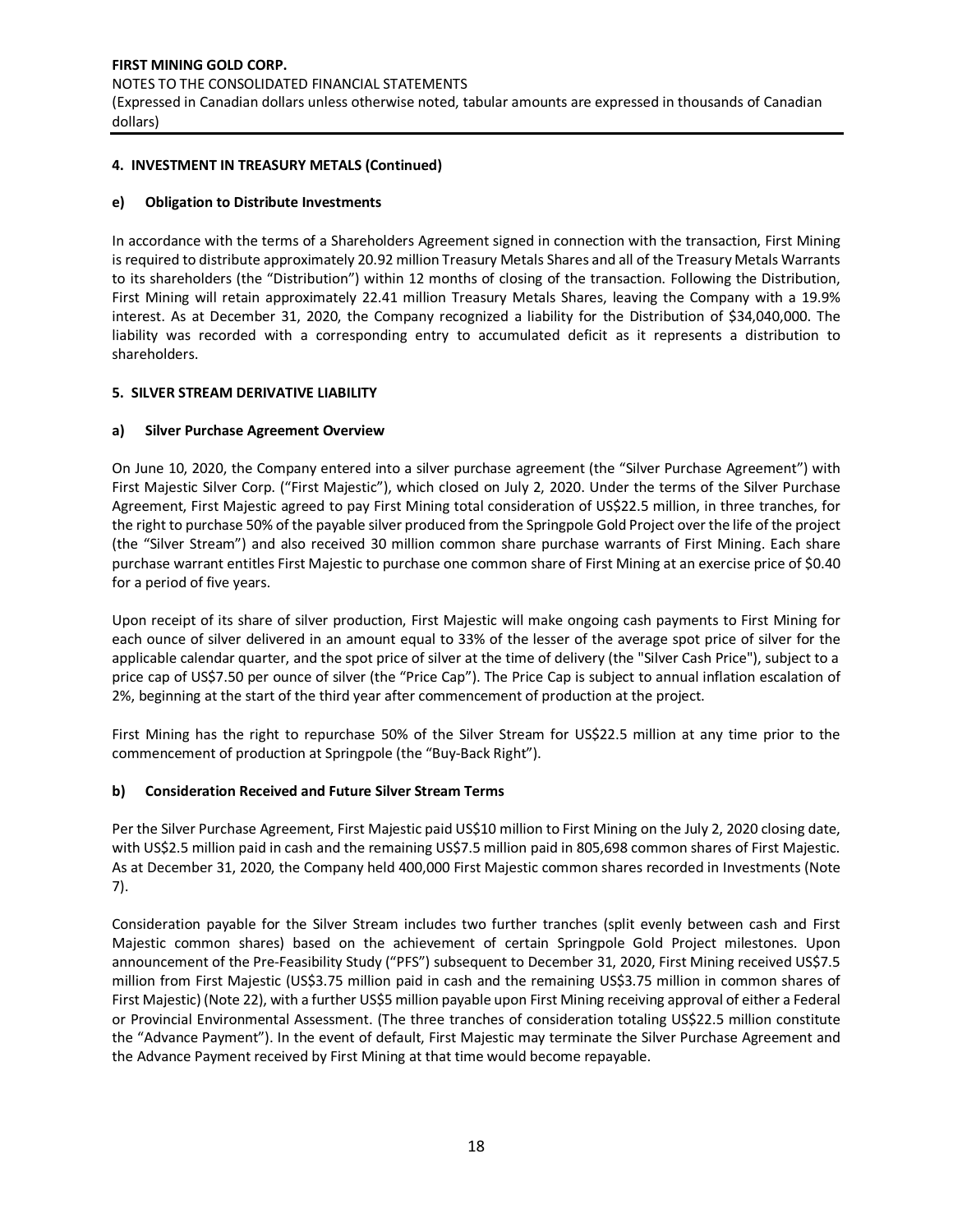## **5. SILVER STREAM DERIVATIVE LIABILITY (Continued)**

The Advance Payment amount is used to track the stream balance for commercial, but not accounting purposes. Until the date where the Advance Payment is reduced to nil, an amount equal to the number of ounces of silver delivered to First Majestic multiplied by the difference between the spot price of silver and the Silver Cash Price shall reduce the balance of the Advance Payment on the delivery date. In the event the Company exercises the Buy-Back Right by paying US\$22.5 million to First Majestic, the Advance Payment amount shall be reduced to nil.

The Silver Stream has an initial term of 40 years from July 2, 2020. The term is automatically extended by successive 10-year periods as long as the life of mine continues for the Springpole Gold Project. If upon expiration of the term of the Silver Purchase Agreement, the Company has not sold to First Majestic an amount of silver sufficient to reduce the Advance Payment to nil, then a refund of the uncredited balance, without interest shall be due and owing by the Company to First Majestic.

The silver delivered to First Majestic may be sourced from the Springpole Gold Project, or the Company may substitute any required refined silver with refined silver from a source other than the Springpole Gold Project, with the exception of silver purchased on a commodity exchange.

# **c) Silver Stream Derivative Liability Fair Value**

The Company has concluded that the Silver Stream is a standalone derivative measured at FVTPL. The Company considered whether the Silver Stream would qualify as an 'own use contract', whereby it would not require fair value accounting under IFRS. An 'own use contract' is one that results in the physical delivery of a company's own nonfinancial asset. The Silver Stream failed to qualify under the 'own use exemption' as a result of the silver substitution provisions within the Silver Purchase Agreement. In addition, the Company has an unavoidable obligation to repay the Advance Payment or deliver the silver to First Majestic.

As of the acquisition date, the estimated fair value of the Silver Stream derivative liability was determined using a discounted cash flow model which incorporated a Monte Carlo simulation. The fair value of the Silver Stream derivative liability is a Level 3 measurement. The key inputs to calculate the fair value of the silver stream derivative liability at each reporting date include:

- COMEX spot silver price;
- COMEX silver futures curve;
- COMEX 4-year at-the-money silver implied volatility;
- USD 3-month LIBOR discount curve;
- First Mining's estimated credit spread;
- Probability of receiving future advanced payments; and
- Quarterly delivery schedule of payable silver (updated for the recently completed Pre-Feasibility Study).

The fair value of the Silver Stream derivative liability is calculated at each reporting date as the net of the future Advance Payment tranches receivable (an asset for the Company) and the Silver Stream obligation (a liability to the Company), with gains and losses recorded in the statement of net loss and comprehensive income (loss). The fair value of the Silver Stream derivative liability at July 2, 2020 was determined to be US\$5,431,000 (\$7,378,000), which consisted of the fair value of the Advance Payment tranches yet to be received of US\$8,473,000 (\$11,512,000), net of the fair value of the future Silver Stream obligation of US\$13,904,000 (\$18,890,000). At December 31, 2020 the fair value of the Silver Stream derivative liability is US\$10,415,000 (\$13,260,000), which is comprised of the Silver Stream obligation fair value of US\$21,761,000 (\$27,706,000) less the Advance Payment receivable fair value of US\$11,346,000 (\$14,446,000).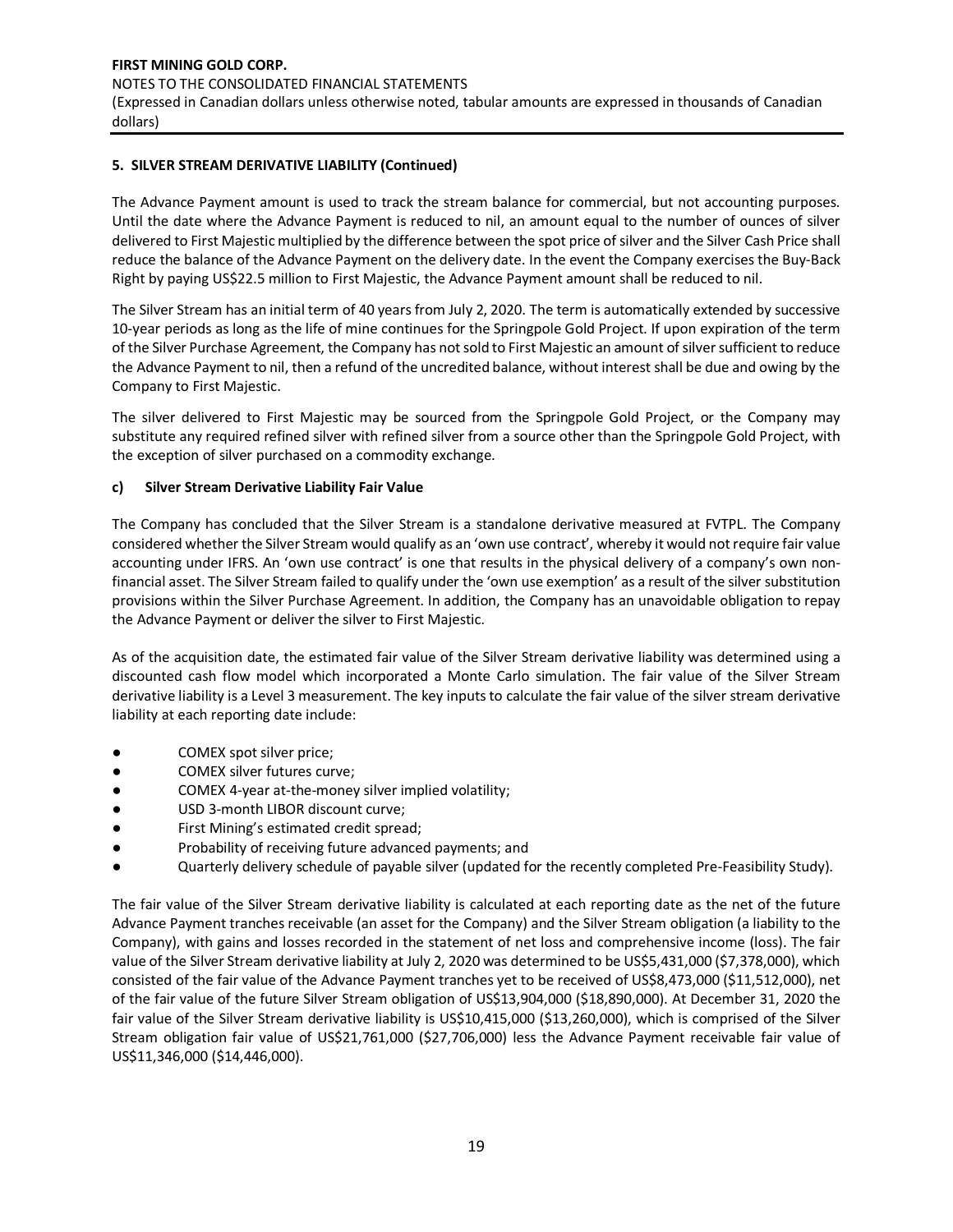**FIRST MINING GOLD CORP.**  NOTES TO THE CONSOLIDATED FINANCIAL STATEMENTS

(Expressed in Canadian dollars unless otherwise noted, tabular amounts are expressed in thousands of Canadian dollars)

## **5. SILVER STREAM DERIVATIVE LIABILITY (Continued)**

|                                                                                        | <b>Silver Stream</b><br>derivative liability |           |
|----------------------------------------------------------------------------------------|----------------------------------------------|-----------|
| Balance, December 31, 2019                                                             |                                              |           |
| Fair value of Silver Stream derivative liability - Initial Recognition on July 2, 2020 |                                              | (7, 378)  |
| Change in fair value during the period                                                 |                                              | (5,882)   |
| Balance, December 31, 2020                                                             |                                              | (13, 260) |

The fair value of the 30 million common share purchase warrants issued to First Majestic as part of the transaction was calculated using the Black-Scholes option pricing model. The fair value of the warrants of \$6,278,000 was recorded in Equity (Warrant reserve) on the Company's consolidated statements of financial position. The Company measured the transaction date fair value using the following Black-Scholes assumptions:

|                                    | <b>July 2, 2020</b> |
|------------------------------------|---------------------|
| Risk-free interest rate            | 0.38%               |
| Expected life (years)              | 5.00 years          |
| Expected volatility <sup>(1)</sup> | 70.65%              |
| Expected dividend yield            | Nil                 |

(1) The computation of expected volatility was based on the Company's historical price volatility, over a period which approximates the expected life of the warrant.

## **6. PREPAID EXPENSES, ACCOUNTS AND OTHER RECEIVABLES**

| Category                                                        |    | December 31,<br>2020 | December 31,<br>2019 |
|-----------------------------------------------------------------|----|----------------------|----------------------|
| Current                                                         |    |                      |                      |
| <b>GST and HST receivables</b>                                  | \$ | 593 \$               | 231                  |
| Investment sale proceeds receivable (Note 7)                    |    | 1,715                |                      |
| Other receivables                                               |    | 38                   | 72                   |
| Prepaid expenses                                                |    | 354                  | 349                  |
| Total prepaids expenses, current accounts and other receivables | \$ | $2,700$ \$           | 652                  |
| Non-current                                                     |    |                      |                      |
| Mexican VAT receivable                                          |    |                      | 103                  |
|                                                                 |    |                      |                      |
| Total prepaid expenses, accounts and other receivables          | Ś  | 2.700                | 755                  |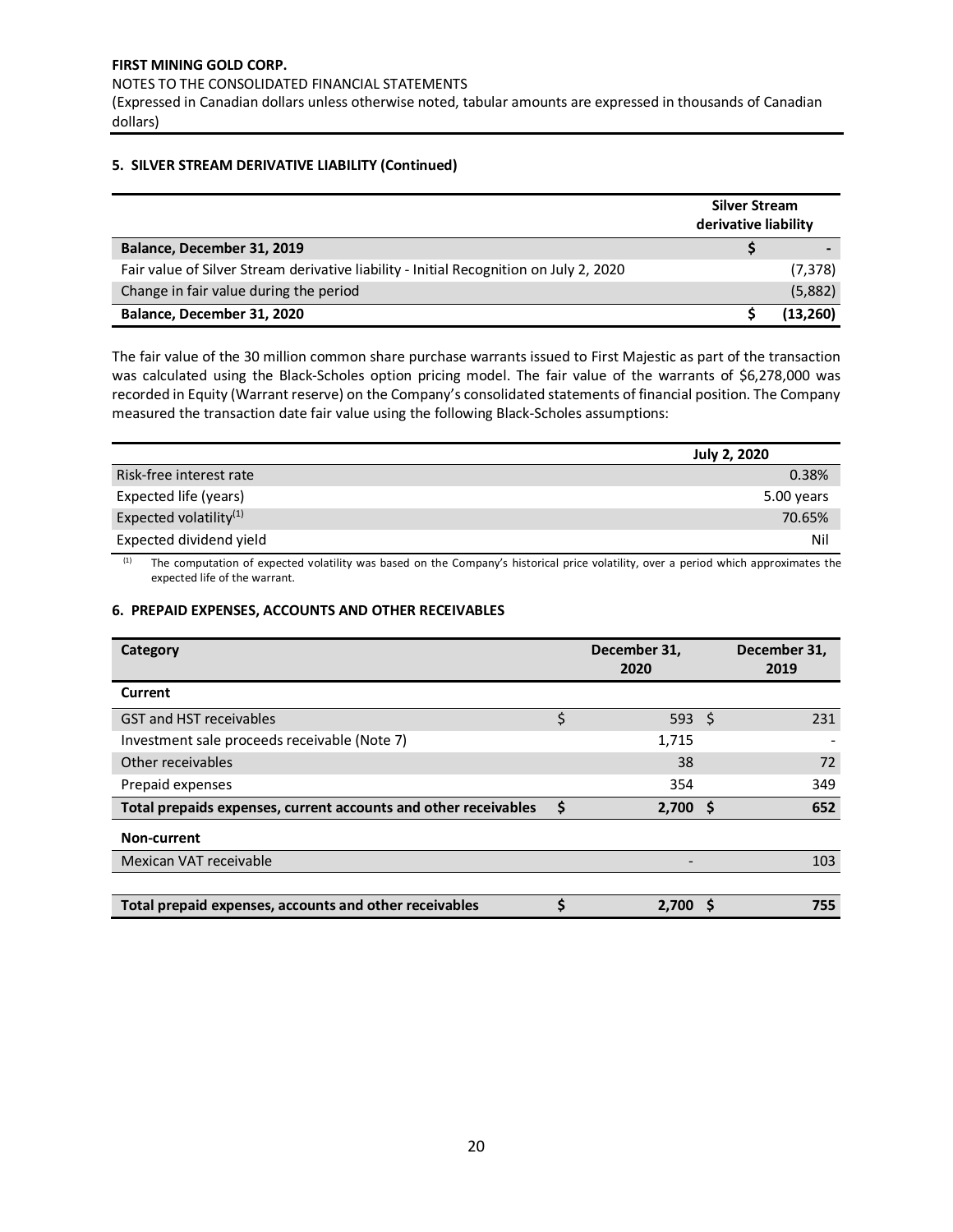#### NOTES TO THE CONSOLIDATED FINANCIAL STATEMENTS

(Expressed in Canadian dollars unless otherwise noted, tabular amounts are expressed in thousands of Canadian dollars)

# **7. INVESTMENTS**

The movements in investments during the years ended December 31, 2020 and 2019 are summarized as follows:

|                                              |   | <b>Marketable Securities</b><br>(FVTPL) |   | <b>Marketable Securities</b><br>(FVTOCI) |    | Warrants<br>(FVTPL)      |   | Total<br>Investments |
|----------------------------------------------|---|-----------------------------------------|---|------------------------------------------|----|--------------------------|---|----------------------|
| Balance as at December 31, 2019              | S | /= 7                                    | S | 1,775                                    | -S | ↽                        | S | 1,775                |
| Additions                                    |   | 11.134                                  |   |                                          |    | 9,812                    |   | 20,946               |
| <b>Disposals</b>                             |   | (6, 672)                                |   |                                          |    | $\overline{\phantom{a}}$ |   | (6, 672)             |
| Gain recorded in other<br>comprehensive loss |   |                                         |   | 1,611                                    |    | $\overline{\phantom{a}}$ |   | 1,611                |
| Gain (loss) recorded in net loss             |   | 4,805                                   |   |                                          |    | (4,040)                  |   | 765                  |
| Balance as at December 31, 2020              |   | 9,267                                   | s | 3,386                                    |    | 5.772                    |   | 18.425               |

|                                              | <b>Marketable Securities</b><br>(FVTPL) | <b>Marketable Securities</b><br>(FVTOCI) | <b>Warrants</b><br>(FVTPL) | <b>Total</b><br><b>Investments</b> |
|----------------------------------------------|-----------------------------------------|------------------------------------------|----------------------------|------------------------------------|
| Balance as at December 31, 2018              | $\sim$                                  | 2,597                                    | $\blacksquare$             | 2,597                              |
| Additions                                    |                                         | 231                                      |                            | 231                                |
| <b>Disposals</b>                             |                                         | (1,758)                                  |                            | (1,758)                            |
| Gain recorded in other<br>comprehensive loss |                                         | 705                                      |                            | 705                                |
| Balance as at December 31, 2019              | ۰.                                      | 1.775                                    | $\sim$                     | 1.775                              |

The Company holds marketable securities of publicly traded companies as strategic interests and has less than a 10% equity interest in each of itsinvestees, with the exception of Treasury Metals (Note 4). The Auteco and First Majestic marketable securities were classified as FVTPL. Other marketable securities are designated as FVTOCI in accordance with the Company's accounting policy.

During the year ended December 31, 2020, the Company:

- sold a total of 405,698 common shares of First Majestic for net proceeds of \$6,652,000 which resulted in a realized gain on sale of \$1,422,000.
- received a total of 11.67 million Treasury Metals Warrants in connection with its Treasury Share Purchase Agreement (Note 4) which were classified as FVTPL.

As at December 31, 2020, there were 100,000 First Majestic shares sold but not yet settled for net proceeds of \$1,715,000, which is recorded within "Prepaid expenses, accounts and other receivables" in the statement of financial position (Note 6).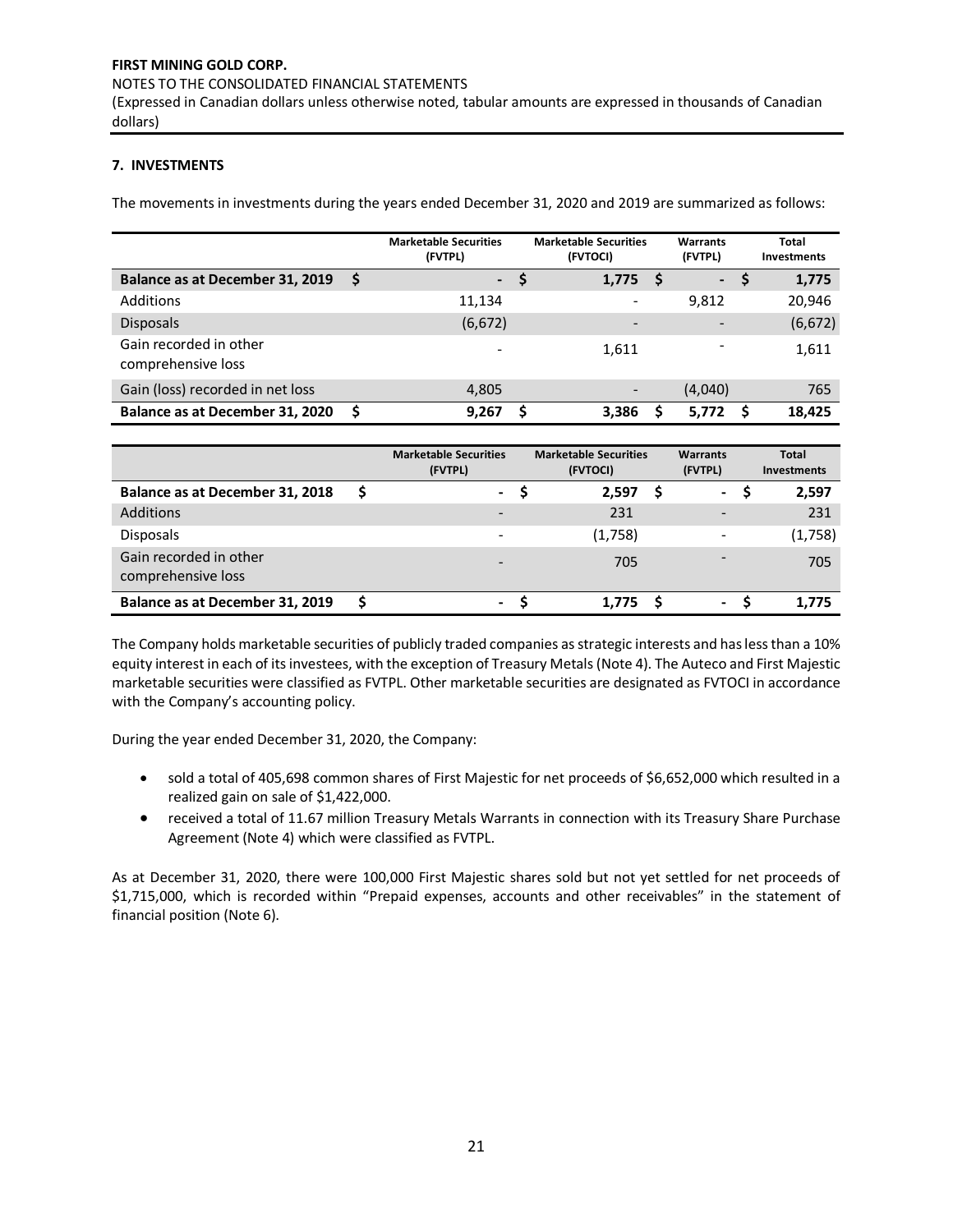## **FIRST MINING GOLD CORP.**  NOTES TO THE CONSOLIDATED FINANCIAL STATEMENTS (Expressed in Canadian dollars unless otherwise noted, tabular amounts are expressed in thousands of Canadian dollars)

# **8. MINERAL PROPERTIES**

As at December 31, 2020 and December 31, 2019, the Company has capitalized the following acquisition, exploration, and evaluation costs on its mineral properties:

|                     | <b>Balance</b><br>December 31, 2019 | <b>Acquisition</b>             | Concessions,<br>taxes, and<br>royalties | Salaries and<br>share-based<br>payments | Drilling,<br>exploration,<br>and technical<br>consulting | Assaying, field<br>supplies, and<br>environmental | <b>Travel and</b><br>other<br>expenditures | <b>Option payments</b><br>received and<br>expenditures<br>recovered | Currency<br>translation<br>adjustments | Disposal,<br>impairment or<br>reclassification | <b>Balance</b><br>December 31,<br>2020 |
|---------------------|-------------------------------------|--------------------------------|-----------------------------------------|-----------------------------------------|----------------------------------------------------------|---------------------------------------------------|--------------------------------------------|---------------------------------------------------------------------|----------------------------------------|------------------------------------------------|----------------------------------------|
| Springpole          | \$<br>76,775                        | -S<br>$\overline{\phantom{0}}$ | 740                                     | 1,300<br>\$                             | 4,828<br>Ŝ.                                              | $3,555$ \$<br>Ŝ.                                  | 709                                        |                                                                     |                                        | $\overline{\phantom{0}}$                       | 87,907                                 |
| Cameron             | 27,374                              | 4,219                          | 11                                      | 145                                     | 52                                                       | 50                                                | 24                                         |                                                                     |                                        | $\overline{\phantom{0}}$                       | 31,875                                 |
| Duquesne            | 5,133                               | $\overline{\phantom{a}}$       | 3                                       |                                         |                                                          | $\overline{\phantom{a}}$                          | ۰.                                         | $\overline{\phantom{a}}$                                            |                                        | -                                              | 5,144                                  |
| Pitt                | 2,084                               | $\overline{\phantom{a}}$       | ۰                                       | $\overline{\phantom{a}}$                |                                                          | $\sim$                                            | $\overline{\phantom{a}}$                   | $\overline{\phantom{a}}$                                            |                                        | $\overline{\phantom{0}}$                       | 2,085                                  |
| Hope Brook          | 20,071                              | $\overline{\phantom{a}}$       | 20                                      | 148                                     | 140                                                      | 123                                               | 110                                        |                                                                     |                                        | -                                              | 20,612                                 |
| Pickle Crow         | 19,263                              | $\overline{\phantom{a}}$       | 20                                      | 71                                      | 4,409                                                    | 1,217                                             | 6                                          |                                                                     |                                        | Ξ.                                             | 24,986                                 |
| Goldlund (Note 4)   | 98,894                              | $\overline{\phantom{a}}$       | $\overline{2}$                          | 430                                     | 796                                                      | 255                                               | 126                                        |                                                                     |                                        | (100, 503)                                     |                                        |
| Others $(1)$        | 2,615                               | $\overline{\phantom{a}}$       |                                         |                                         | 37                                                       | 8                                                 |                                            | $\overline{\phantom{a}}$                                            |                                        | 3,702                                          | 6,378                                  |
| <b>Canada Total</b> | \$<br>252,209                       | 4,219<br>-S                    | 803<br>-S                               | 2.102                                   | 10,270<br>- Ś                                            | 5,208<br>S.                                       | 977<br>- S                                 | s.                                                                  |                                        | $(96,801)$ \$                                  | 178,987                                |
| <b>USA</b>          | 452                                 | $\overline{\phantom{a}}$       | 48                                      | -                                       |                                                          |                                                   | $\overline{\phantom{a}}$                   | (48)                                                                | (10)                                   |                                                | 442                                    |
| <b>Mexico</b>       | 154                                 | $\overline{\phantom{0}}$       |                                         |                                         |                                                          | $\overline{\phantom{0}}$                          | -                                          |                                                                     | 8                                      | (167)                                          | - 1                                    |
| Total               | \$<br>252,815                       | Ŝ.<br>4,219                    | 856<br>-\$                              | 2,102                                   | 10,270<br>.s                                             | 5,208<br>S                                        | 977<br>- S                                 | (48)<br>\$ ا                                                        | $(2)$ \$<br>- Ş                        | (96, 968)                                      | 179,429<br>.\$                         |

|                     | <b>Balance</b><br>December 31, 2018 | Acquisition              | Concessions,<br>taxes, and<br>royalties | Salaries and I<br>share-based l<br>payments | Drilling,<br>exploration,<br>and technical<br>consulting | Assaying, field<br>supplies, and<br>environmental | Travel and<br>other<br>expenditures | <b>Option payments</b><br>received and<br>expenditures<br>recovered | Currency<br>translation<br>adjustments | Disposal,<br>impairment or<br>reclassification | <b>Balance</b><br>December 31,<br>2019 |
|---------------------|-------------------------------------|--------------------------|-----------------------------------------|---------------------------------------------|----------------------------------------------------------|---------------------------------------------------|-------------------------------------|---------------------------------------------------------------------|----------------------------------------|------------------------------------------------|----------------------------------------|
| Springpole          | 73,378                              |                          | 347                                     | 950<br>Ŝ.                                   | 1,058                                                    | 488<br>Ŝ.                                         | 554                                 |                                                                     |                                        |                                                | 76,775                                 |
| Cameron             | 27,032                              | $\overline{\phantom{0}}$ | 56                                      | 87                                          | 126                                                      | 16                                                | 57                                  |                                                                     |                                        | $\overline{\phantom{a}}$                       | 27,374                                 |
| Duquesne            | 5,091                               | $\overline{\phantom{a}}$ | $\overline{2}$                          | 3                                           | 35                                                       | $\mathbf{1}$                                      |                                     | $\overline{\phantom{0}}$                                            | $\overline{\phantom{0}}$               | -                                              | 5,133                                  |
| Pitt                | 2,082                               | $\overline{\phantom{0}}$ | $\overline{a}$                          |                                             | $\overline{\phantom{a}}$                                 | $\overline{\phantom{0}}$                          | $\overline{\phantom{0}}$            |                                                                     |                                        |                                                | 2,084                                  |
| Hope Brook          | 19,581                              | $\overline{\phantom{a}}$ | 20                                      | 213                                         | 105                                                      | 41                                                | 111                                 | $\overline{\phantom{a}}$                                            | $\overline{\phantom{a}}$               | -                                              | 20,071                                 |
| Pickle Crow         | 16,754                              | $\overline{\phantom{0}}$ | 31                                      | 88                                          | 46                                                       | 2,376                                             | 18                                  | (50)                                                                | $\overline{\phantom{0}}$               |                                                | 19,263                                 |
| Goldlund (Note 4)   | 96,604                              |                          | 3                                       | 726                                         | 1,085                                                    | 240                                               | 236                                 | $\overline{\phantom{a}}$                                            |                                        | -                                              | 98,894                                 |
| Others $(1)$        | 2,559                               | $\overline{\phantom{a}}$ |                                         | 17                                          | 27                                                       | 8                                                 |                                     |                                                                     |                                        |                                                | 2,615                                  |
| <b>Canada Total</b> | 243,081<br>S                        | -\$                      | 462<br>ь                                | 2,084<br>э.                                 | 2,484                                                    | 3,170                                             | 978                                 | (50)<br>-5                                                          | - 5                                    |                                                | 252,209<br>S                           |
| <b>USA</b>          | 804                                 | $\overline{\phantom{0}}$ | 46                                      | $\overline{\phantom{0}}$                    |                                                          | $\overline{\phantom{a}}$                          | $\overline{\phantom{a}}$            | (25)                                                                | (32)                                   | (341)                                          | 452                                    |
| <b>Mexico</b>       | 244                                 | $\overline{\phantom{0}}$ | 43                                      | 22                                          | 34                                                       | $\overline{\phantom{0}}$                          | $\sim$                              | (179)                                                               | (10)                                   | $\overline{\phantom{0}}$                       | 154                                    |
| Total               | Ś<br>244,129                        | \$.                      | 551                                     | 2,106                                       | 2,518                                                    | 3,170                                             | $978$ \$                            | (254)                                                               | -\$<br>(42)                            | -\$<br>(341)                                   | 252,815                                |

 (1) Other mineral properties in Canada as at December 31, 2020 and December 31, 2019 include the mining claims and concessions located in the Township of Duparquet, Quebéc, which are near the Company's Duquesne gold project. Other mineral properties in Canada as at December 31, 2020 also include the 1.5% NSR Royalty under the terms of the Treasury Share Purchase Agreement (Note 4), which was reclassified from "Goldlund" to "Others" during the year ended December 31, 2020.

The Company has various underlying agreements and commitments with respect to its mineral properties, which define annual or future payments in connection with royalty buy-backs or maintenance of property interests.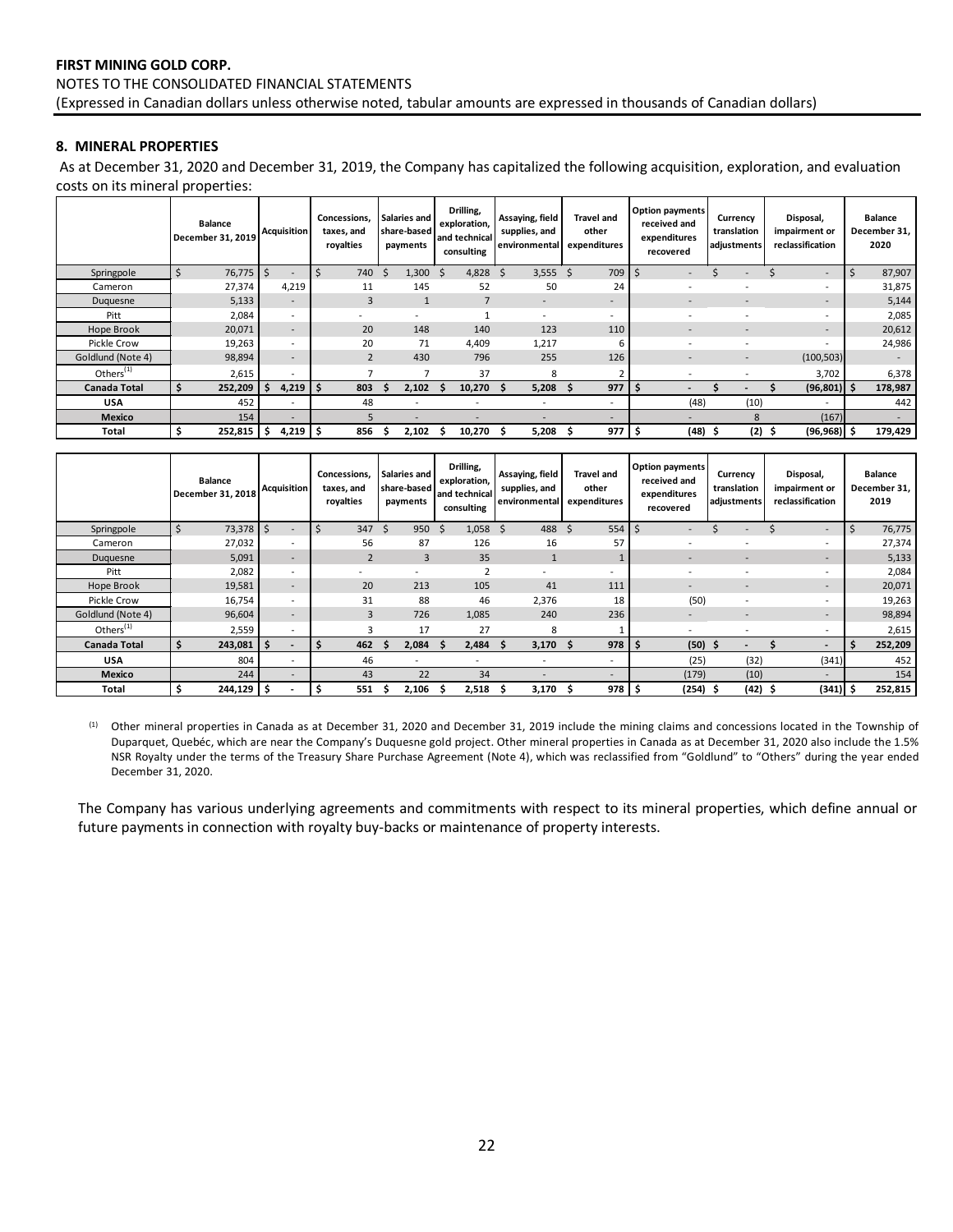#### NOTES TO THE CONSOLIDATED FINANCIAL STATEMENTS

(Expressed in Canadian dollars unless otherwise noted, tabular amounts are expressed in thousands of Canadian dollars)

## **8. MINERAL PROPERTIES (Continued)**

## **a) Pickle Crow Project**

On March 12, 2020, the Company and Auteco executed a definitive Earn-In Agreement (the "Earn-In Agreement") whereby Auteco may earn up to an 80% interest in PC Gold, a wholly-owned subsidiary of First Mining which owns the Pickle Crow Project. Pursuant to the Earn-In Agreement, the Earn-In is comprised of two stages:

- Stage 1 Earn-In (51% earn-in) Three-year initial earn-in period to acquire a 51% equity interest in PC Gold by: o Spending \$5,000,000 on exploration and environmental matters at the Pickle Crow Gold Project (or cash
	- payments in lieu), of which \$750,000 must be incurred within the first 12 months; and
	- o Issuing 100 million shares of Auteco to First Mining.
- Stage 2 Earn-In (additional 19% to earn-in to 70%) Upon completion of the Stage 1 Earn-In, Auteco will have a two-year follow-on period to acquire an additional 19% equity interest in PC Gold by:
	- o Spending a further \$5,000,000 on exploration on the Pickle Crow Gold Project;
	- o Making a \$1,000,000 cash payment to First Mining within 90 days of completing the additional exploration spend; and
	- o Issuing First Mining a 2% NSR royalty on the Project (1% of which can be bought back for USD\$2,500,000) (issued upon completion of the Stage 2 Earn-In).

In addition, upon completion of the Stage 2 Earn-In, Auteco will have an option to acquire an additional 10% equity interest in PC Gold, exercisable any time following completion of the Stage 2 Earn-In, by paying First Mining \$3,000,000 in cash. First Mining's residual 20% interest in the project is carried until a construction decision at Pickle Crow, which is to be made after a final feasibility study and following Auteco having arranged sufficient financing to achieve commercial production. If Auteco should fail to meet such requirements within the applicable time periods, the Earn-In Agreement will terminate and Auteco will be entitled to retain any interest which it has earned-in to prior to the date of termination. During the term of the Earn-In Agreement, Auteco will incur all program costs and manage Pickle Crow exploration activity.

During the year ended December 31, 2020, the Company received the scheduled consideration in cash of \$100,000 and 25 million shares of Auteco with a fair value on receipt of \$740,000 under the terms of the Earn-in Agreement. Auteco incurred a total of \$3,570,000 in exploration expenditures during the year ended December 31, 2020.

As the Earn-In Agreement provides Auteco the right to earn an interest in PC Gold, rather than a direct interest in the Pickle Crow project, Auteco's option to acquire PC Gold shares is a financial liability of First Mining. As a derivative, the Option – PC Gold liability is classified as FVTPL.

As there is no observable market data which can be used to determine the fair value of the Option – PC Gold liability, management uses property specific and market-based information to determine whether a significant change in the fair value of the option liability has occurred. Factors that are considered include:

- Performance of the Auteco share price;
- The amount or timing of Pickle Crow exploration expenditures incurred;
- Updates to the NI 43-101 resource report (or Australian equivalent);
- Milestone payment probability assumptions; and
- Gold spot prices over the period from the Earn-In Agreement closing to December 31, 2020.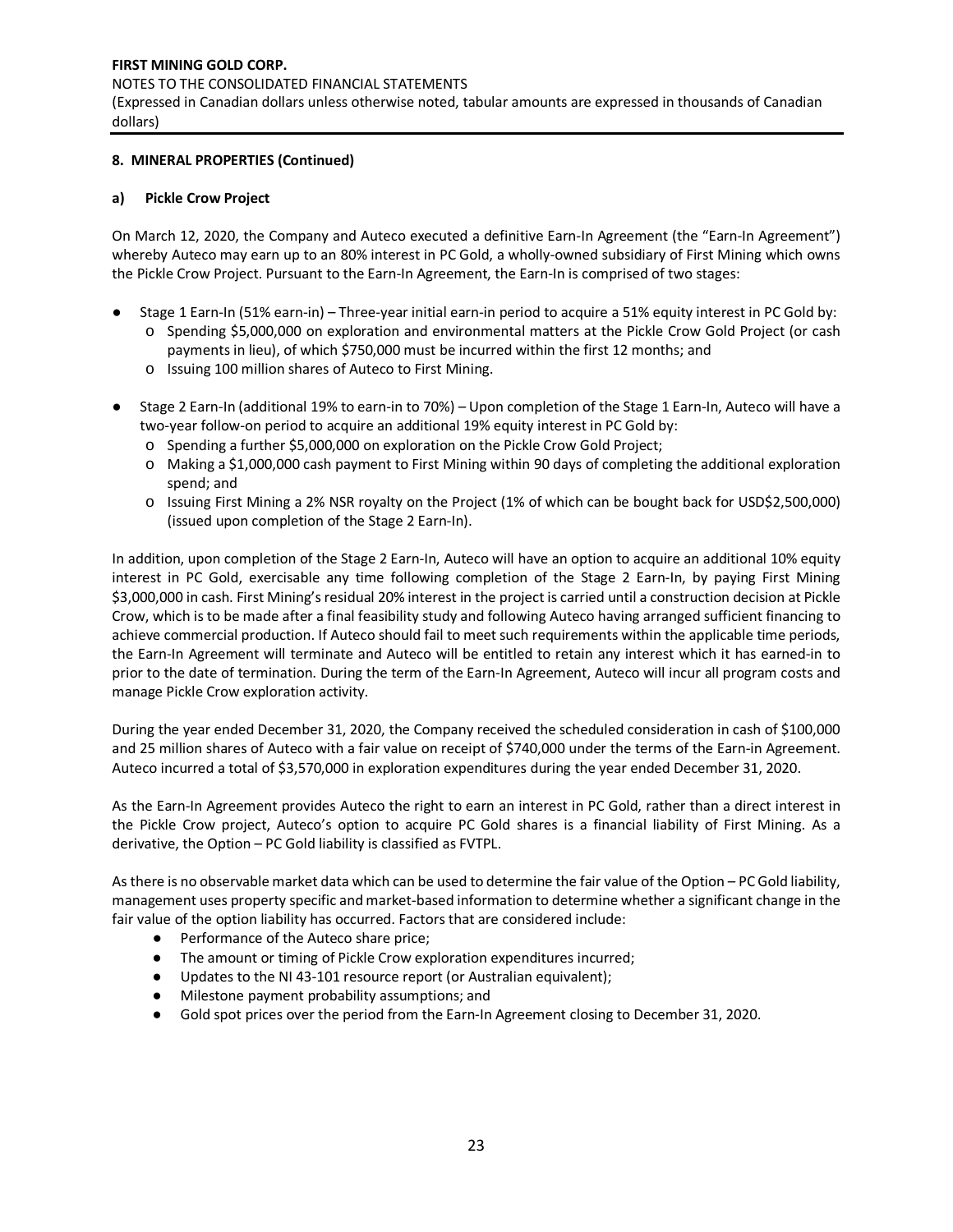(Expressed in Canadian dollars unless otherwise noted, tabular amounts are expressed in thousands of Canadian dollars)

## **8. MINERAL PROPERTIES (Continued)**

As at December 31, 2020, management has estimated a fair value for the Option – PC Gold liability of \$4,410,000. Management has concluded that there were no developments in the period since inception that would indicate a material change in fair value and, accordingly, the Option – PC Gold liability remains recorded at the amount received from the counterparty. These amounts include cash, exploration expenditures incurred and the value, at the time of receipt, of the 25 million Auteco shares received.

# **b) Cameron Gold Project**

On December 9, 2020, the Company and Metalore Resources Limited ("Metalore") completed a transaction ("Metalore Transaction") pursuant to which First Mining acquired the East Cedartree claims from Metalore, filling in a strategic landholding which is contiguous to the Cameron Gold Project. Under the Metalore Transaction, as consideration for the acquisition of the East Cedartree claims, First Mining paid Metalore \$3,000,000 in cash and issued 3,000,000 shares of First Mining with a fair value of \$1,215,000.

# **c) Mexican Property Portfolio**

Mineral properties in Mexico as at December 31, 2019 included Miranda, Socorro, San Ricardo, Las Margaritas, Puertecitos, Los Tamales, Geranio, El Apache, El Roble, Batacosa and Lachatao. On April 28, 2020, the Company entered into a share purchase agreement with a third-party private company (the "Purchaser") pursuant to which the Purchaser acquired all of the issued and outstanding shares of 0924682 B.C. Ltd. and 1089568 B.C. Ltd., two wholly-owned subsidiaries of the Company that held all of the shares of two Mexican subsidiaries which owned all of the Company's Mexican mineral properties. Consideration consisted of a nominal amount of cash, and the grant to the Company of a 2% NSR on 10 of the 11 Mexican mineral properties. Following the date of this sales agreement, First Mining no longer holds any subsidiaries or mineral properties in Mexico. The transaction resulted in a \$303,000 loss on disposal of subsidiaries which was recorded on the statement of net loss and comprehensive income (loss) for the year ended December 31, 2020, and the resultant recycling of currency translation adjustment on disposal of the Mexican subsidiaries amounting to \$616,000.

## **9. MINERAL PROPERTY INVESTMENTS**

The Company, through its subsidiary Clifton Star Resources Inc. ("Clifton"), has a 10% equity interest in the shares of Beattie Gold Mines Ltd., 2699681 Canada Ltd., and 2588111 Manitoba Ltd which directly or indirectly own various mining concessions and surface rights, collectively known as the Duparquet gold project.

Mineral property investments (which comprise equity interests in the shares of three private companies) are designated as FVTOCI, with changes in fair value recorded in other comprehensive income (loss).

As there is no observable market data which can be used to determine the fair value of the Company's mineral property investments, management uses property specific and market-based information to determine whether a significant change in the fair value of these investments has occurred. Factors that are considered include:

- Changes in the economic and regulatory environment for the jurisdiction in which the Duparquet Gold project is located;
- Gold spot prices over the period from the acquisition of the investment to December 31, 2020;
- The Company's market capitalization per in-situ ounce which are attributable to the Duparquet Gold project; and
- Recent transactions involving mineral properties located in Quebec.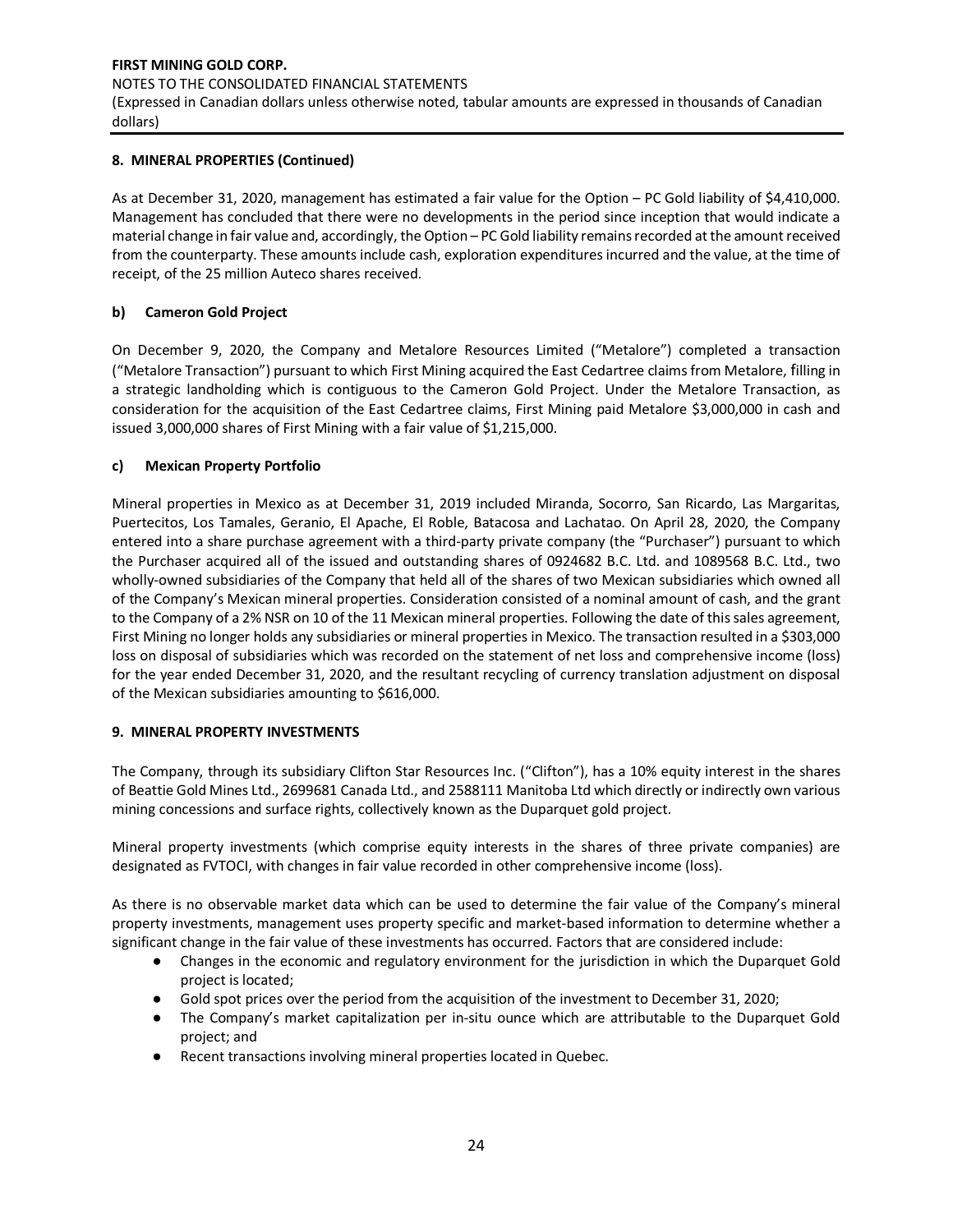## **9. MINERAL PROPERTY INVESTMENTS (Continued)**

During the year ended December 31, 2020, management determined, as a function of the rising gold price environment, that there was an increase in the fair value of mineral property investments and a fair value gain of \$1,329,000 was recorded during the year ended December 31, 2020 (year ended December 31, 2019 - \$981,000) (Note 20). As at December 31 2020, the fair value of the Company's mineral property investments is \$6,726,000 (December 31, 2019 - \$5,398,000).

#### **10. RIGHT-OF-USE ASSET AND LEASE LIABILITY**

In December 2019, the Company entered into a 5-year lease agreement to use Vancouver office space. At the commencement date of the lease, the lease liability was measured at the present value of the lease payments. The lease payments are discounted using an interest rate of 10%, which is the Company's estimated incremental borrowing rate.

## **a) Right-of-Use Asset**

|                                        | December 31, | December 31, |     |
|----------------------------------------|--------------|--------------|-----|
|                                        | 2020         | 2019         |     |
| <b>Balance, beginning of year</b>      | 648          |              |     |
| Present value of future lease payments | -            |              | 648 |
| Depreciation                           | (119)        |              |     |
| Balance, end of year                   | 529          |              | 648 |

#### **b) Lease Liability**

|                                        | December 31,<br>2020 | December 31,<br>2019 |
|----------------------------------------|----------------------|----------------------|
| Balance, beginning of year             | 648                  |                      |
| Present value of future lease payments | -                    | 648                  |
| Finance costs                          | 56                   |                      |
| Repayments of principal                | (94)                 |                      |
| Payments of finance costs              | (56)                 |                      |
| Balance, end of year                   | 554                  | 648                  |
|                                        |                      |                      |

| <b>Statements of Financial Position Presentation</b> | December 31,<br>2020 | December 31,<br>2019 |
|------------------------------------------------------|----------------------|----------------------|
| Current portion of lease liability                   | 112                  | 94                   |
| Non-current lease liability                          | 442                  | 554                  |
| <b>Total</b>                                         | 554                  | 648                  |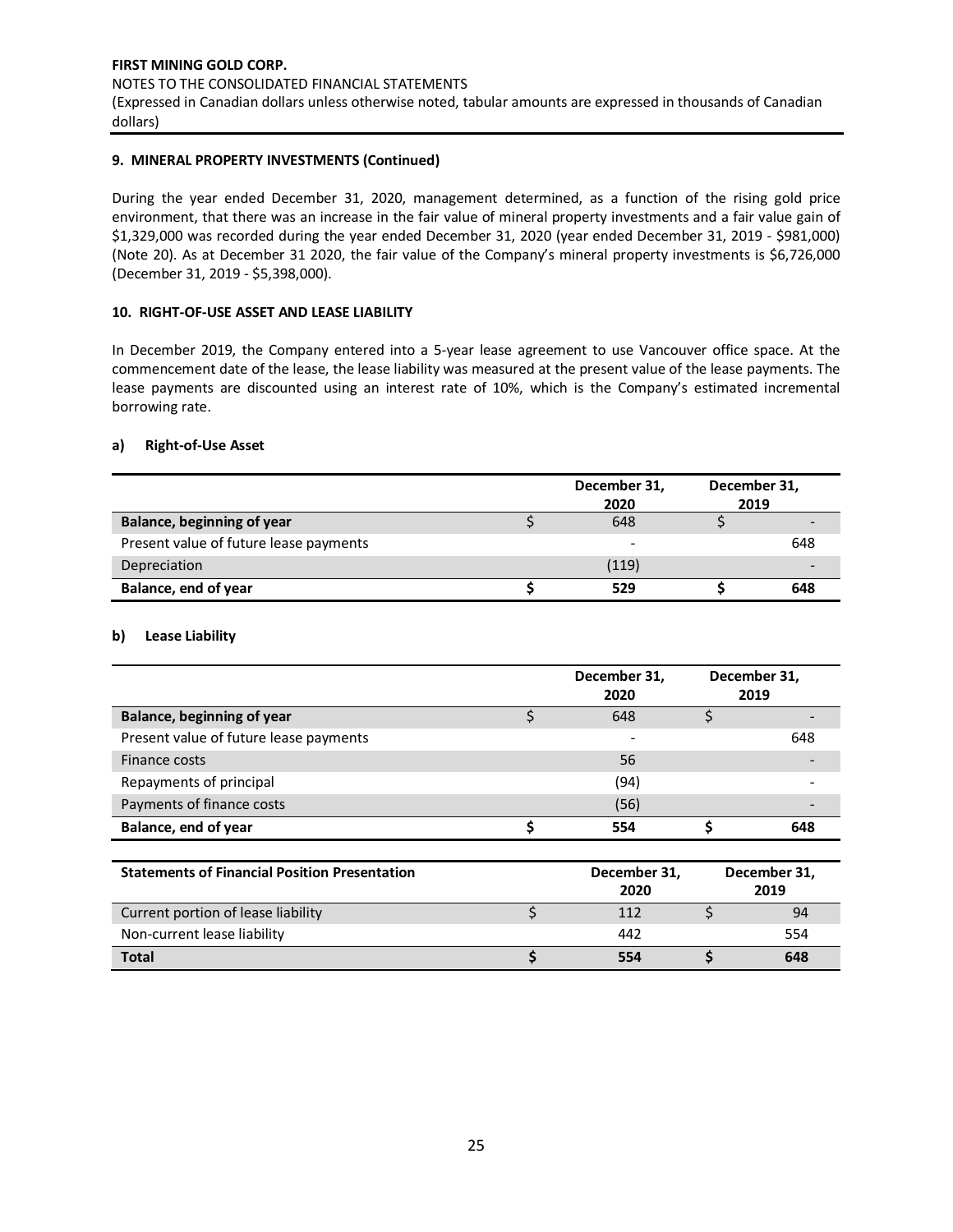NOTES TO THE CONSOLIDATED FINANCIAL STATEMENTS

(Expressed in Canadian dollars unless otherwise noted, tabular amounts are expressed in thousands of Canadian dollars)

## **10. RIGHT-OF-USE ASSET AND LEASE LIABILITY (Continued)**

Maturity analysis – contractual undiscounted cash flows:

| As at                                     | December 31,<br>2020 | December 31,<br>2019 |
|-------------------------------------------|----------------------|----------------------|
| Less than one year                        | 163                  | 149                  |
| One to five years                         | 515                  | 678                  |
| More than five years                      | -                    |                      |
| <b>Total undiscounted lease liability</b> | 678                  | 827                  |

## **11. ACCOUNTS PAYABLE AND ACCRUED LIABILITIES**

| Category                   | December 31,<br>2020 | December 31, 2019 |
|----------------------------|----------------------|-------------------|
| Accounts payable           | 837                  | 768               |
| <b>Accrued liabilities</b> | 1,176                | 630               |
| <b>Total</b>               | 2,013                | 1,398             |

## **12. ENVIRONMENTAL RECLAMATION PROVISION**

The Company has an obligation to undertake decommissioning, restoration, rehabilitation and environmental work when environmental disturbance is caused by the exploration and development of a mineral property. As at December 31, 2020, the Company estimates that the fair value of the environmental reclamation provision for the Pickle Crow Gold Project, in Ontario, is \$3,383,000 (December 31, 2019 - \$2,355,000). The liability was estimated based on management's interpretation of current regulatory requirements and is recognized at the present value of such costs. The amount is recorded in the "Assaying, field supplies, and environmental" category in Mineral Properties per Note 8. The undiscounted balance of the estimated cash flows is \$3,190,000 in 2020 dollars. The recorded amount has been measured using a risk-free discount rate of between 0.20% and 0.60% based on Canadian government bonds with associated maturities which match the estimated cash outflows and using an inflation rate of 2% per year. The cash outflows in respect of the provision are estimated to occur over the next eleven years.

|                                                                      | December 31,<br>2020 | December 31,<br>2019 |
|----------------------------------------------------------------------|----------------------|----------------------|
| Balance, beginning of year                                           | 2,355                |                      |
| Additions to present value of environmental reclamation<br>provision | 1,200                | 2,355                |
| Reclamation costs incurred                                           | (200)                |                      |
| Interest or accretion expense                                        | 28                   |                      |
| Balance, end of year                                                 | 3,383                | 2,355                |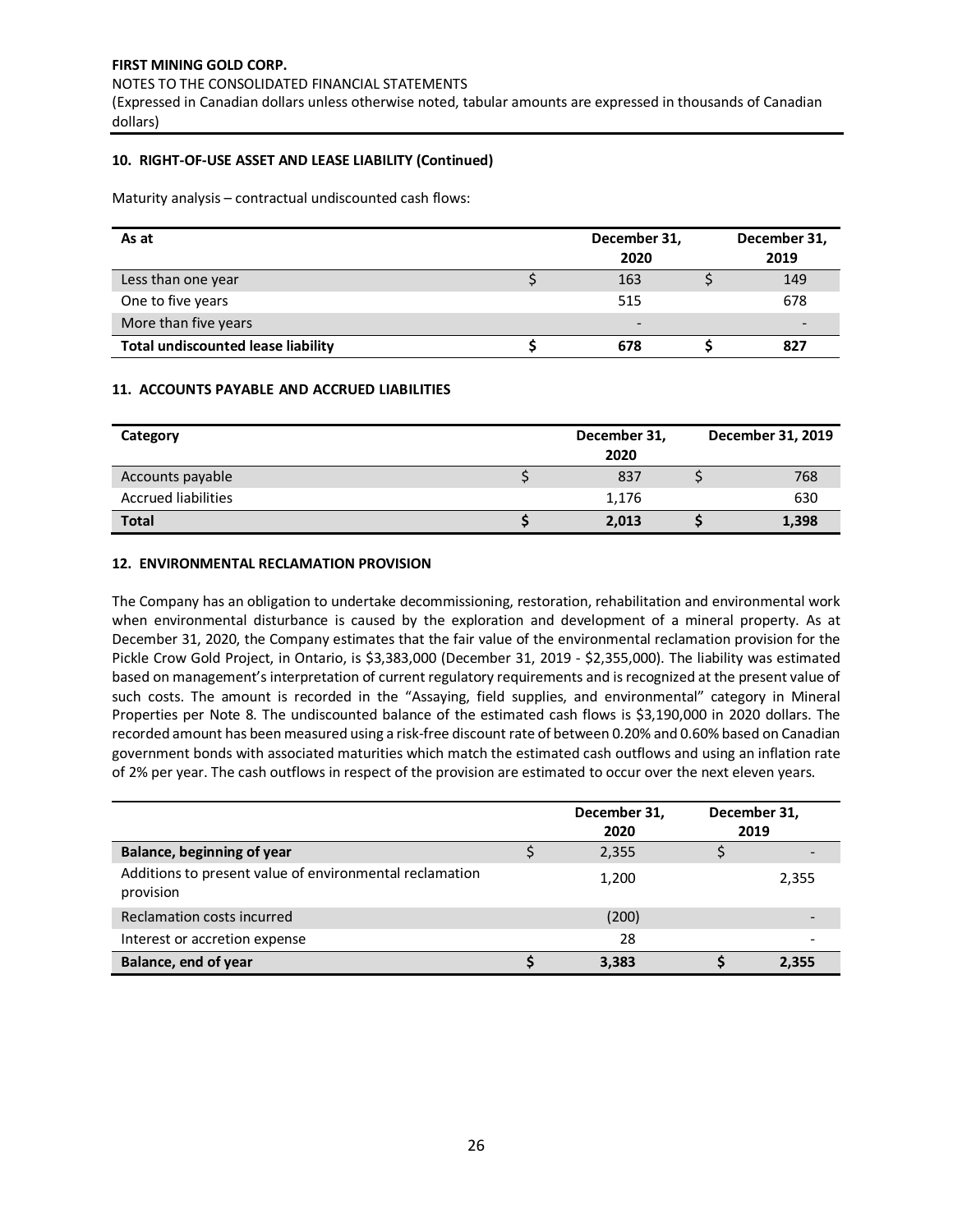(Expressed in Canadian dollars unless otherwise noted, tabular amounts are expressed in thousands of Canadian dollars)

## **12. ENVIRONMENTAL RECLAMATION PROVISION (Continued)**

| <b>Statements of Financial Position Presentation</b>   | December 31,<br>2020 | December 31,<br>2019 |       |
|--------------------------------------------------------|----------------------|----------------------|-------|
| Current portion of environmental reclamation provision |                      | 250                  | 716   |
| Non-current environmental reclamation provision        |                      | 3.133                | 1,639 |
| <b>Total</b>                                           |                      | 3,383                | 2,355 |

## **13. SHARE CAPITAL**

## **a) Authorized**

Unlimited number of common shares with no par value. Unlimited number of preferred shares with no par value.

## **b) Issued and Fully Paid**

Common shares: 697,216,453 (December 31, 2019 – 591,997,138). Preferred shares: nil (December 31, 2019 – nil).

## **Bought Deal Financing**

On August 26, 2020, the Company closed a bought deal offering (the "August Offering"). Pursuant to the August Offering, the Company issued 57,500,000 units of the Company (the "Bought Deal Units") at a price of \$0.50 per Bought Deal Unit for gross proceeds of \$28,750,000. In connection with the August Offering, the Company paid issuance costs of \$2,073,000 in cash, including professional fees, underwriters' commission, and underwriters' legal fees. Each Bought Deal Unit consists of one common share of the Company and one-half of one common share purchase warrant (each whole common share purchase warrant, a "Bought Deal Warrant"). Each Bought Deal Warrant entitles the holder to acquire one common share of the Company for a period of 24 months following the closing of the August Offering at a price of \$0.70. An amount of \$23,518,000 (\$25,339,000 net of allocated issuance costs of \$1,821,000) was recorded in share capital. The Bought Deal Warrants were valued at \$3,159,000 (\$3,411,000 net of allocated issuance costs of \$252,000) using the relative fair value method.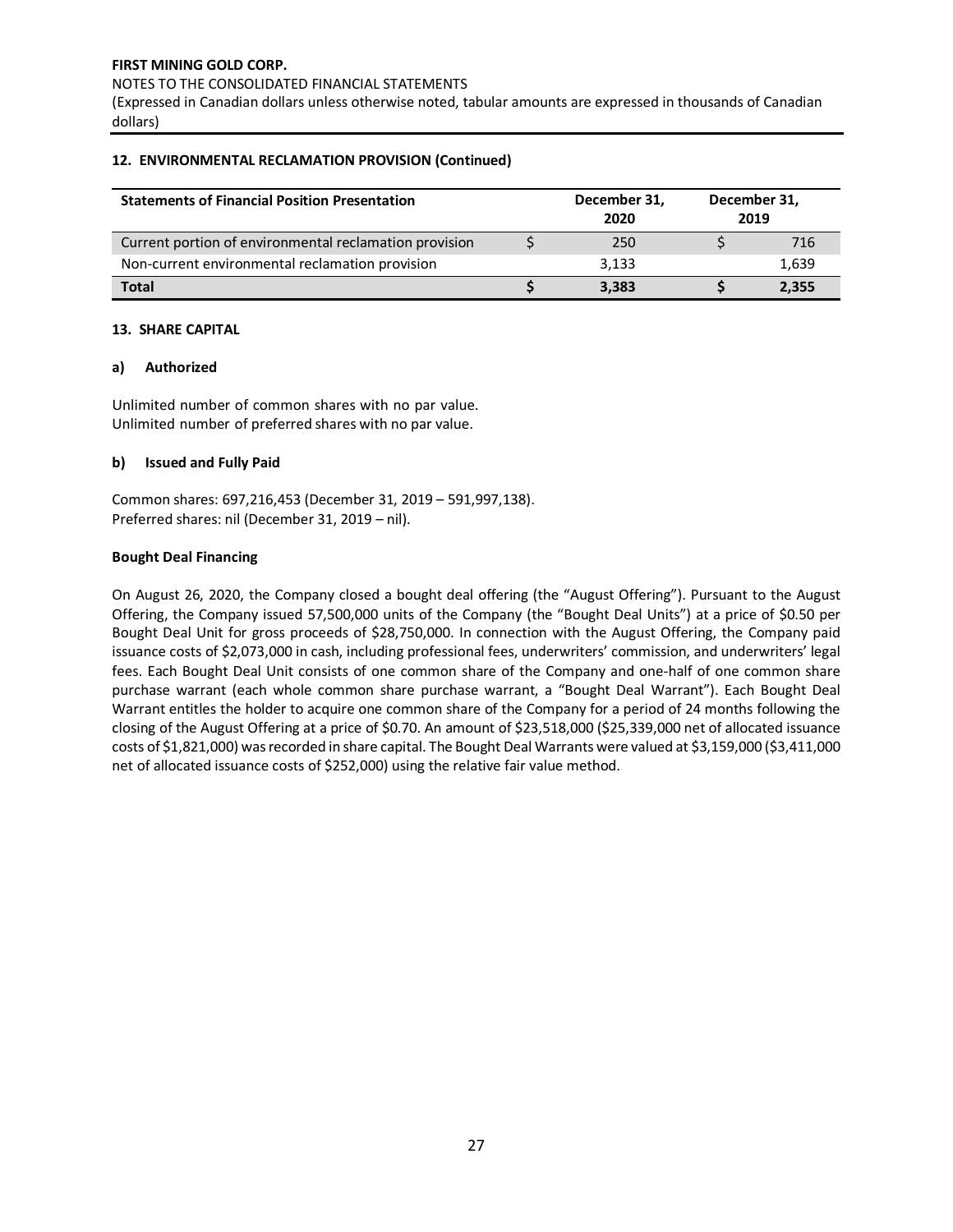#### NOTES TO THE CONSOLIDATED FINANCIAL STATEMENTS

(Expressed in Canadian dollars unless otherwise noted, tabular amounts are expressed in thousands of Canadian dollars)

## **13. SHARE CAPITAL (Continued)**

## **Non-Brokered Private Placement Financing**

On March 6, 2020, the Company completed a non-brokered private placement raising aggregate gross proceeds of \$8,532,000 (the "March Offering"). Pursuant to the March Offering, the Company issued an aggregate of 27,420,318 units of the Company (the "Units") at a price of \$0.22 per Unit for gross proceeds of \$6,032,000 and 10,000,000 flow-through units of the Company (the "FT Units") at a price of \$0.25 per FT Unit for gross proceeds of \$2,500,000. In connection with the March Offering, the Company paid issuance costs of \$158,000 in cash. Each Unit consisted of one common share of the Company and one-half of one common share purchase warrant (each whole common share purchase warrant, a "Warrant"). Each Warrant entitles the holder to acquire one common share of the Company for a period of 36 months from the date of issuance at a price of \$0.33. Each FT Unit consisted of one flowthrough common share of the Company that qualifies as a "flow-through share" for the purposes of the *Income Tax Act* (Canada) (the "ITA") and one-half of one Warrant on the same terms as the Warrants forming part of the Units. An amount of \$7,274,000 (\$7,410,000 net of allocated issuance costs of \$136,000) was recorded in share capital. The Warrants were valued at \$1,100,000 (\$1,122,000 net of allocated issuance costs of \$22,000) using the relative fair value method, and the remaining \$300,000, representing the implied premium, was recorded as a flow-through share premium liability (Note 14).

## **Private Placement Equity Financing with Ausenco**

First Mining has entered into an agreement with Ausenco Engineering Canada Inc. ("Ausenco") to complete a PFS for the Company's Springpole Gold Project. Ausenco or an affiliate will be entitled to receive approximately \$1,600,000 in fees thereunder. Pursuant to the agreement with Ausenco, on January 15, 2020 the Company closed a private placement with Ausenco, for gross cash proceeds of approximately \$750,000 in respect of its subscription for common shares (the "Ausenco Offering"). Pursuant to the Ausenco Offering, First Mining issued 2,777,777 common shares to Ausenco at a price of \$0.27 per common share. First Mining then prepaid \$750,000 to Ausenco for the first tranche of work under the PFS, and these services were provided to the Company in full during the year ended December 31, 2020.

#### **ATM distributions**

On August 20, 2019, First Mining announced it had entered into an at-the-market ("ATM") equity distribution agreement with Cantor Fitzgerald Canada Corporation ("Cantor") as agent pursuant to which First Mining may, at its discretion and from time-to-time, sell up to \$15.0 million of common shares of the Company to the public at the prevailing market price of the Company's common shares on the TSX at the time of such sale. The sale of these common shares will be made through "at-the-market distributions" as defined in the Canadian Securities Administrators' National Instrument 44-102 Shelf Distributions, including sales made directly on the TSX, or any other recognized marketplace upon which the Company's common shares are listed or quoted or where the common shares are traded in Canada. During the year ended December 31, 2020, First Mining sold 532,000 common shares of the Company under the ATM program at an average price of \$0.24 per common share for gross proceeds of \$129,000, or net proceeds of \$125,000 after deducting the commission of \$4,000 paid to Cantor in respect of these ATM sales.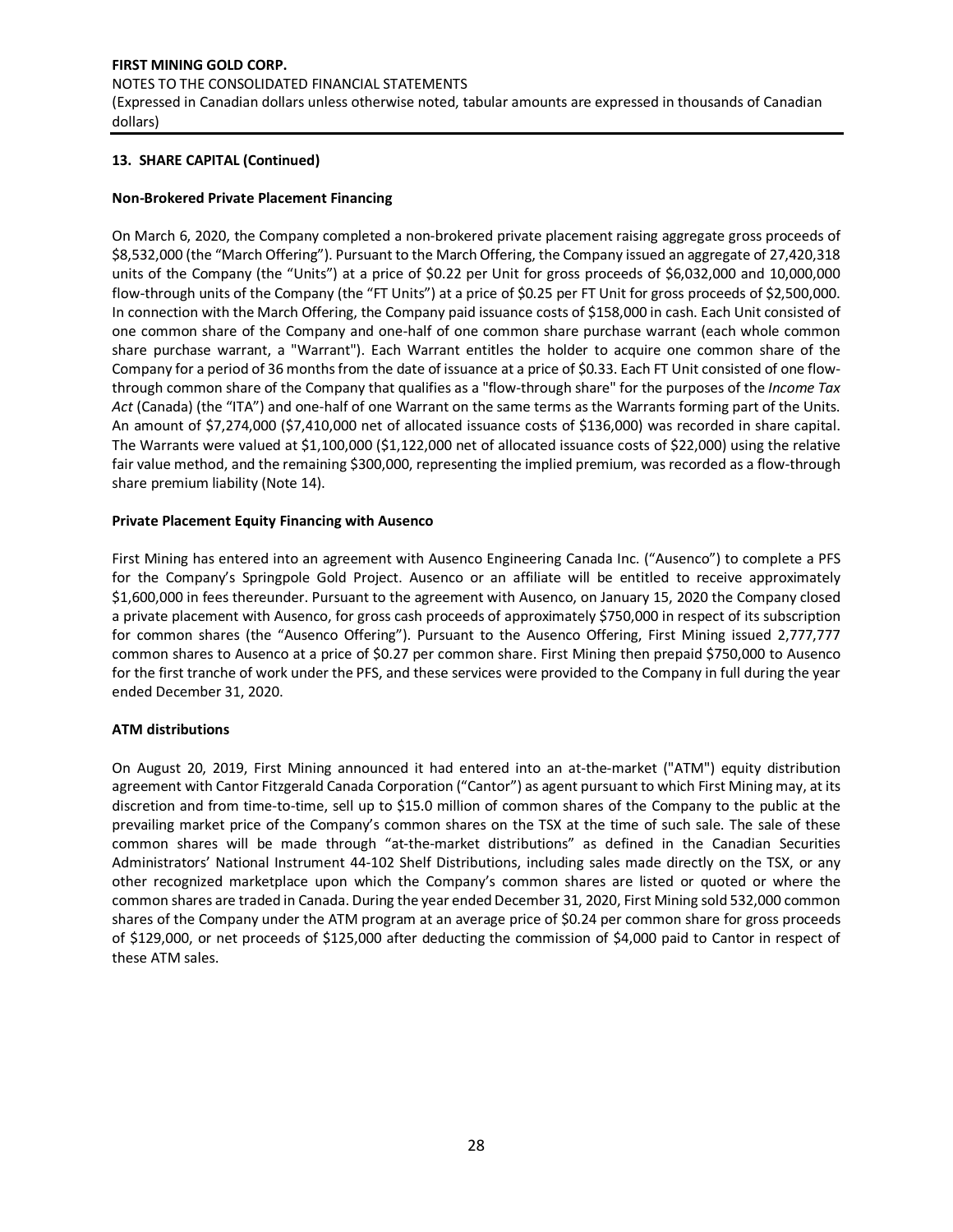## NOTES TO THE CONSOLIDATED FINANCIAL STATEMENTS

(Expressed in Canadian dollars unless otherwise noted, tabular amounts are expressed in thousands of Canadian dollars)

## **13. SHARE CAPITAL (Continued)**

## **c) Warrants**

The movements in warrants during the years ended December 31, 2020 and 2019 are summarized as follows:

|                                 | <b>Number</b>  |     | Weighted average |
|---------------------------------|----------------|-----|------------------|
|                                 |                |     | exercise price   |
| Balance as at December 31, 2018 | 20,116,855     | - S | 0.99             |
| Warrants issued                 | 12,845,383     |     | 0.40             |
| Warrants exercised              | (214, 200)     |     | 0.20             |
| Warrants expired                | (16, 875, 040) |     | 1.10             |
| Balance as at December 31, 2019 | 15,872,998     | S   | 0.41             |
| Warrants issued                 | 77,460,159     |     | 0.49             |
| Warrants exercised              | (247, 500)     |     | 0.34             |
| Balance as at December 31, 2020 | 93,085,657     |     | 0.48             |

The following table summarizes information about warrants outstanding as at December 31, 2020:

| <b>Exercise price</b> | <b>Number of warrants</b><br>outstanding | <b>Weighted average</b><br>exercise price<br>(\$ per share) | <b>Weighted average</b><br>remaining life (years) |
|-----------------------|------------------------------------------|-------------------------------------------------------------|---------------------------------------------------|
| \$0.33                | 18,512,659                               | \$0.33                                                      | 2.15                                              |
| \$0.40                | 42,795,383                               | \$0.40                                                      | 3.57                                              |
| \$0.44                | 3,027,615                                | \$0.44                                                      | 0.46                                              |
| \$0.70                | 28,750,000                               | \$0.70                                                      | 1.65                                              |
|                       | 93,085,657                               | \$0.48                                                      | 2.59                                              |

The Warrants issued during the year ended December 31, 2020 and year ended December 31, 2019 (excluding warrants issued to First Majestic under the terms of the Silver Purchase Agreement (Note 5)) have been valued using the Black-Scholes option pricing model with the following weighted average assumptions:

|                                    | Year ended<br>December 31, 2020 | Year ended<br>December 31, 2019 |
|------------------------------------|---------------------------------|---------------------------------|
| Risk-free interest rate            | 0.85%                           | 1.55%                           |
| Expected life (years)              | 2.39 years                      | 3.00 years                      |
| Expected volatility <sup>(1)</sup> | 68.36%                          | 67.22%                          |
| Expected dividend yield            | Nil                             | Nil                             |

## **d) Stock Options**

The Company has adopted a stock option plan that allows for the granting of stock options to Directors, Officers, employees and certain consultants of the Company for up to 10% of the Company's issued and outstanding common shares. Stock options granted under the plan may be subject to vesting provisions as determined by the Board of Directors.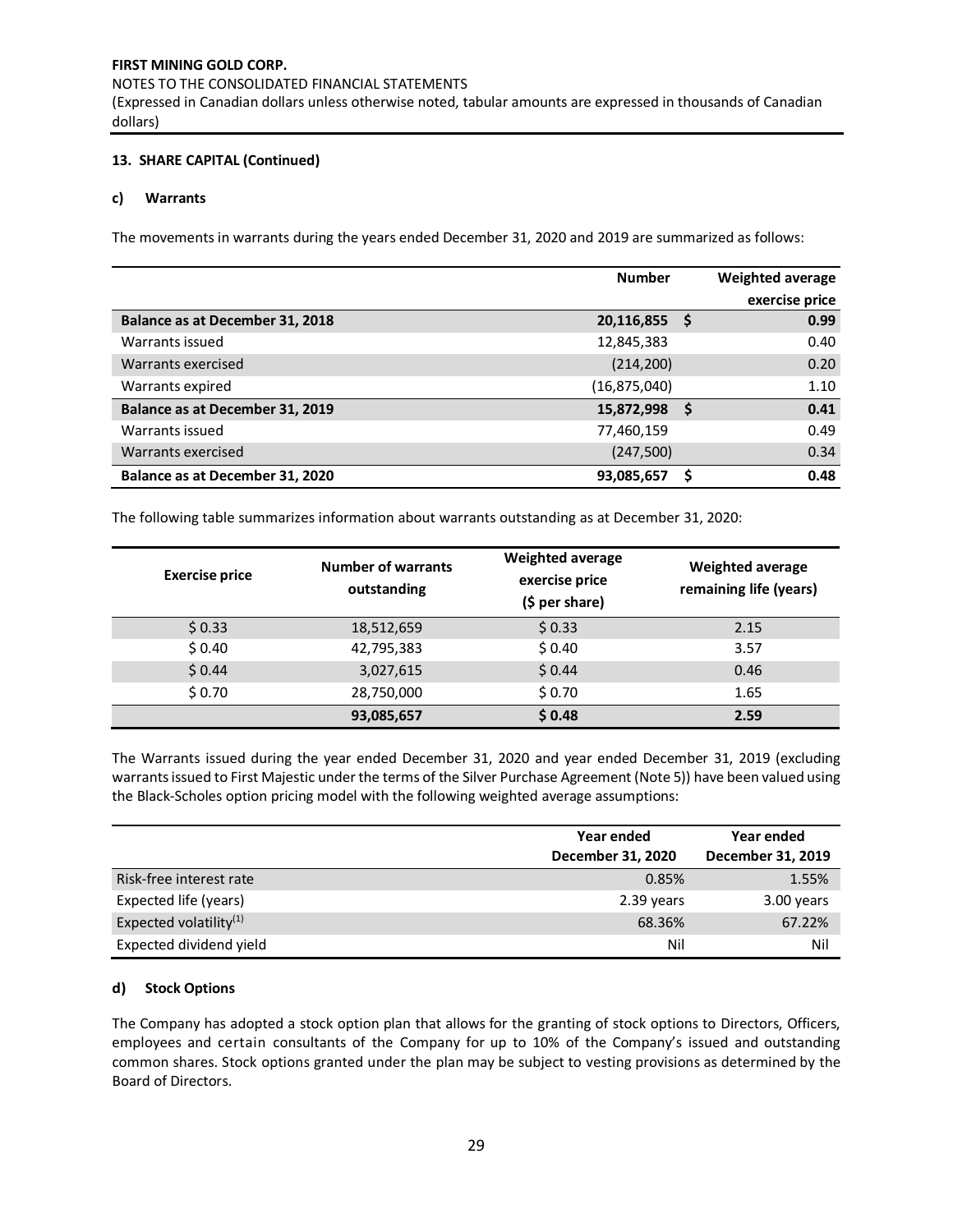#### NOTES TO THE CONSOLIDATED FINANCIAL STATEMENTS

(Expressed in Canadian dollars unless otherwise noted, tabular amounts are expressed in thousands of Canadian dollars)

## **13. SHARE CAPITAL (Continued)**

The movements in stock options during the years ended December 31, 2020 and 2019 are summarized as follows:

|                                        | <b>Number</b> |    | Weighted average |
|----------------------------------------|---------------|----|------------------|
|                                        |               |    | exercise price   |
| Balance as at December 31, 2018        | 48,265,000    | Ŝ. | 0.61             |
| Granted - January 7, 2019              | 5,000,000     |    | 0.40             |
| Granted - April 1, 2019                | 750,000       |    | 0.40             |
| Granted - April 29, 2019               | 2,000,000     |    | 0.40             |
| Options expired                        | (7,700,000)   |    | 0.68             |
| Options forfeited                      | (1, 387, 500) |    | 0.50             |
| <b>Balance as at December 31, 2019</b> | 46,927,500    | Ŝ. | 0.57             |
| Granted - January 31, 2020             | 8,750,000     |    | 0.25             |
| Granted - April 1, 2020                | 1,100,000     |    | 0.25             |
| Granted - October 30, 2020             | 900,000       |    | 0.43             |
| Granted - December 1, 2020             | 600,000       |    | 0.405            |
| Options exercised                      | (3,717,500)   |    | 0.33             |
| Options expired                        | (2,790,000)   |    | 0.40             |
| Options forfeited                      | (5,950,000)   |    | 0.52             |
| Balance as at December 31, 2020        | 45,820,000    | Ś  | 0.53             |

The weighted average closing share price at the date of exercise for the year ended December 31, 2020 was \$0.44 (December 31, 2019 – \$nil). 3,717,500 stock options were exercised during the year ended December 31, 2020 (December 31, 2019 – Nil).

The following table summarizes information about the stock options outstanding as at December 31, 2020:

|                   |                      | <b>Options Outstanding</b>                                  | <b>Options Exercisable</b>                       |                      |                                                             |                                                  |  |
|-------------------|----------------------|-------------------------------------------------------------|--------------------------------------------------|----------------------|-------------------------------------------------------------|--------------------------------------------------|--|
| Exercise<br>price | Number of<br>options | <b>Weighted average</b><br>exercise price<br>(\$ per share) | Weighted<br>average<br>remaining life<br>(years) | Number of<br>options | <b>Weighted average</b><br>exercise price<br>(\$ per share) | Weighted<br>average<br>remaining life<br>(years) |  |
| $$0.01 - 0.50$    | 25,935,000           | \$0.36                                                      | 2.42                                             | 20,410,000           | \$0.37                                                      | 3.19                                             |  |
| $$0.51 - 1.00$    | 19,885,000           | 0.75                                                        | 1.10                                             | 19,885,000           | 0.75                                                        | 1.10                                             |  |
|                   | 45,820,000           | $S$ 0.53                                                    | 2.41                                             | 40,295,000           | \$0.56                                                      | 2.16                                             |  |

During the year ended December 31, 2020, there were 11,350,000 (December 31, 2019 - 7,750,000) stock options granted with an aggregate fair value of \$1,500,411 (December 31, 2019 - \$1,550,000), or a weighted average fair value of \$0.13 per option (December 31, 2019 – \$0.20). As at December 31, 2020, 5,525,000 (December 31, 2019 – 6,565,625) stock options remain unvested with an aggregate grant date fair value of \$402,000 (December 31, 2019 - \$392,000).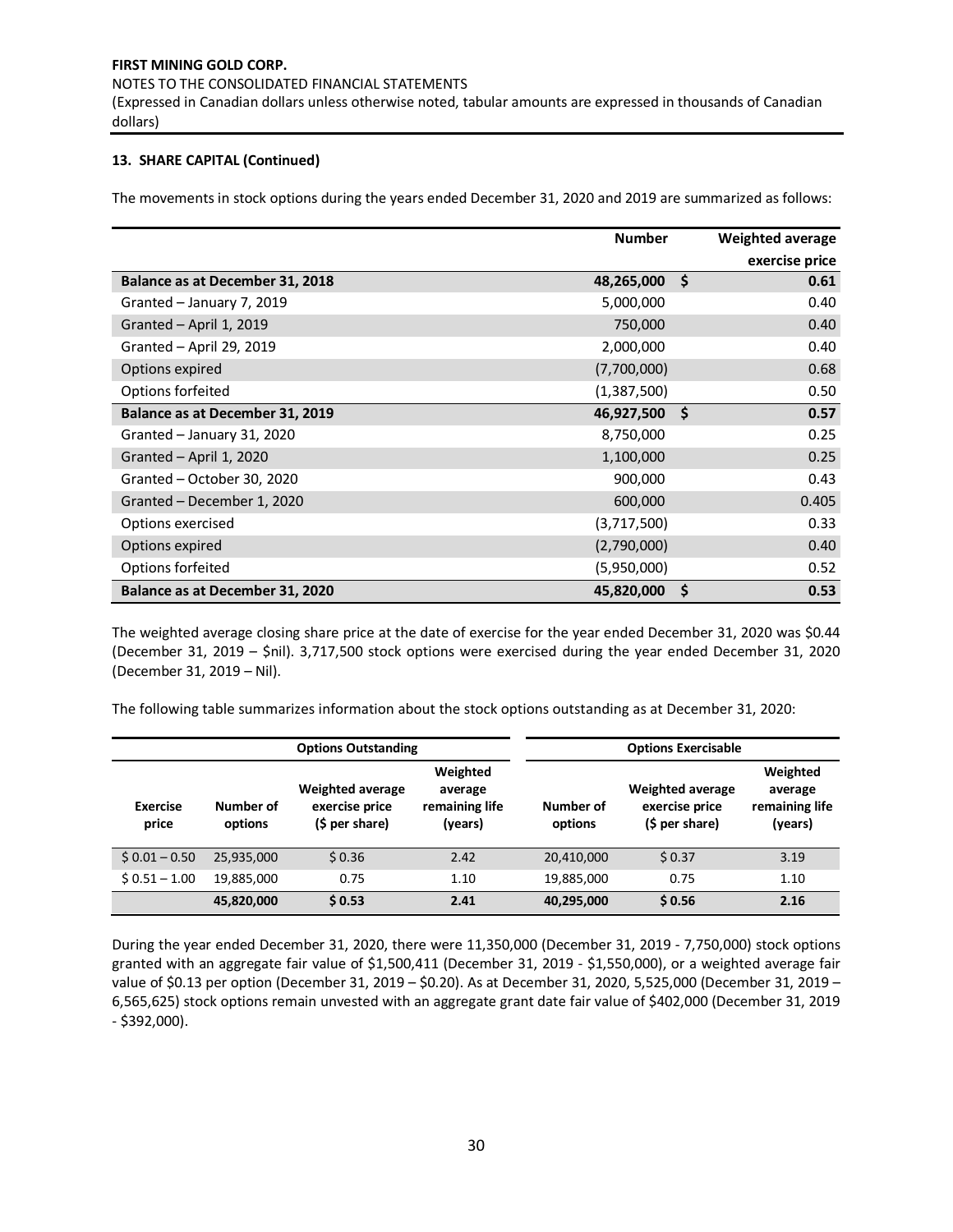#### NOTES TO THE CONSOLIDATED FINANCIAL STATEMENTS

(Expressed in Canadian dollars unless otherwise noted, tabular amounts are expressed in thousands of Canadian dollars)

## **13. SHARE CAPITAL (Continued)**

Certain stock options granted were directly attributable to exploration and evaluation expenditures on mineral properties and were therefore capitalized to mineral properties. In addition, certain stock options were subject to vesting provisions. These two factors result in differences between the aggregate fair value of stock options granted and total share-based payments expensed during the periods. Total share-based payments expense during the years ended December 31, 2020 and 2019 was classified within the financial statements as follows:

|                                          | For the year ended December 31, |                                 |              |       |  |
|------------------------------------------|---------------------------------|---------------------------------|--------------|-------|--|
| <b>Statements of Net Loss:</b>           |                                 | 2020                            |              | 2019  |  |
| General and administration               |                                 | 500                             | -S           | 824   |  |
| Exploration and evaluation               |                                 | 148                             |              | 143   |  |
| Investor relations and marketing         |                                 | 144                             |              | 325   |  |
| Corporate development and due diligence  |                                 | 166                             |              | 304   |  |
| <b>Subtotal</b>                          |                                 | 958                             | S            | 1,596 |  |
|                                          |                                 | For the year ended December 31, |              |       |  |
| <b>Statements of Financial Position:</b> | 2020<br>2019                    |                                 |              |       |  |
| <b>Mineral Properties</b>                |                                 | 442                             | <sub>S</sub> | 572   |  |
| <b>Total</b>                             |                                 | 1.400                           |              | 2,168 |  |

The grant date fair value of the stock options recognized in the years ended December 31, 2020 and 2019 have been estimated using the Black-Scholes option pricing model with the following weighted average assumptions:

|                                        | Year ended<br>December 31, 2020 | Year ended<br>December 31, 2019 |
|----------------------------------------|---------------------------------|---------------------------------|
| Risk-free interest rate                | 1.72%                           | 2.20%                           |
| Share price at grant date (in dollars) | \$0.25                          | \$0.36                          |
| Exercise price (in dollars)            | \$0.27                          | \$0.40                          |
| Expected life (years)                  | 4.96 years                      | 5.00 years                      |
| Expected volatility <sup>(1)</sup>     | 69.10%                          | 71.86%                          |
| Forfeiture rate                        | 5.26%                           | 5.00%                           |
| Expected dividend yield                | Nil                             | Nil                             |

(1) The computation of expected volatility was based on the Company's historical price volatility, over a period which approximates the expected life of the option.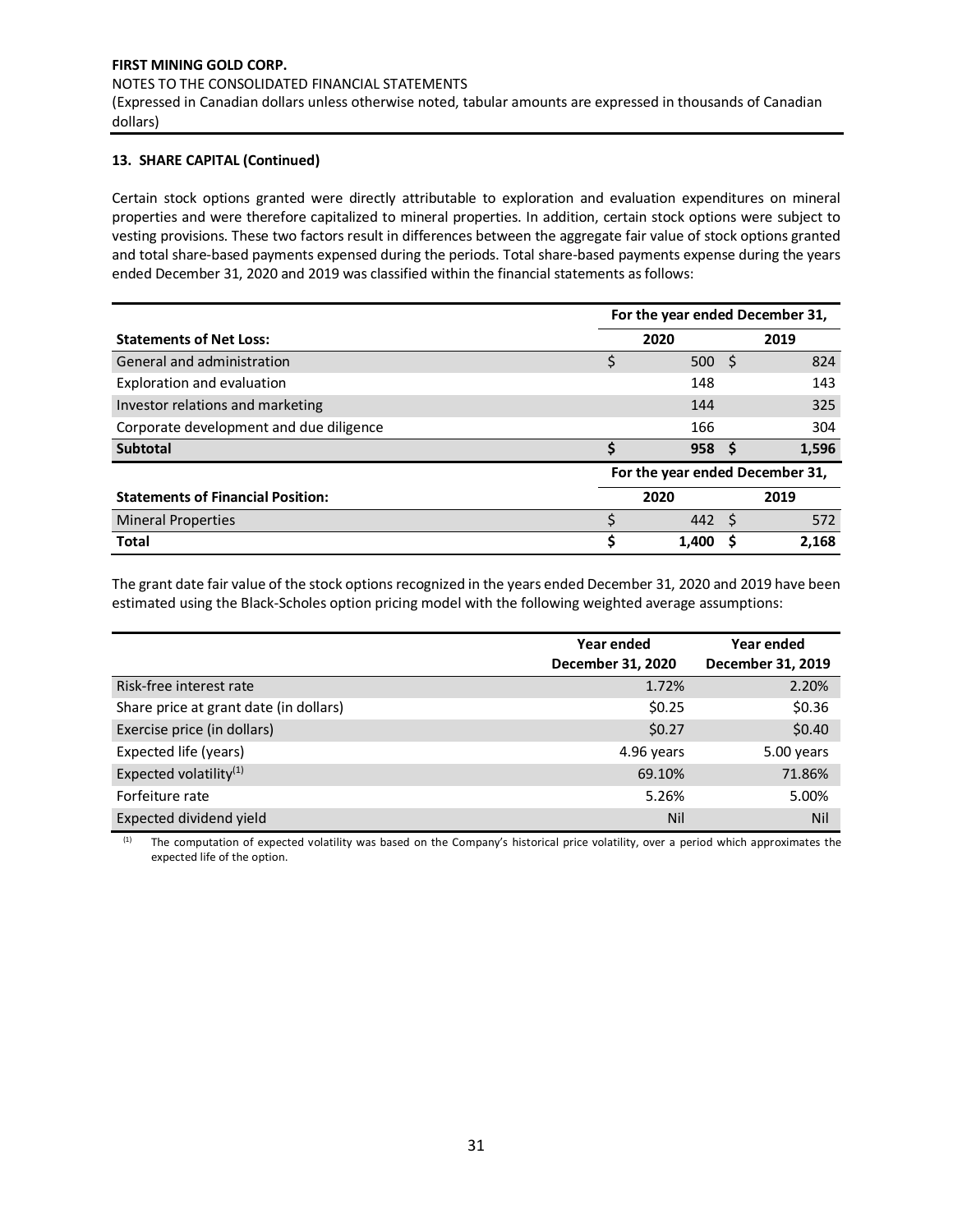#### NOTES TO THE CONSOLIDATED FINANCIAL STATEMENTS

(Expressed in Canadian dollars unless otherwise noted, tabular amounts are expressed in thousands of Canadian dollars)

## **14. FLOW-THROUGH SHARE PREMIUM LIABILITY**

The following is a continuity schedule of the liability portion of the Company's flow-through share issuances:

|                                                                                            | February 14,<br>2020 |       | December 18,<br>2019 |    | May 16,<br>2019          | <b>Total</b> |
|--------------------------------------------------------------------------------------------|----------------------|-------|----------------------|----|--------------------------|--------------|
| Balance, December 31, 2018                                                                 | \$                   |       | \$                   | \$ | $\overline{\phantom{0}}$ | S            |
| Liability incurred for flow-through shares issued<br>May 16, 2019                          |                      |       |                      |    | 475                      | 475          |
| Settlement of flow-through share premium liability                                         |                      |       |                      |    | (430)                    | (430)        |
| Liability incurred for flow-through shares issued<br>December 18, 2019                     |                      |       | 296                  |    |                          | 296          |
| Balance, December 31, 2019                                                                 | \$                   |       | \$<br>296            | \$ | 45                       | S<br>341     |
| Liability incurred for flow-through shares issued<br>February 14, 2020                     |                      | 300   |                      |    |                          | 300          |
| Settlement of flow-through share premium liability<br>upon incurring eligible expenditures |                      | (300) | (296)                |    | (45)                     | (641)        |
| Balance, December 31, 2020                                                                 | Ś                    |       |                      | Ś  |                          | S            |

As at December 31, 2020, the Company had \$nil (December 31, 2019 - \$2,178,000) of unspent flow-through expenditure commitments. The Company reversed the associated flow-through share premium liability and recognized a deferred income tax recovery of \$1,587,000 (December 31, 2019 - \$430,000) in the Company's consolidated financial statements for the year ended December 31, 2020.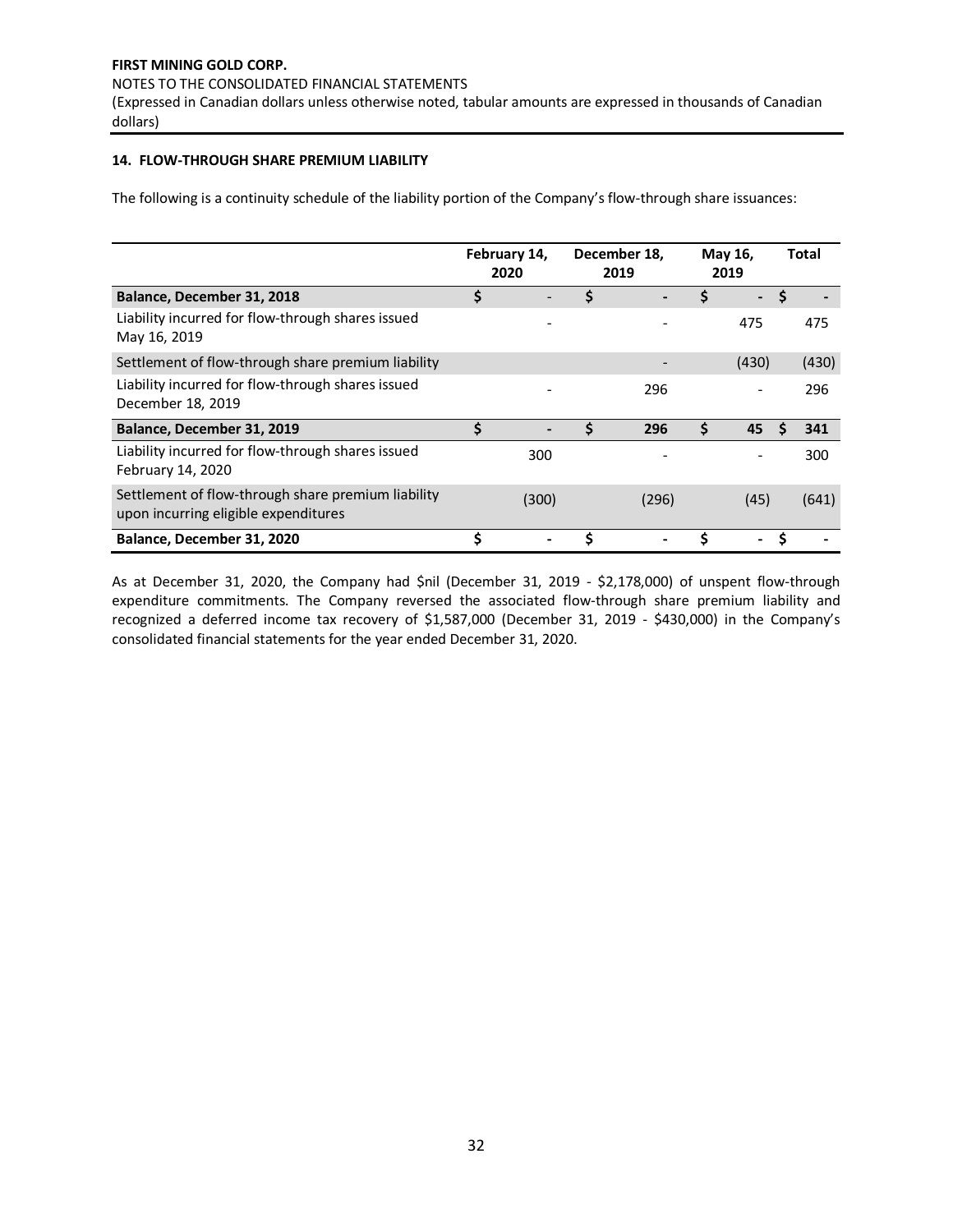## NOTES TO THE CONSOLIDATED FINANCIAL STATEMENTS

(Expressed in Canadian dollars unless otherwise noted, tabular amounts are expressed in thousands of Canadian dollars)

#### **15. OPERATING EXPENSES**

Operating expenditures by nature, which map to the Company's functional operating expense categories presented in the consolidated statements of net loss and comprehensive income (loss), are as follows:

|                                                         |                               |       |     |                                      |    | For the year ended December 31, 2020                         |    |                                               |    |              |
|---------------------------------------------------------|-------------------------------|-------|-----|--------------------------------------|----|--------------------------------------------------------------|----|-----------------------------------------------|----|--------------|
|                                                         | General and<br>administration |       |     | <b>Exploration and</b><br>evaluation |    | <b>Investor relations</b><br>and marketing<br>communications |    | Corporate<br>development and<br>due diligence |    | <b>Total</b> |
| Administrative and office                               | \$                            | 232   | - Ś | 166                                  | Ś. | 34                                                           | \$ | 3                                             | Ś. | 435          |
| Consultants                                             |                               | 164   |     | 71                                   |    | 10                                                           |    | ٠                                             |    | 245          |
| Depreciation (non-cash)                                 |                               | 146   |     | 159                                  |    |                                                              |    |                                               |    | 305          |
| Directors fees                                          |                               | 288   |     |                                      |    |                                                              |    |                                               |    | 288          |
| Investor relations and<br>marketing communications      |                               | 3     |     | 3                                    |    | 579                                                          |    | 22                                            |    | 607          |
| Professional fees                                       |                               | 934   |     | 1                                    |    |                                                              |    |                                               |    | 934          |
| <b>Salaries</b>                                         |                               | 1,121 |     | 236                                  |    | 287                                                          |    | 269                                           |    | 1,913        |
| Share-based payments<br>$(non-cash)$ (Note 13(h))       |                               | 500   |     | 148                                  |    | 144                                                          |    | 166                                           |    | 958          |
| Transfer agent and filing fees                          |                               | 163   |     |                                      |    | 41                                                           |    |                                               |    | 204          |
| Travel and accommodation                                |                               | 22    |     | 28                                   |    | 16                                                           |    | 8                                             |    | 74           |
| <b>Operating expenses total</b>                         | \$                            | 3,573 | Ś.  | 812                                  | Ś  | 1,111                                                        | Ś  | 468                                           | \$ | 5,964        |
| Impairment of non-current<br>assets (non-cash) (Note 4) |                               |       |     |                                      |    |                                                              |    |                                               |    | 24,870       |
| Loss from operational activities                        |                               |       |     |                                      |    |                                                              |    |                                               | Ś. | 30,834       |

|                                                         |                                      |      |                                      |    | For the year ended December 31, 2019                         |    |                                               |              |         |
|---------------------------------------------------------|--------------------------------------|------|--------------------------------------|----|--------------------------------------------------------------|----|-----------------------------------------------|--------------|---------|
|                                                         | <b>General and</b><br>administration |      | <b>Exploration and</b><br>evaluation |    | <b>Investor relations</b><br>and marketing<br>communications |    | Corporate<br>development and<br>due diligence | <b>Total</b> |         |
| Administrative and office                               | \$<br>424                            | -Ś   | 176                                  | Ś. | 21                                                           | Ś. | $\overline{2}$                                | Ś.           | 623     |
| Consultants                                             | 108                                  |      | 211                                  |    | 29                                                           |    | ۰                                             |              | 348     |
| Depreciation (non-cash)                                 | 14                                   |      | 157                                  |    |                                                              |    |                                               |              | 171     |
| Directors fees                                          | 277                                  |      |                                      |    |                                                              |    |                                               |              | 277     |
| Investor relations and<br>marketing communications      | $\overline{1}$                       |      | 8                                    |    | 592                                                          |    |                                               |              | 601     |
| <b>Professional fees</b>                                | 614                                  |      | 5                                    |    |                                                              |    |                                               |              | 619     |
| <b>Salaries</b>                                         | 899                                  |      | 329                                  |    | 175                                                          |    | 179                                           |              | 1,582   |
| Share-based payments<br>$(non-cash)$ (Note 13(h))       | 824                                  |      | 143                                  |    | 325                                                          |    | 304                                           |              | 1,596   |
| Transfer agent and filing fees                          | 193                                  |      |                                      |    | 1                                                            |    |                                               |              | 194     |
| Travel and accommodation                                | 60                                   |      | 95                                   |    | 34                                                           |    | 32                                            |              | 221     |
| <b>Operating expenses total</b>                         | \$<br>3,414                          | - \$ | 1,124                                | Ś  | 1,177                                                        | Ś  | 517                                           | \$           | 6,232   |
| Impairment of non-current<br>assets (non-cash) (Note 8) |                                      |      |                                      |    |                                                              |    |                                               |              | 341     |
| Loss from operational activities                        |                                      |      |                                      |    |                                                              |    |                                               |              | \$6,573 |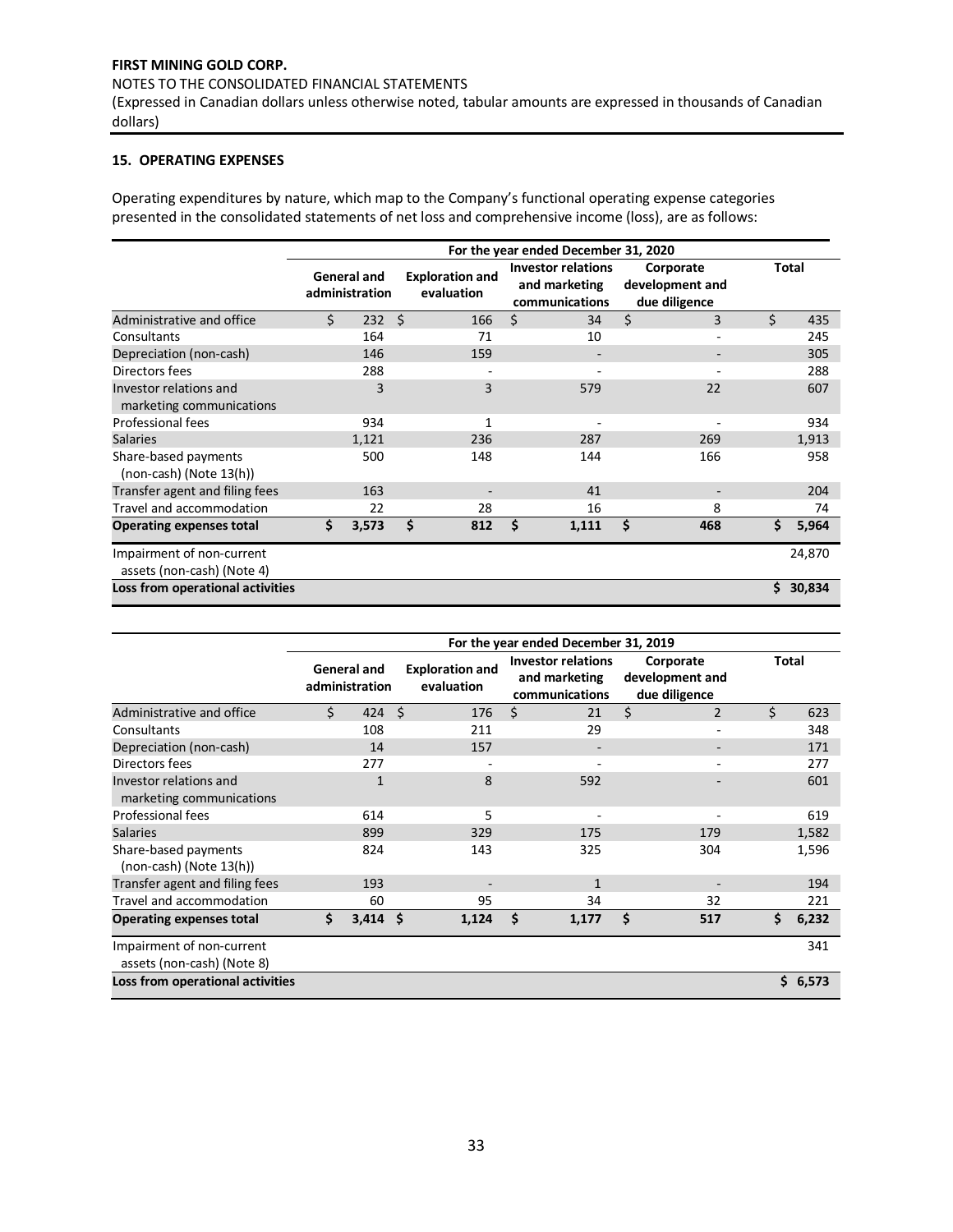#### NOTES TO THE CONSOLIDATED FINANCIAL STATEMENTS

(Expressed in Canadian dollars unless otherwise noted, tabular amounts are expressed in thousands of Canadian dollars)

## **16. SEGMENT INFORMATION**

The Company operates in a single reportable operating segment, being the acquisition, exploration, development and selective disposition of North American mineral properties. Geographic information about the Company's noncurrent assets, excluding financial instruments, as at December 31, 2020 and December 31, 2019 is as follows:

| <b>Non-current assets</b> | December 31, 2020 | December 31, 2019 |
|---------------------------|-------------------|-------------------|
| Canada                    | 244.018           | 253,587           |
| USA                       | 444               | 454               |
| Mexico                    | -                 | 252               |
| <b>Total</b>              | 244,462           | 254,293           |

## **17. INCOME TAXES**

|                                                           | Year ended        |    | Year ended        |
|-----------------------------------------------------------|-------------------|----|-------------------|
|                                                           | December 31, 2020 |    | December 31, 2019 |
| Net loss before income tax                                | \$<br>35,848      | Ŝ. | 6,443             |
| Combined Canadian statutory income tax rate               | 27.00%            |    | 27.00%            |
| Income tax recovery computed at statutory income tax rate | 9,679             |    | 1,740             |
| Tax effect of:                                            |                   |    |                   |
| Permanent differences and other                           | (2,041)           |    | (89)              |
| Investment in Treasury Metals                             | (1,916)           |    |                   |
| Obligation to distribute investments                      | (1,802)           |    |                   |
| Flow-though eligible expenditures                         | (1,240)           |    | (465)             |
| Difference in tax rates in foreign jurisdictions          | (308)             |    | (17)              |
| Impact of disposal of subsidiaries                        | (10, 358)         |    |                   |
| Flow-through share premium liability                      | 641               |    | 430               |
| Changes in unrecognized deferred tax assets               | 8,932             |    | (2, 115)          |
| Income tax recovery (expense)                             | \$<br>1,587       |    | (516)             |

Deferred tax assets and liabilities are offset if they relate to the same taxable entity and the same taxation authority. No deferred tax asset has been recognized in respect to the losses and temporary differences below, as it is not considered probable that sufficient future taxable profit will allow the deferred tax asset to be recovered.

Recognized deferred income tax assets (liabilities) are comprised of:

|                                | December 31, 2020 | December 31, 2019 |
|--------------------------------|-------------------|-------------------|
| Non-capital loss carryforwards | 5,384             | 1,162             |
| Mineral properties             | (3,073)           | (1,978)           |
| Mineral property investments   | (2,311)           | (130)             |
| Total                          | $\blacksquare$    | (946)             |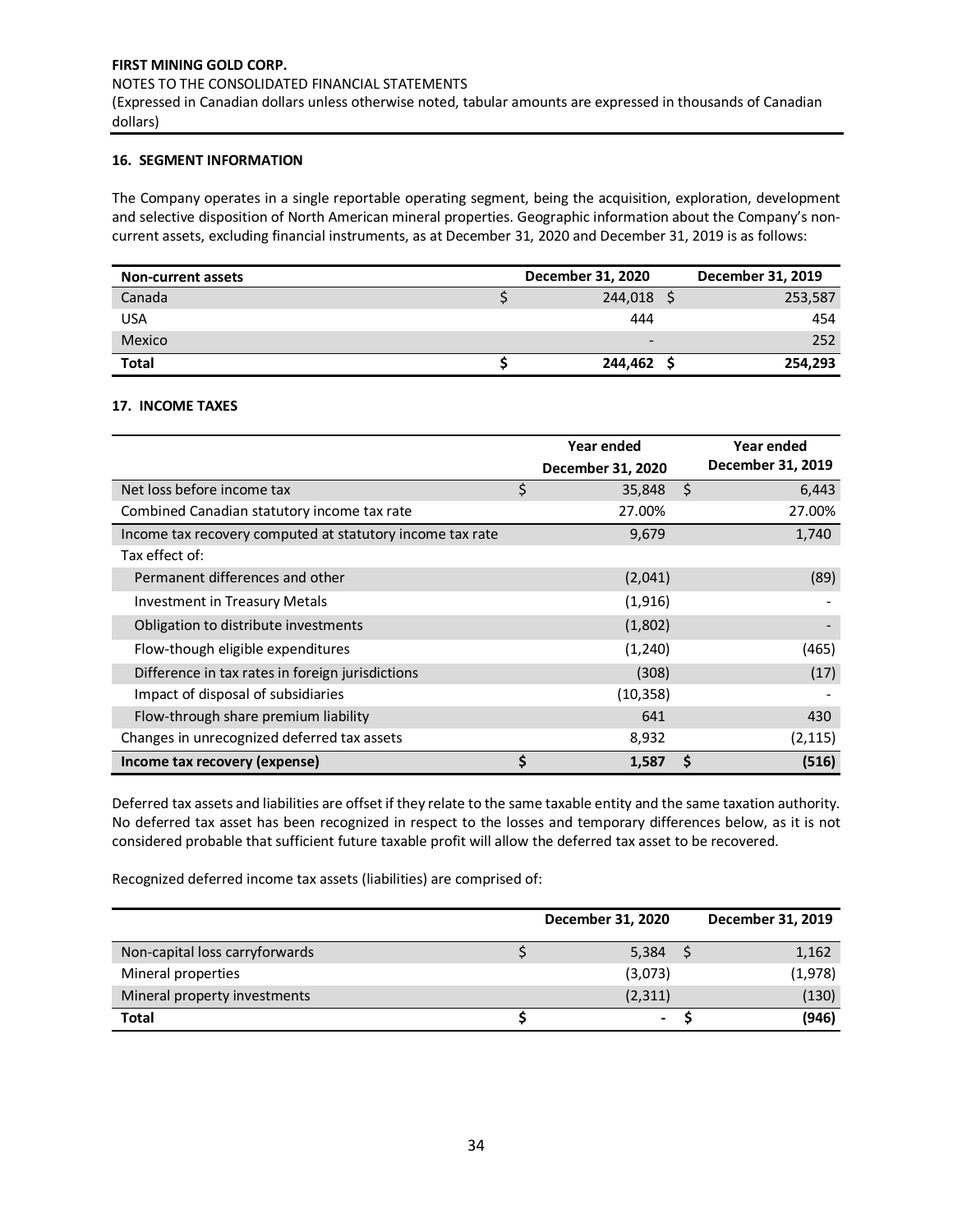#### NOTES TO THE CONSOLIDATED FINANCIAL STATEMENTS

(Expressed in Canadian dollars unless otherwise noted, tabular amounts are expressed in thousands of Canadian dollars)

## **17. INCOME TAXES (Continued)**

Deferred tax assets have not been recognized in respect of the following temporary differences:

|                                      |    | December 31, 2020 |    | December 31, 2019 |
|--------------------------------------|----|-------------------|----|-------------------|
| Non-capital loss carryforwards       | \$ | 49,232            | -S | 96,779            |
| <b>Investment in Treasury Metals</b> |    | 14,188            |    |                   |
| Silver Stream derivative liability   |    | 5,882             |    |                   |
| Investment tax credits               |    | 5,119             |    | 5,282             |
| Other                                |    | 3,936             |    | 2,662             |
| Undeducted financing costs           |    | 1,874             |    | 152               |
| Property and equipment               |    | 807               |    | 1,126             |
| Mineral properties                   |    | 174               |    | 8,304             |
| Capital loss carryforwards           |    | 82                |    | 5,654             |
| <b>Total</b>                         | Ś  | 81.294            |    | 119.959           |

As at December 31, 2020, the Company and its subsidiaries had unrecognized Canadian non-capital loss carryforwards of approximately \$68,059,000 (2019 - \$99,214,000) which expire between the years 2026 and 2040, unrecognized Canadian capital loss carryforwards of approximately \$82,000 (2019 - \$5,654,000) which can be carried forward indefinitely, unrecognized Canadian investment tax credits of approximately \$5,119,000 (2019 - \$5,282,000) which expire between the years 2024 and 2033.

## **18. RELATED PARTY TRANSACTIONS**

The Company's related parties consist of the Company's Directors and Officers, and any companies associated with them.

Key management includes the Directors, Officers and Vice Presidents of the Company. The compensation paid or payable to key management for services during the years ended December 31, 2020 and 2019 is as follows:

| Service or Item                 | Year ended December 31, |  |       |  |  |  |
|---------------------------------|-------------------------|--|-------|--|--|--|
|                                 | 2020                    |  | 2019  |  |  |  |
| Directors' fees                 | 288                     |  | 277   |  |  |  |
| Salaries and bonuses            | 1,659                   |  | 1,188 |  |  |  |
| Share-based payments (non-cash) | 990                     |  | 1,601 |  |  |  |
| <b>Total</b>                    | 2.937                   |  | 3,066 |  |  |  |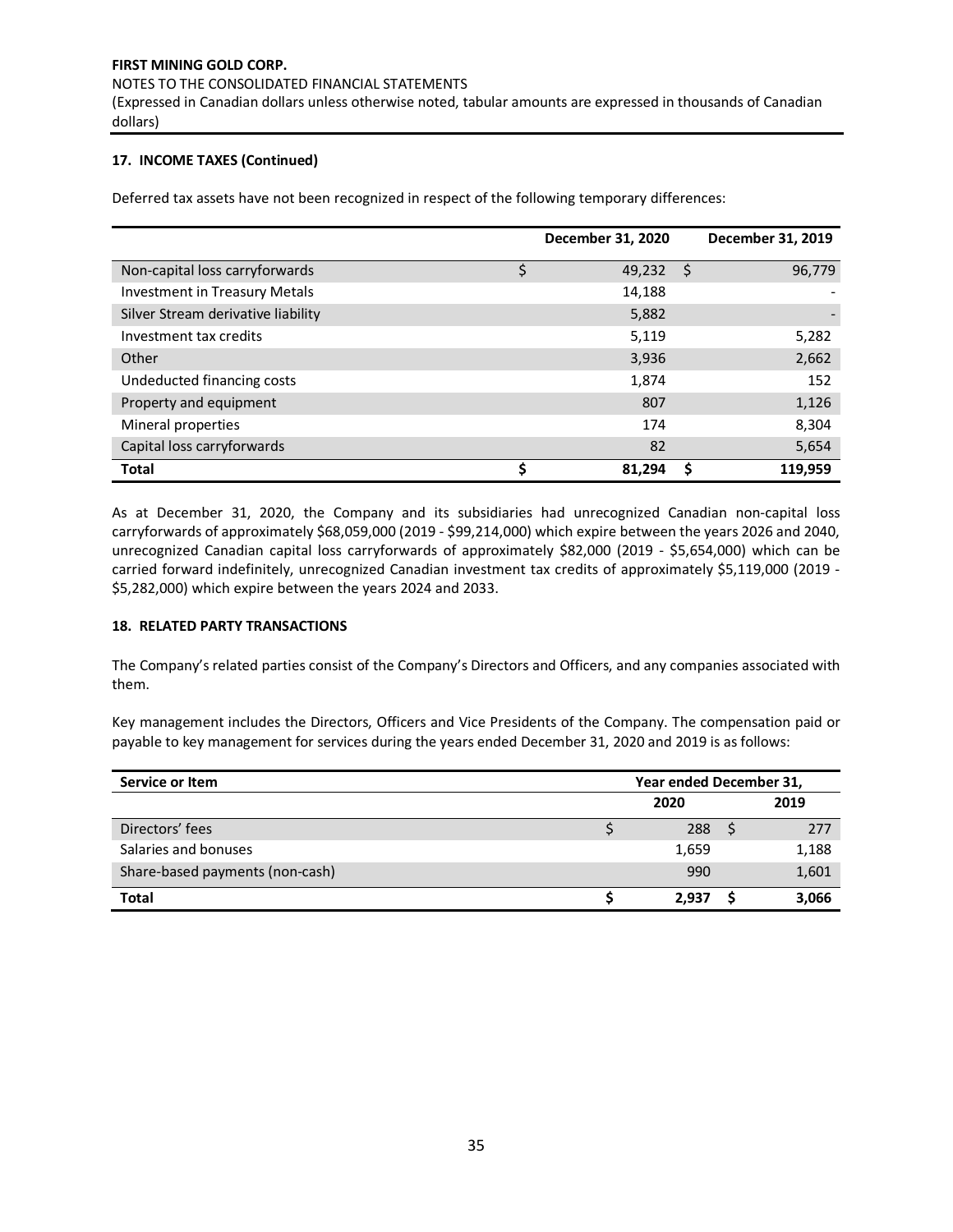## **19. SUPPLEMENTAL CASH FLOW INFORMATION**

During the year ended December 31, 2020, the significant non-cash investing and financing transactions were as follows:

- 24,220 shares issued with a value of \$4,000 in connection with a previous mineral property acquisition;
- 3,000,000 shares issued with a value of \$1,215,000 in connection with acquisition of the East Cedartree claims (Note 8); and
- Received 25 million shares of Auteco with a fair value of \$740,000 in connection with the Earn-In Agreement (Note 8(a)), 805,698 shares of First Majestic with a fair value of \$10,394,000 in connection with the Silver Purchase Agreement (Note 5), 43.33 million shares of Treasury Metals with a fair value of \$78,000,000 and 11.67 million Treasury Metals Warrants with a fair value of \$9,812,000 in connection with the Treasury Share Purchase Agreement (Note 4).

During the year ended December 31, 2019, significant non-cash investing and financing transactions were as follows:

- 370,250 shares issued as finder's fee in connection with December 18, 2019 private placement (Note 13); and
- Received 1,217,532 shares of Gainey Capital Corp. with a fair value of \$171,000 under the terms of the option agreement with Gainey Capital Corp.

## **20. FAIR VALUE**

Fair values have been determined for measurement and/or disclosure requirements based on the methods below.

The Company characterizes fair value measurements using a hierarchy that prioritizes inputs depending on the degree to which they are observable. The three levels of the fair value hierarchy are as follows:

- Level 1: fair value measurements are quoted prices (unadjusted) in active markets for identical assets or liabilities;
- Level 2: fair value measurements are those derived from inputs other than quoted prices included within level 1 that are observable for the asset or liability, either directly (i.e. as prices) or indirectly (i.e. derived from prices); and
- Level 3: fair value measurements are those derived from valuation techniques that include significant inputs for the asset or liability that are not based on observable market data (unobservable inputs).

The carrying values of cash and cash equivalents, current accounts receivables, and accounts payable and accrued liabilities approximated their fair values because of the short-term nature of these financial instruments. These financial instruments are classified as financial assets and liabilities at amortized cost.

The carrying value of the non-current reclamation deposit approximated its fair values as the amount is represented by a cash deposit. This financial instrument is classified as a financial asset at amortized cost.

The carrying value of investments (except for Treasury Metals Warrants) were based on the quoted market prices of the shares as at December 31, 2020 and was therefore considered to be Level 1. The fair value of Treasury Metals Warrants is determined using certain Level 2 inputs, as the Black-Scholes valuation model incorporates Treasury Metals' share price volatility.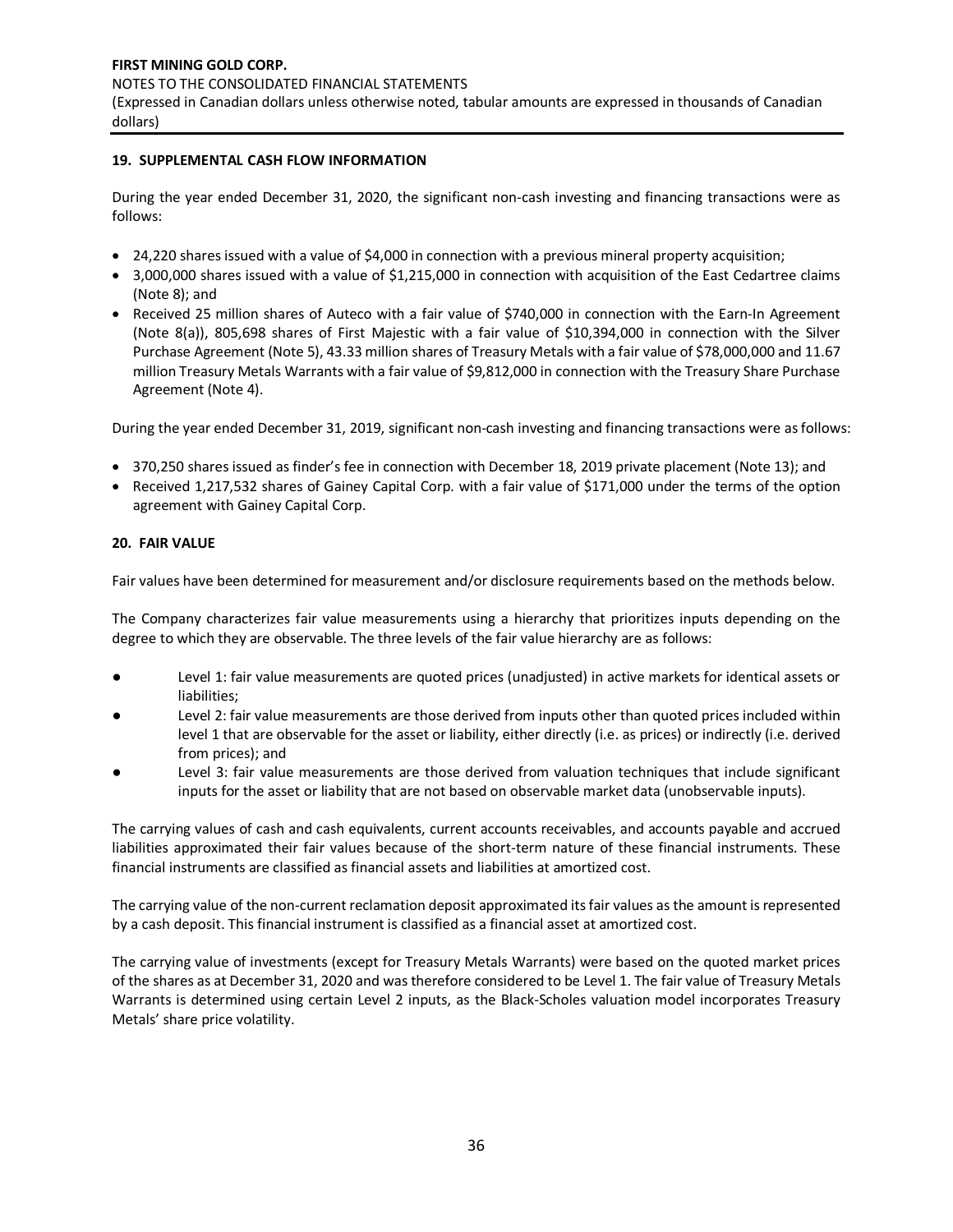## **20. FAIR VALUE (Continued)**

The mineral property investments (First Mining's 10% equity interest in three privately held companies that own the Duparquet Gold Project) are classified as financial assets at FVTOCI. The fair value of the mineral property investments was not based on observable market data and was therefore considered to be Level 3. The initial fair value of the mineral property investments was determined based on attributable pro-rata gold ounces for the Company's 10% indirect interest in the Duparquet project, which formed part of the identifiable assets from the acquisition of Clifton. Subsequently, the fair value has been reassessed at each period end. Scenarios which may result in a significant change in fair value include, among others, a change in the performance of the investee, a change in the performance of comparable entities, a change in gold price, a change in the economic environment, or evidence from external transactions in the investee's equity. During the year ended December 31, 2020, management concluded that there was an increase in the fair value of the mineral property investments, and a fair value gain of \$1,329,000 (December 31, 2019 - \$981,000) was recorded (Note 9).

As the Earn-In Agreement provides Auteco the right to earn an interest in PC Gold, rather than a direct interest in the Pickle Crow project, Auteco's option to acquire PC Gold shares is a financial liability of First Mining. As a derivative, the Pickle Crow project option liability is classified as financial liability at FVTPL. The carrying value of the Option - Pickle Crow Gold Project was not based on observable market data and involved complex valuation methods and was therefore considered to be Level 3. The initial fair value of the Option – Pickle Crow Gold Project was determined based on initial consideration in cash of \$100,000, 25 million shares of Auteco with a fair value upon receipt of \$740,000 and exploration expenditures incurred by Auteco under the terms of the Earn-in Agreement. Scenarios which may result in a significant change in fair value include, among others, performance of the Auteco share price, the amount or timing of Pickle Crow exploration expenditures incurred or updates to the NI 43-101 (or Australian equivalent) resource report. During the year ended December 31, 2020, management concluded that there was no significant change in the fair value of the Option – PC Gold liability.

The Silver Stream was determined to be a derivative liability, which is classified as a financial liability at FVTPL. The carrying value of the derivative liability was not based on observable market data and involved complex valuation methods and was therefore considered to be Level 3.

|                                                | December 31, 2020 |         |                          |         |                               |         |                |                   |       |                               | December 31, 2019        |         |        |         |       |
|------------------------------------------------|-------------------|---------|--------------------------|---------|-------------------------------|---------|----------------|-------------------|-------|-------------------------------|--------------------------|---------|--------|---------|-------|
|                                                |                   |         |                          |         | <b>Fair value measurement</b> |         |                |                   |       | <b>Fair value measurement</b> |                          |         |        |         |       |
|                                                | Carrying<br>value | Level 1 |                          | Level 2 |                               | Level 3 |                | Carrying<br>value |       | Level 1                       |                          | Level 2 |        | Level 3 |       |
| <b>Financial assets:</b>                       |                   |         |                          |         |                               |         |                |                   |       |                               |                          |         |        |         |       |
| Investments (Notes 4, 7)                       | \$<br>18,425      | \$      | 12,653                   | Ś       | 5,772                         | - \$    | $\blacksquare$ | \$                | 1,775 | \$                            | 1,775                    | - \$    | $\sim$ | \$      |       |
| Mineral property<br>investments (Note 9)       | 6,726             |         | $\overline{\phantom{0}}$ |         | $\overline{\phantom{0}}$      |         | 6,726          |                   | 5,398 |                               | $\overline{\phantom{a}}$ |         | ٠      |         | 5,398 |
| <b>Financial liabilities:</b>                  |                   |         |                          |         |                               |         |                |                   |       |                               |                          |         |        |         |       |
| Silver Stream derivative<br>liability (Note 5) | 13,260            |         |                          |         | $\overline{\phantom{a}}$      |         | 13,260         |                   |       |                               |                          |         |        |         |       |
| Option - PC Gold (Note<br>8(a)                 | \$<br>$4,410$ \$  |         | $\blacksquare$           | -\$     | $\omega_{\rm{eff}}$           | \$      | 4,410          | - \$              |       | - \$                          | $\sim$                   | \$      |        | - \$    |       |

The following table presents the Company's fair value hierarchy for financial assets and liabilities that are measured at fair value: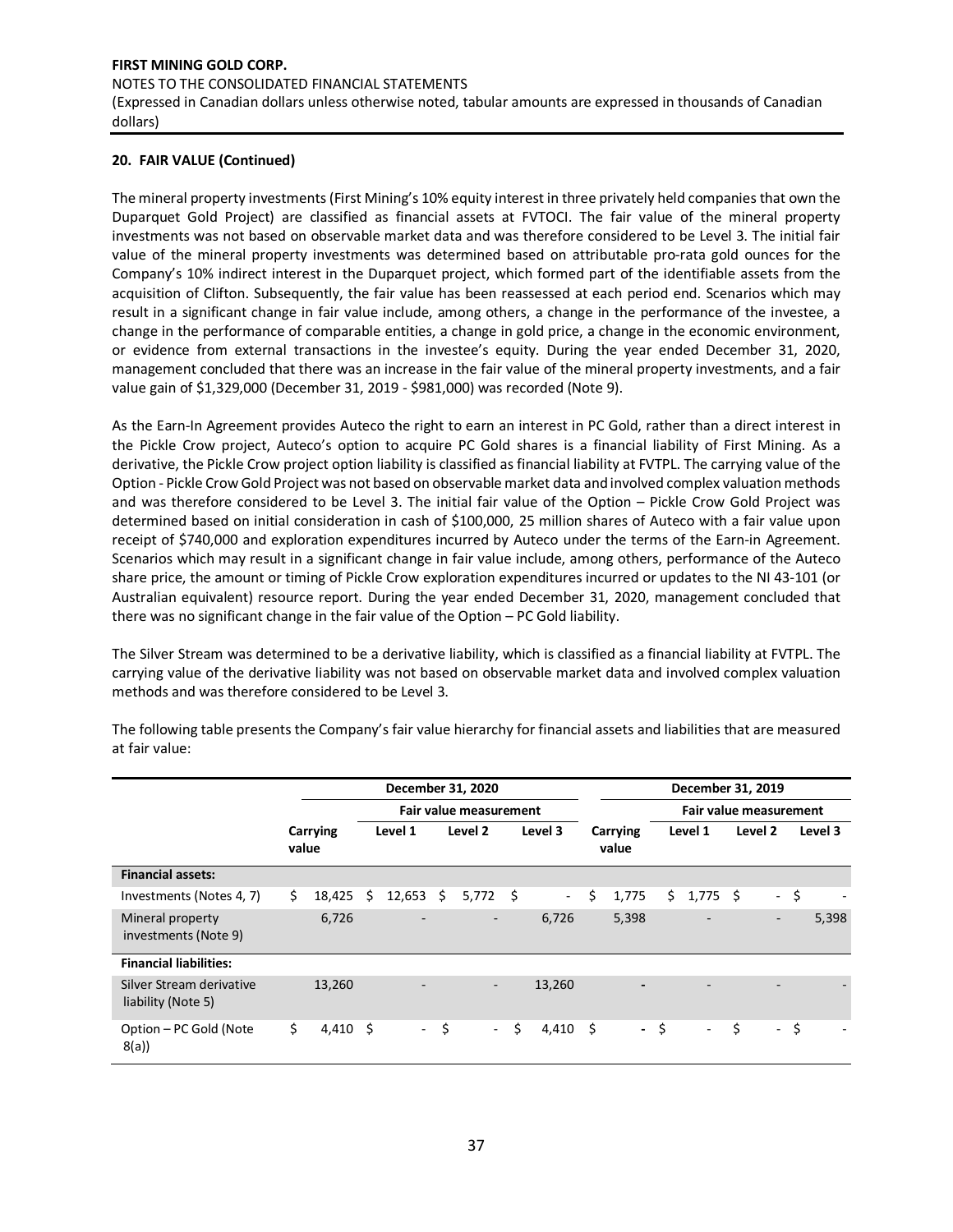## NOTES TO THE CONSOLIDATED FINANCIAL STATEMENTS

(Expressed in Canadian dollars unless otherwise noted, tabular amounts are expressed in thousands of Canadian dollars)

## **20. FAIR VALUE (Continued)**

During the year ended December 31, 2020 there have been no transfers of amounts between levels in the fair value hierarchy.

The classification of the financial instruments as well as their carrying values as at December 31, 2020 and 2019 is shown in the table below:

| At December 31, 2020                     |                       |                          |                          |     |        |
|------------------------------------------|-----------------------|--------------------------|--------------------------|-----|--------|
|                                          | <b>Amortized Cost</b> | <b>FVTPL</b>             | <b>FVTOCI</b>            |     | Total  |
| <b>Financial assets:</b>                 |                       |                          |                          |     |        |
| Cash and cash equivalents                | \$<br>$28,901$ \$     |                          | - \$<br>$\blacksquare$   | \$  | 28,901 |
| Current accounts and other receivables   | 1,753                 | $\overline{\phantom{0}}$ |                          |     | 1,753  |
| Investments                              |                       | 15,039                   | 3,386                    |     | 18,425 |
| Mineral property investments             |                       |                          | 6,726                    |     | 6,726  |
| <b>Reclamation deposit</b>               | 121                   |                          |                          |     | 121    |
| <b>Total financial assets</b>            | \$<br>$30,775$ \$     | $15,039$ \$              | $10,112$ \$              |     | 55,926 |
| <b>Financial liabilities:</b>            |                       |                          |                          |     |        |
| Accounts payable and accrued liabilities | \$<br>$2,013$ \$      |                          | - \$                     | -\$ | 2,013  |
| Option - PC Gold                         |                       | 4,410                    |                          |     | 4,410  |
| Silver Stream derivative liability       |                       | 13,260                   | -                        |     | 13,260 |
| <b>Total financial liabilities</b>       | \$<br>$2,013 \;$ \$   | 17,670 \$                | $\overline{\phantom{0}}$ | .S  | 19,683 |

#### **At December 31, 2019**

|                                          | <b>Amortized Cost</b> | <b>FVTPL</b> |                          | <b>FVTOCI</b>       |      | <b>Total</b> |
|------------------------------------------|-----------------------|--------------|--------------------------|---------------------|------|--------------|
| <b>Financial assets:</b>                 |                       |              |                          |                     |      |              |
| Cash and cash equivalents                | \$<br>$5,902$ \$      |              | - \$                     | $\omega_{\rm{max}}$ | Ŝ.   | 5,902        |
| Current accounts and other receivables   | 97                    |              | $\overline{\phantom{a}}$ |                     |      | 97           |
| Investments                              |                       |              | -                        | 1,775               |      | 1,775        |
| Mineral property investments             | -                     |              | $\overline{\phantom{a}}$ | 5,398               |      | 5,398        |
| <b>Reclamation deposit</b>               | 119                   |              | -                        |                     |      | 119          |
| <b>Total financial assets</b>            | \$<br>$6,118$ \$      |              | - \$                     | $7,173$ \$          |      | 13,291       |
| <b>Financial liabilities:</b>            |                       |              |                          |                     |      |              |
| Accounts payable and accrued liabilities | \$<br>$1,398$ \$      |              | - \$                     |                     | - \$ | 1,398        |
| Option - PC Gold                         |                       |              | -                        |                     |      |              |
| Silver Stream derivative liability       |                       |              | $\overline{\phantom{a}}$ |                     |      |              |
| <b>Total financial liabilities</b>       | \$<br>$1,398$ \$      |              | - \$                     | $\sim$              | S    | 1,398        |

#### **21. FINANCIAL AND CAPITAL RISK MANAGEMENT**

The Company thoroughly examines the various financial instruments and risks to which it is exposed and assesses the impact and likelihood of those risks. These risks include market risk (including equity price risk, foreign currency risk, interest rate risk and commodity price risk), credit risk, liquidity risk, and capital risk. Where material, these risks are reviewed and monitored by the Board of Directors.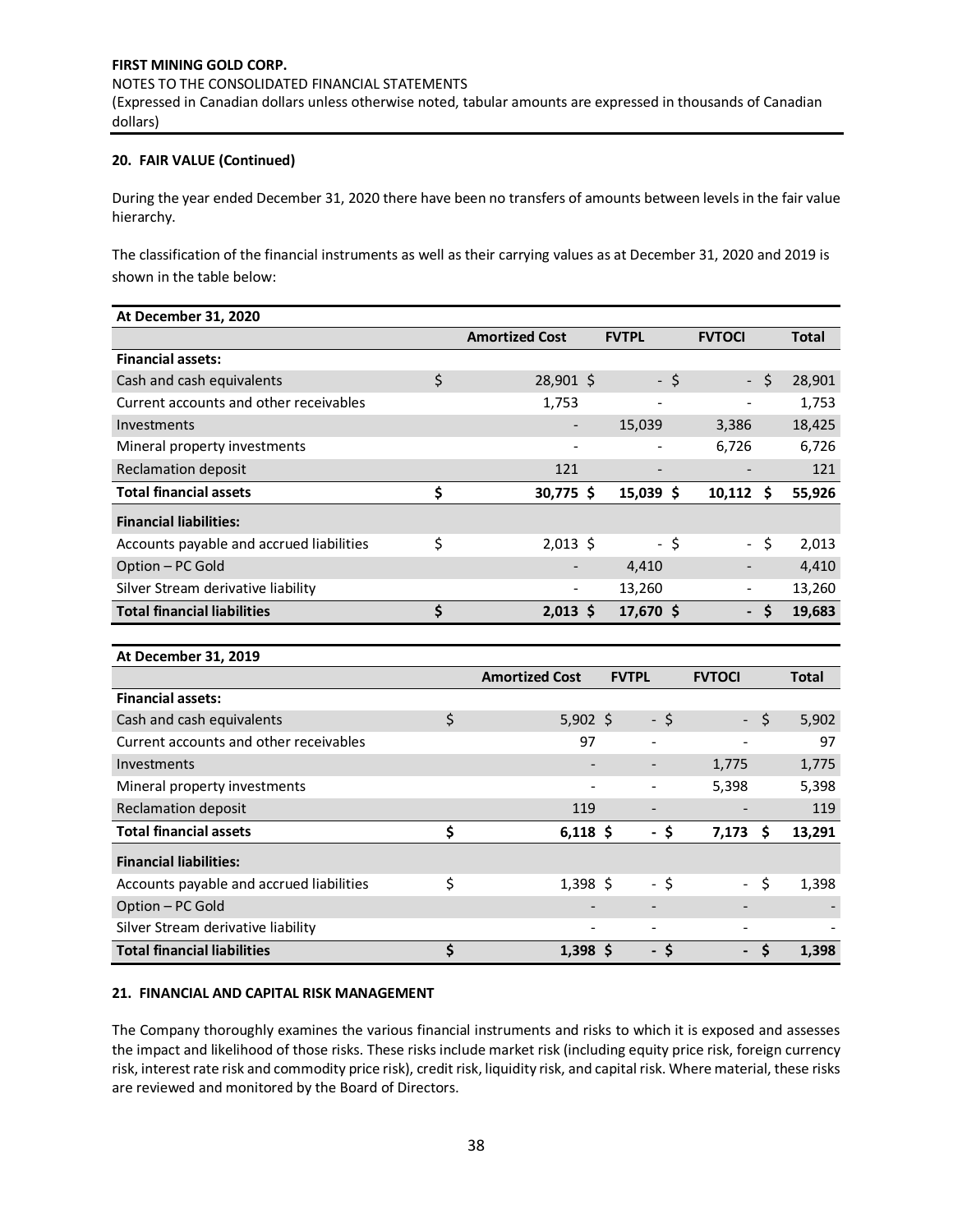(Expressed in Canadian dollars unless otherwise noted, tabular amounts are expressed in thousands of Canadian dollars)

## **21. FINANCIAL AND CAPITAL RISK MANAGEMENT (Continued)**

The Board of Directors has overall responsibility for the determination of the Company's risk management objectives and policies. The overall objective of the Board is to set policies that seek to reduce risk as far as possible without unduly affecting the Company's competitiveness and flexibility.

## **a) Market Risk**

Market risk is the risk that the fair value of future cash flows of a financial instrument will fluctuate due to changes in market prices. Market risk includes equity price risk, foreign currency risk, interest rate risk and commodity price risk.

## *Equity Price Risk*

The Company is exposed to equity price risk as a result of holding investments in equity securities, which are comprised of marketable securities and mineral property investments, in other mineral property exploration companies.

If the fair value of our investments in equity instruments designated as FVTPL had been 10% higher or lower as at December 31, 2020, net loss for the year ended December 31, 2020 would have decreased or increased, respectively, by approximately \$1,504,000 (2019 – \$nil), as a result of changes in the fair value of equity investments. If the fair value of our investments in equity instruments designated as FVTOCI had been 10% higher or lower as at December 31, 2020, other comprehensive income (loss) for the year ended December 31, 2020 would have decreased or increased, respectively, by approximately \$1,011,000 (2019 – \$717,000), as a result of changes in the fair value of equity investments.

#### *Foreign Currency Risk*

The Company is exposed to the financial risk related to the fluctuation of foreign exchange rates. During the first half of 2020, the Company operated in Canada and the United States, and a portion of the Company's expenses were incurred in Canadian dollars ("CAD"), and US dollars ("USD"). A significant change in the currency exchange rates between the Canadian and US currencies could have an effect on the Company's results of operations, financial position or cash flows. As at December 31, 2020, the Company held USD denominated cash and cash equivalents of \$5,567,000. The Company has not hedged its exposure to currency fluctuations.

#### *Interest Rate Risk*

Interest rate risk is the risk that future cash flows will fluctuate as a result of changes in market interest rates. The Company does not have any borrowings that are subject to fluctuations in market interest rate. Interest rate risk is limited to potential decreases on the interest rate offered on cash and cash equivalents held with chartered Canadian financial institutions. The Company manages its interest rate risk by seeking to optimize the interest income earned on excess funds while maintaining the necessary liquidity to conduct its day-to-day operations. The Company considers this risk to be immaterial.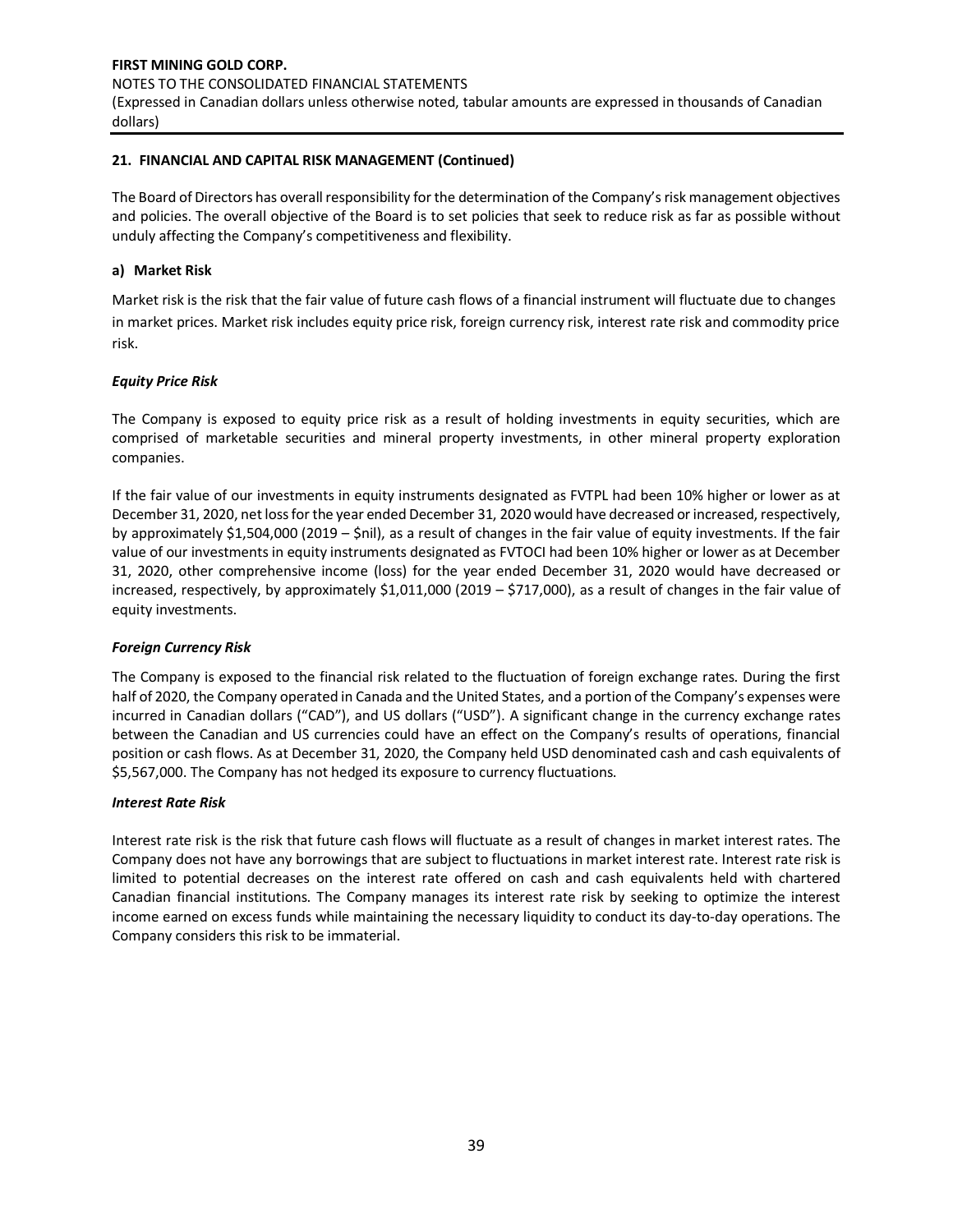NOTES TO THE CONSOLIDATED FINANCIAL STATEMENTS

(Expressed in Canadian dollars unless otherwise noted, tabular amounts are expressed in thousands of Canadian dollars)

# **21. FINANCIAL AND CAPITAL RISK MANAGEMENT (Continued)**

## *Commodity price risk*

The Company is subject to commodity price risk from fluctuations in the market prices for silver. Commodity price risks are affected by many factors that are outside the Company's control including global or regional consumption patterns, the supply of and demand for metals, speculative activities, the availability and costs of metal substitutes, inflation, and political and economic conditions. The financial instrument impacted by commodity prices is the Silver Stream derivative liability.

# **b) Credit Risk**

Credit risk is the risk of financial loss to the Company if a customer or counterparty to a financial instrument fails to meet its contractual obligations. Financial instruments which are potentially subject to credit risk for the Company consist primarily of cash and cash equivalents, accounts and other receivables, and the reclamation deposit. The Company considers credit risk with respect to its cash and cash equivalents to be immaterial as cash and cash equivalents are mainly held through high credit quality major Canadian financial institutions as determined by ratings agencies.

# **c) Liquidity Risk**

Liquidity risk is the risk that the Company will not be able to meet its financial obligations as they become due. The Company's policy is to ensure that it will have sufficient cash to allow it to meet its liabilities when they become due, under both normal and stressed conditions, without incurring unacceptable losses or risking damage to the Company's reputation. The Company manages its liquidity risk by preparing annual estimates of exploration and administrative expenditures and monitoring actual expenditures compared to the estimates to ensure that there is sufficient capital on hand to meet ongoing obligations.

The following table summarizes the maturities of the Company's financial liabilities as at December 31, 2020 based on the undiscounted contractual cash flows:

|                                             | Carrying |        |                   | Contractual | Less than |       |       | $1 - 3$ | $4 - 5$                  | After 5 |                          |
|---------------------------------------------|----------|--------|-------------------|-------------|-----------|-------|-------|---------|--------------------------|---------|--------------------------|
|                                             |          | Amount | <b>Cash Flows</b> |             |           | vear  | vears |         | vears                    | vears   |                          |
| Accounts payable<br>and accrued liabilities |          | 2,013  |                   | 2.013       |           | 2,013 |       | -       | $\overline{\phantom{a}}$ |         | $\overline{\phantom{0}}$ |
| Lease liability                             |          | 554    |                   | 678         |           | 163   |       | 333     | 182                      |         | -                        |

As at December 31, 2020, the Company held cash and cash equivalents of \$28,901,000 (December 31, 2019 - \$5,902,000). The Company believes it has sufficient cash on hand to meet operating requirements as they arise for at least the next 12 months.

## **d) Capital Risk Management**

The Company's objectives when managing capital are to safeguard the Company's ability to continue as a going concern in order to pursue the exploration and retention of its mineral properties. The Company has historically demonstrated the ability to raise new capital through equity issuances and/or through surplus cash as part of its acquisitions. In the management of capital, the Company includes the components of shareholders' equity as well as cash. The Company prepares annual estimates of exploration and administrative expenditures and monitors actual expenditures compared to the estimates to ensure that there is sufficient capital on hand to meet ongoing obligations.